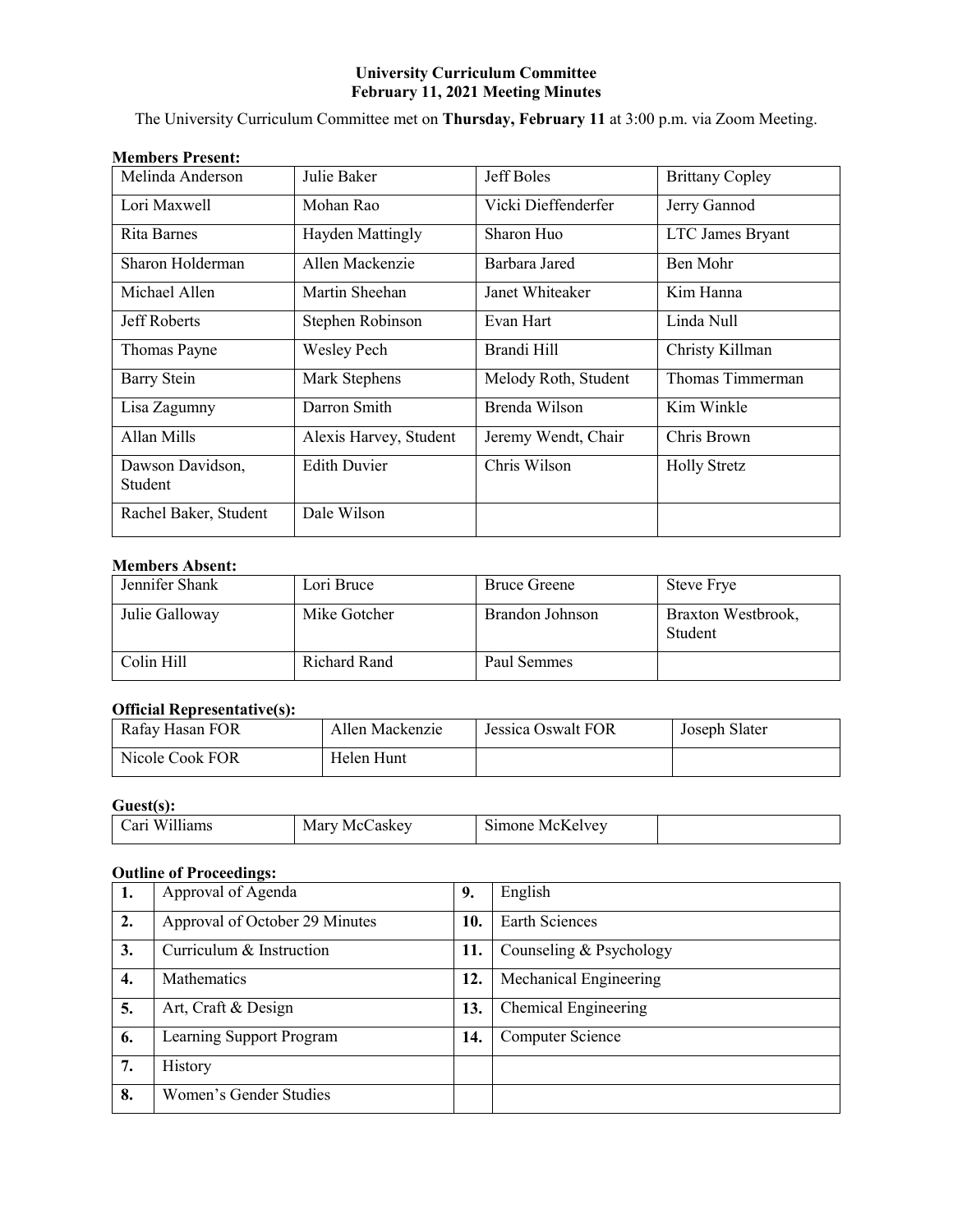Proceedings:

Perceiving a quorum, Dr. Jeremy Wendt, Chair of Committee, called the meeting to order at 3:00pm via Zoom.

*\*Due to the meeting being via Zoom, all motion and seconds will be initiated by Lisa Zagumny and Barry Stein throughout the meeting. Any objections can be called for discussion.* 

# **1. Approval of agenda**

**Motion to approve**. Lisa Zagumny **Second**. Barry Stein **Vote.** Motion carried.

# **2. Approval of minutes, October 29, 2020**

**Motion to approve**. Lisa Zagumny **Second**. Barry Stein **Vote.** Motion carried.

# **3. Curriculum & Instruction**

# **A. Course/Catalog Changes.**

**1) From:**

FOED 3840. Field Experiences in ESL Lab. 4-12. Credit 1-3. Prerequisite: Full admission to the Teacher Education Program. Supervised work experiences in public schools stressing the translation of theory into practice. A minimum grade of B is required to meet degree requirements for licensure candidates.

#### **To:**

FOED 3840. Field Experiences in ESL Lab. 4-12. Credit 1-3. Prerequisite: ESLP 4100(5100); Full admission to the Teacher Education Program. Supervised work experiences in public schools**,** stressing the translation of theory into practice and focusing on teaching English Language Learners in PreK-12 settings. A minimum grade of B is required to meet degree requirements for licensure candidates.

**Add:** Prerequisite: ESLP 4100(5100). **Change:** clarify description

**Effective Date:** Fall 2021

#### **B. Catalog Changes.**

# **1) From:**

Any combination of 15 semester hours chosen from Art Education (ARED), Early Childhood Education (ECED), Educational Psychology (PSY 2210), Elementary Education (ELED), Foundations of Education (FOED), Music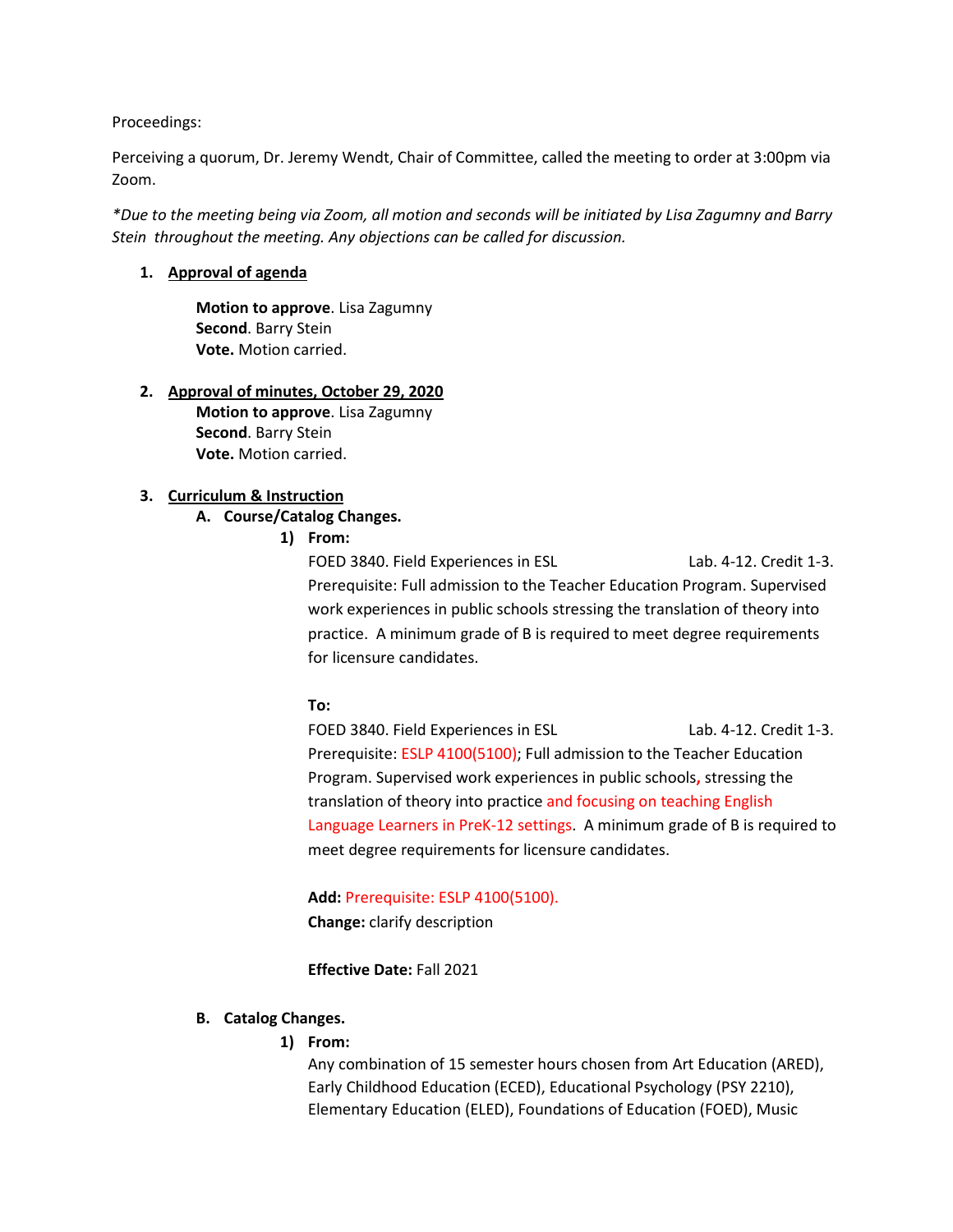Education (MUED), Reading (READ), Secondary Education (SEED), and Special Education (SPED).

#### **To:**

Any combination of 15 semester hours chosen from Art Education (ARED), Computer Science Education (CSED), Curriculum Education (CUED), Early Childhood Education (ECED), Early Childhood Special Education (ECSP), Educational Psychology (PSY 2210), Elementary Education (ELED), English as a Second Language Pedagogy (ESLP), English as a Second or Other Language (ESOL), Foundations of Education (FOED), Music Education (MUED), Reading (READ), Secondary Education (SEED), Service Learning (SVCL-limit 3 credit hours), and Special Education (SPED).

**Justification:** Update minor to include better selection of courses that don't require admission to the Teacher Education Program.

**Effective Date:** Fall 2021

# **C. Course/Catalog Changes.**

#### **1) From:**

ECED 3301. Math, Science, Social Studies for the Young Child Lec. 7. Credit 7.

Prerequisite: Full admission to the Teacher Education Program. Corequisite: ECED 3310. Developmentally appropriate materials and methods for integrated learning experiences in mathematics, science and social studies. Focus is on diverse and inclusive populations ages B-8. Includes practicum experiences.

#### **To:**

ECED 3301. Math, Science, Social Studies for the Young Child Lec. 7. Credit 7.

Prerequisite: Full admission to the Teacher Education Program. Developmentally appropriate materials and methods for integrated learning experiences in mathematics, science and social studies. Focus is on diverse and inclusive populations ages B-8. Includes practicum experiences. A minimum grade of B is required to meet degree requirements for licensure candidates.

**Delete:** Corequisite: ECED 3310.

**Add:** A minimum grade of B is required to meet degree requirements for licensure candidates.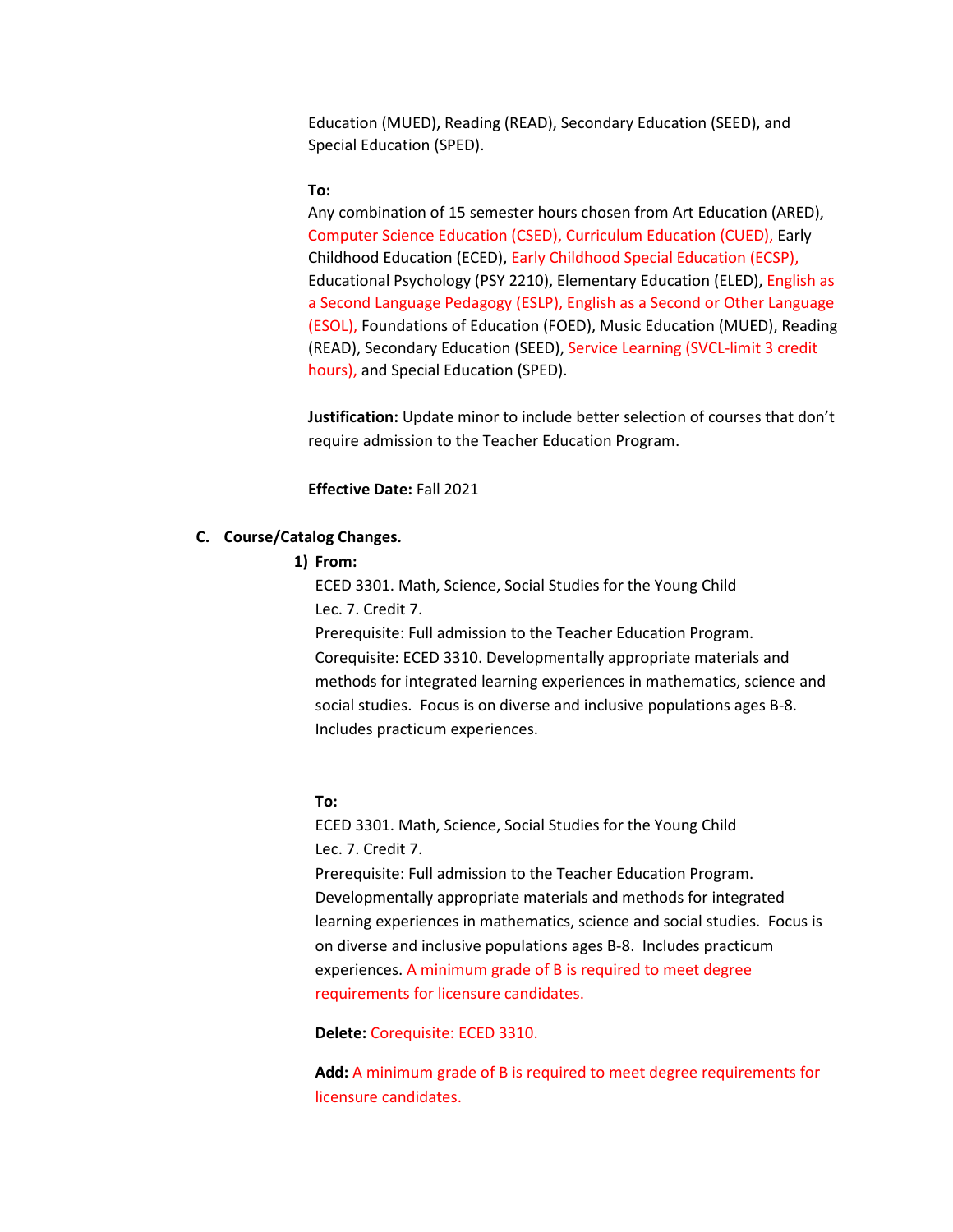#### **Effective Date:** Fall 2021

# **D. Curriculum Changes.**

**1) Multidisciplinary Studies, Middle School Science, 6-8 Concentration, B.S.**

**First Semester Sophomore Year From:** Social/Behavioral Sciences Elective (Gen Ed) (credit 3)

**To:** CSED 3010-Prgmg Fund/Compt Thk-Edu (credit 3)

**Second Semester Sophomore Year From:** PSY 2210-Educational Psychology (credit 3)

**To:** Social/Behavioral Sciences Elective (Gen Ed) (credit 3)

#### **First Semester Junior Year**

**From:** CUED 4700-Educational Data and Assessment (credit 2) HEC 3500-Development: Mid Child/Adolesc (credit 3) Total credits: 15

#### **To:**

SPED 3000-Teaching Prs w/Disabilities in the Reg Classrm (credit 3) HEC 3500-Development: Mid Child/Adolesc (credit 3) **OR** PSY 2210-Educational Psychology (credit 3)

#### Total credits: 16

# **First Semester Senior Year**

**From:** SPED 3000-Teaching Prs w/Disabilities in the Reg Classrm (credit 3) Total credits: 13

#### **To:**

CUED 4700-Educational Data and Assessment (credit 2) Total credits: 12

**2) Secondary Education, Biology Concentration, B.S. ED.**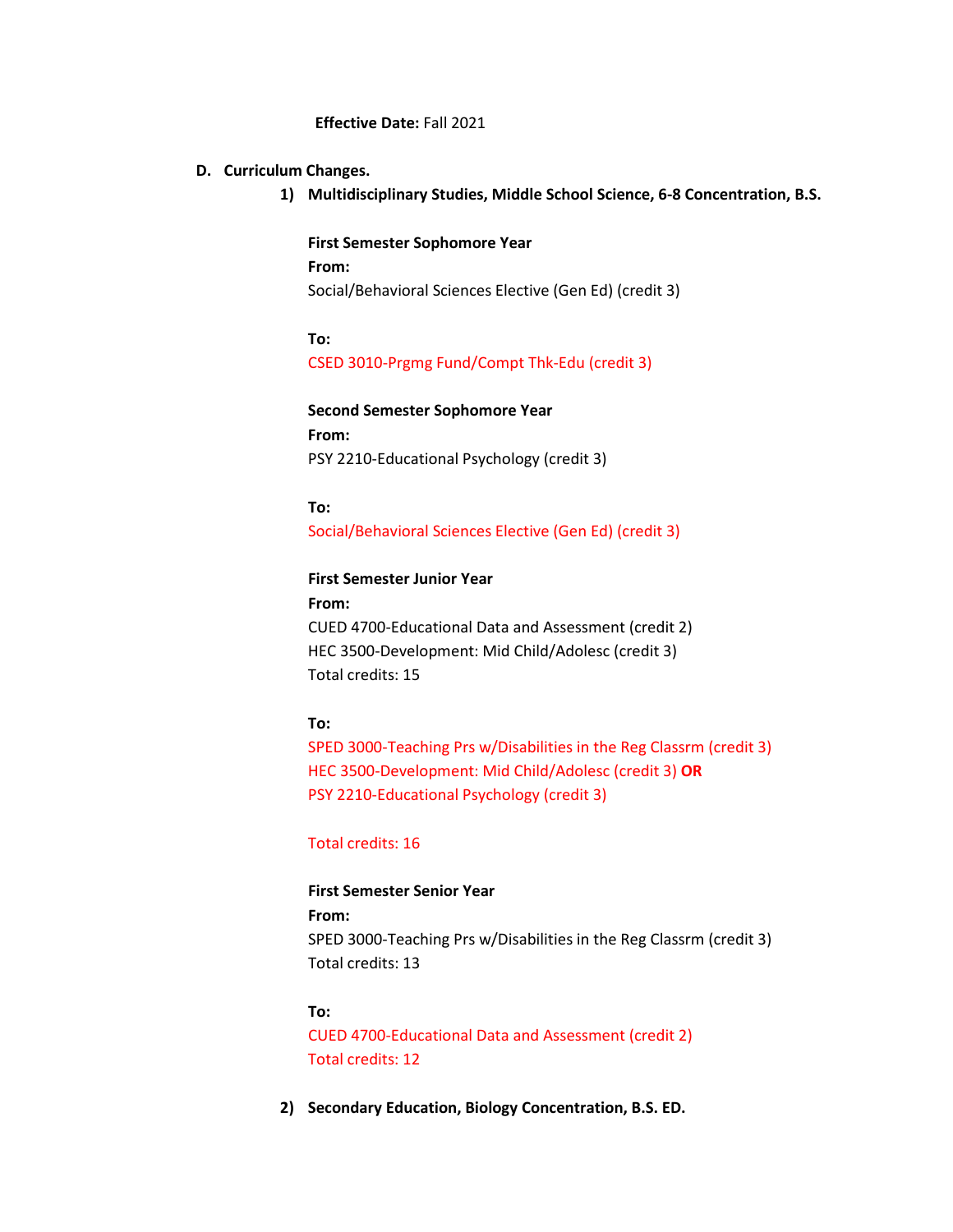**First Semester Freshman Year From:** Humanities/Fine Arts Elective (Gen Ed) (credit 3) Total credits: 16

**To:** GEOL 1040-Physical Geology (credit 4) Total credits: 17

**Second Semester Freshman Year From:** GEOL 1040-Physical Geology (credit 4) Humanities/Fine Arts Elective (Gen Ed) (credit 3)

# **To:**

CHEM 1110-General Chemistry I (credit 4) Social/Behavioral Sciences Elective (Gen Ed) (credit 3)

**First Semester Sophomore Year**

**From:** Elective (credit 1) Total credits: 14

#### **To:**

PHYS 1310-Concepts of Physics (credit 3) Total credits: 16

#### **Second Semester Sophomore Year**

**From:** CHEM 1110-General Chemistry I (credit 4) PSY 2210-Educational Psychology (credit 3) Social/Behavioral Sciences Elective (Gen Ed) (credit 3) Total credits: 14

#### **To:**

BIOL 2010-Human Anatomy and Physiology I (credit 4) BIOL 3140-Cellular Biology (credit 4) Humanities/Fine Arts Elective (Gen Ed) (credit 3) Total credits: 15

**First Semester Junior Year From:**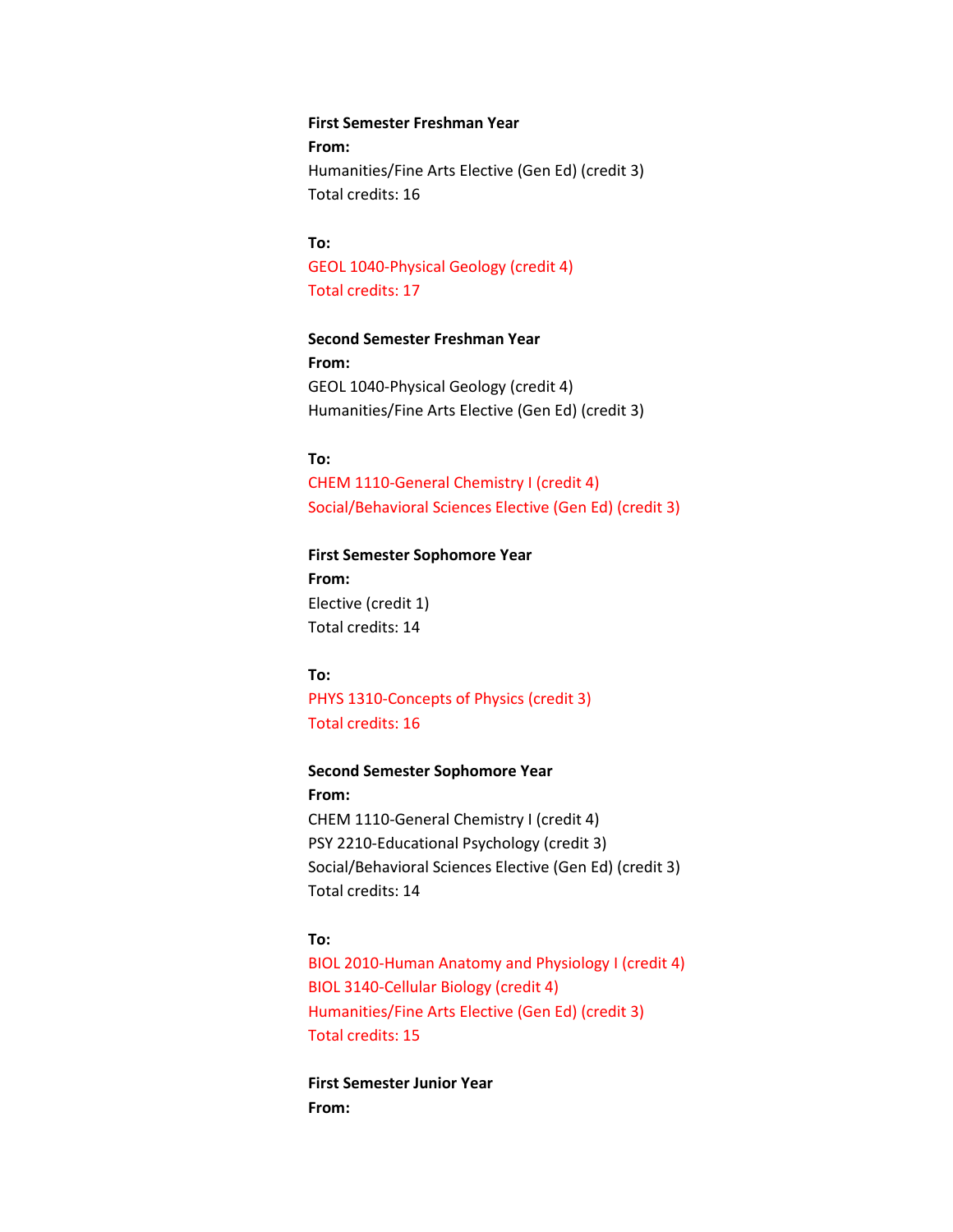BIOL 2010-Human Anatomy and Physiology I (credit 4) BIOL 3130-General Ecology (credit 4) Total credits: 18

#### **To:**

CUED 4400(5400)-Teaching Methods for Phys Sciences (credit 3) PSY 2210-Educational Psychology (credit 3) Total credits: 16

#### **Second Semester Junior Year**

**From:** BIOL 3140-Cellular Biology (credit 4) PHYS 2010-Algebra-based Physics I (credit 4) Total credits: 16

#### **To:**

BIOL 3120-General Ecology (credit 3) Humanities/Fine Arts Elective (Gen Ed) (credit 3) Total credits: 14

#### **3) Secondary Education, Chemistry Concentration, B.S. ED.**

**First Semester Freshman Year From:** Total credits: 13

#### **To:**

BIOL 1010-Introduction to Biology (credit 4) **OR** BIOL 1113-General Biology I (credit 4) Total credits: 17

**Second Semester Freshman Year From:** COMM 2025-Fundamental of Communication (credit 3) **OR** PC 2500-Communicating in the Professions (credit 3)

GEOL 1040-Physical Geology (credit 4) Humanities/Fine Arts Elective (Gen Ed) (credit 6) Total credits: 20

**To:** BIOL 1020-Diversity of Life (credit 4) **OR**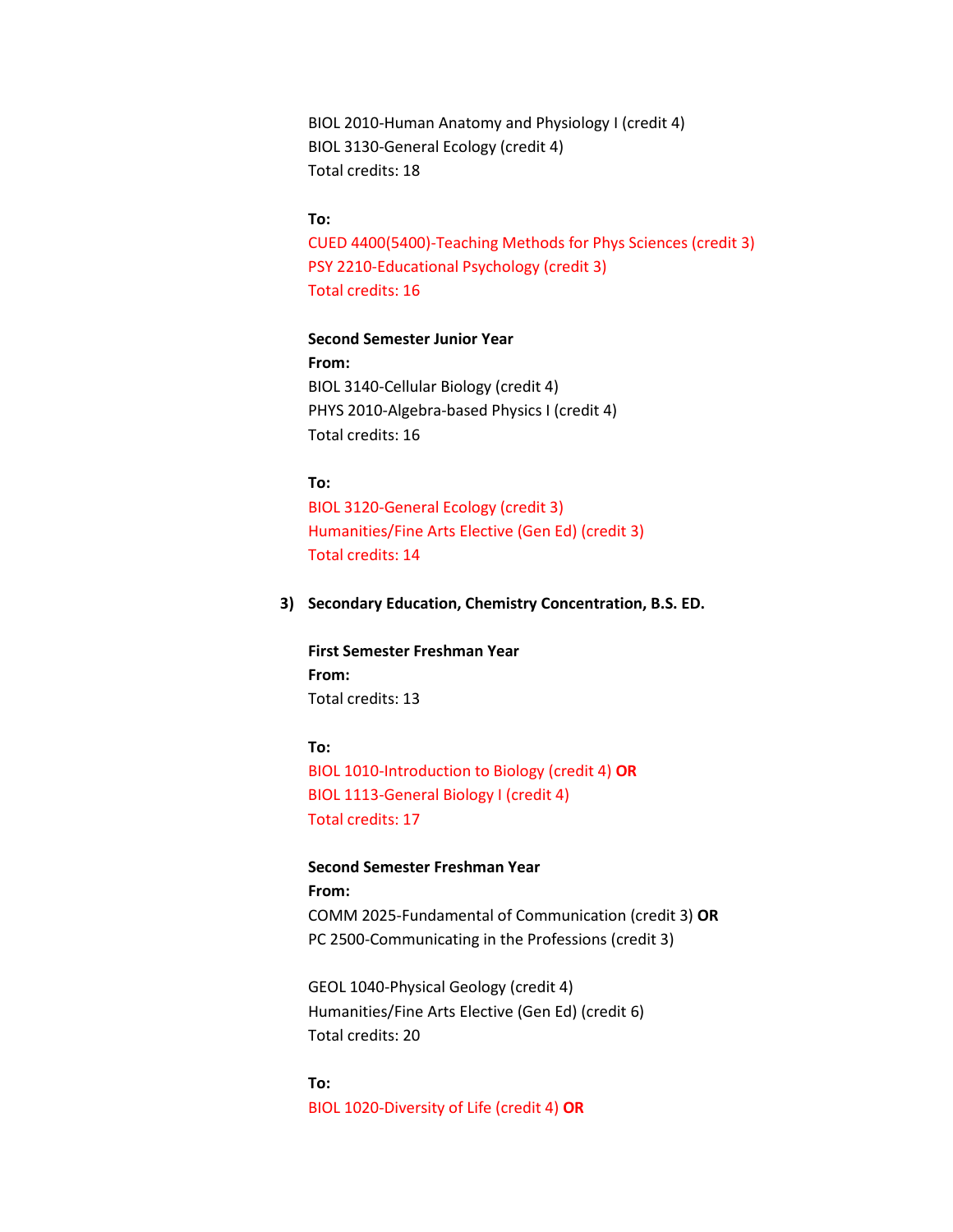BIOL 1123-General Biology II (credit 4) Humanities/Fine Arts Elective (Gen Ed) (credit 3) MATH 1130-College Algebra (credit 3) **OR** MATH 1710-Pre-calculus Algebra (credit 3)

#### Total credits: 17

#### **First Semester Sophomore Year**

**From:** BIOL 1010-Introduction to Biology (credit 4) **OR** BIOL 1113-General Biology I (credit 4)

Social/Behavioral Sciences Elective (Gen Ed) (credit 3) PSY 2210-Educational Psychology (credit 3) Total credits: 13

**To:** CHEM 3410-Quantitative Analysis (credit 4)

ENGL 2130-Topics in American Literature (credit 3) **OR** ENGL 2235-Topics in British Literature (credit 3) **OR** ENGL 230-Topics in World Literature (credit 3)

Social/Behavioral Sciences Elective (Gen Ed) (credit 6) Total credits: 16

# **Second Semester Sophomore Year From:**

ASTR 1010-Intro to Modern Astronomy (credit 4) **OR** ASTR 1020-Intro to Modern Astronomy (credit 4) **OR** ASTR 1030

BIOL 1020-Diversity of Life (credit 4) **OR** BIOL 1123-General Biology II (credit 4)

ENGL 2130-Topics in American Literature (credit 3) **OR** ENGL 2235-Topics in British Literature (credit 3) **OR** ENGL 2330-Topics in World Literature (credit 3)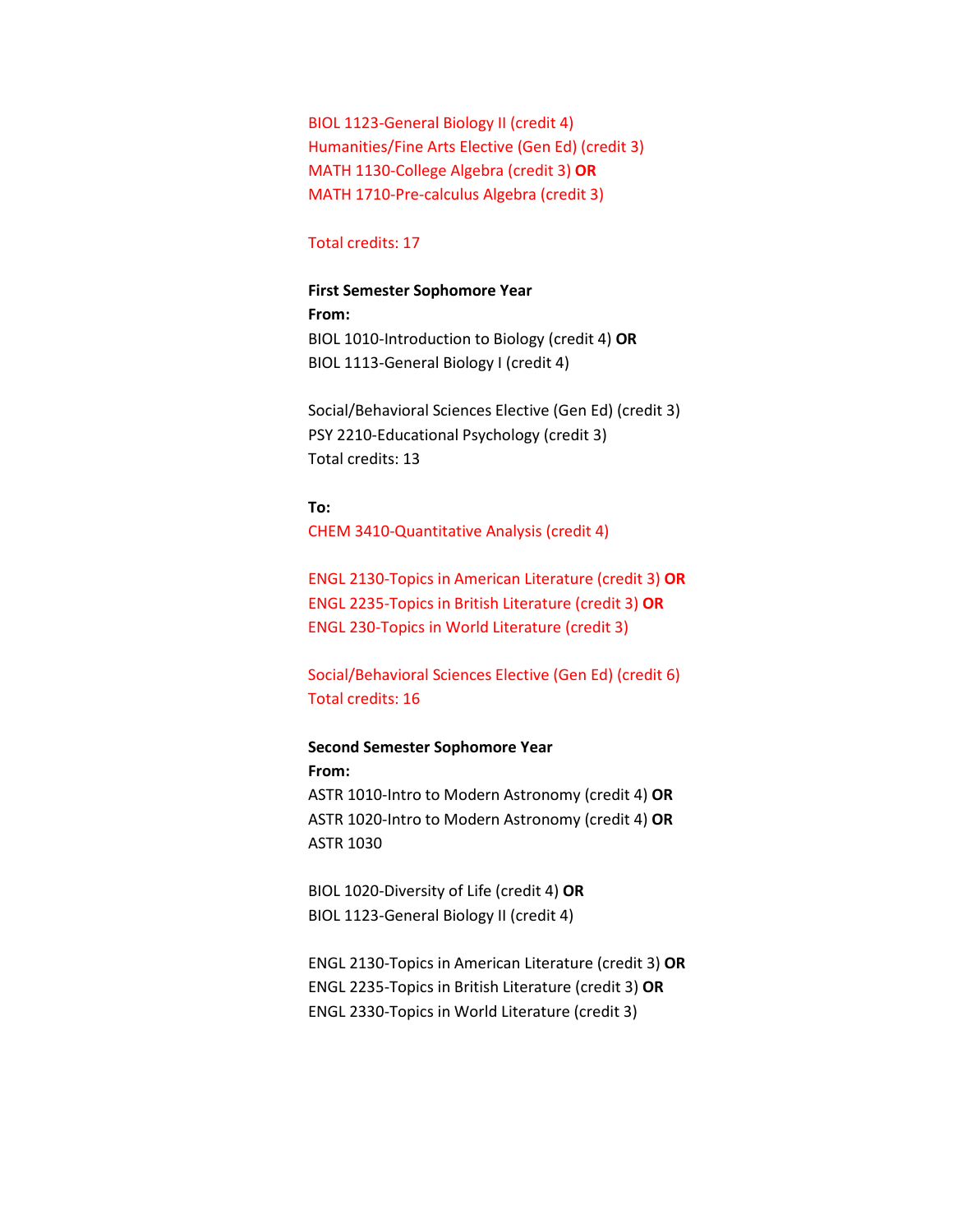#### **To:**

CHEM 3005-Elementary Organic Chemistry (credit 4) **OR** CHEM 3010-Organic Chemistry I (credit 4)

COMM 2025-Fundamental of Communication (credit 3) **OR** PC 2500-Communicating in the Professions (credit 3)

ESLP 3100-ESL Pedagogy: SEED Methodology & Materials (credit 1) GEOL 1070-Concepts of Geology (credit 3)

#### **First Semester Junior Year**

**From:** CHEM 3005-Elementary Organic Chemistry (credit 4) **OR** CHEM 3010-Organic Chemistry I (credit 4)

CHEM 3410-Quantitative Analysis (credit 4)

MATH 1130-College Algebra (credit 3) **OR** MATH 1710-Pre-calculus Algebra (credit 3)

Social/Behavioral Sciences Elective (Gen Ed) (credit 3)

#### **To:**

ASTR 1010-Intro to Modern Astronomy (credit 4) **OR** ASTR 1020-Intro to Modern Astronomy (credit 4) **OR** ASTR 1030

CUED 4400(5400)-Teaching Methods for Phys Sciences (credit 3) Humanities/Fine Arts Elective (Gen Ed) (credit 3) PHYS 2010-Algebra-based Physics I (credit 4)

### **Second Semester Junior Year**

**From:** MATH 1830-Applied Calculus (credit 3) PHYS 2010-Algebra-based Physics I (credit 4) Total credits: 18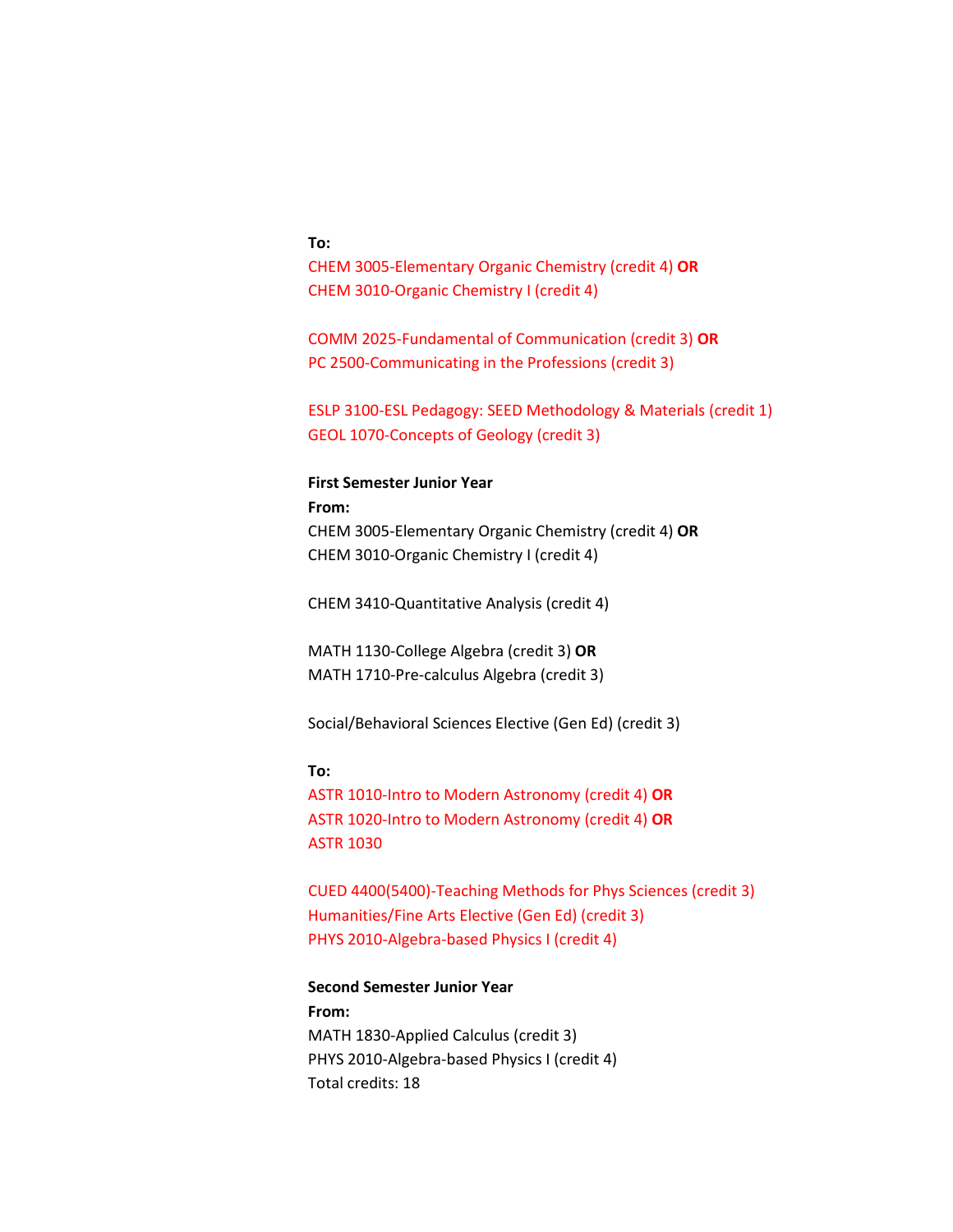**To:**

PSY 2210-Educational Psychology (credit 3) Total credits: 14

**4) Secondary Education, Earth Science Concentration, B.S. ED.**

**First Semester Freshman Year From:** Total credits: 13

**To:** GEOL 1040-Physical Geology (credit 4) Total credits: 17

# **Second Semester Freshman Year From:** Humanities/Fine Arts Elective (credit 6) Total credits: 16

#### **To:**

GEOL 1045-Earth Envir, Resourses and Society (credit 4) Humanities/Fine Arts Elective (Gen Ed) (credit 3) Total credits: 17

**First Semester Sophomore Year**

**From:** GEOL 1040-Physical Geology (credit 4) Social/Behavioral Sciences Elective (Gen Ed) (credit 3)

**To:**

BIOL 3120-General Ecology (credit 3) GEOL 3230-Structural Geology and Tectonics (credit 4)

**Second Semester Sophomore Year From:**  GEOL 1045-Earth Envir, Resourses and Society (credit 4) Total credits: 14

#### **To:**

CHEM 1110-General Chemistry I (credit 4) ESLP 3100-ESL Pedagogy: SEED Methodology and Materials (credit 1) Total credits: 15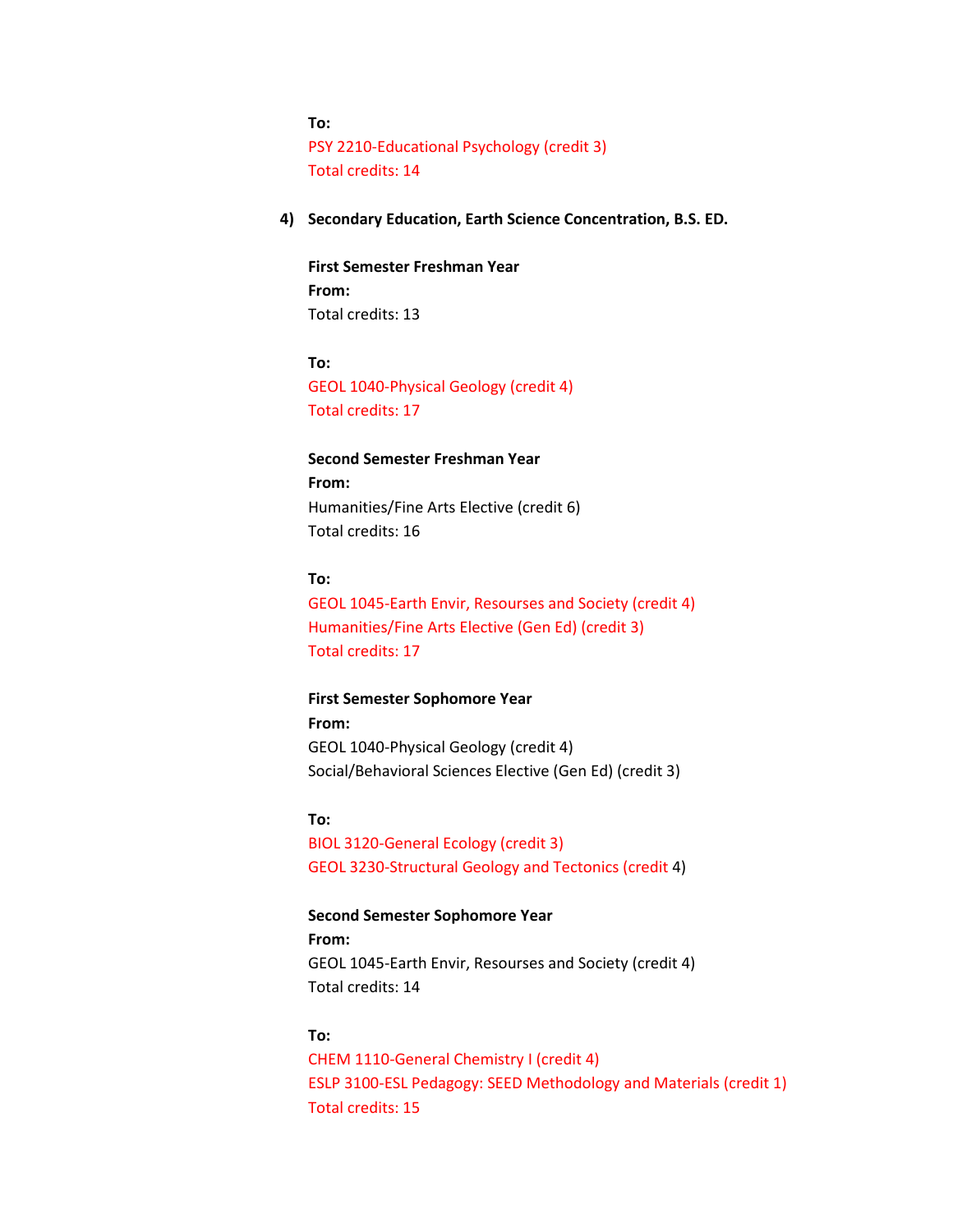#### **First Semester Junior Year**

**From:** BIOL 3130-General Ecology (credit 4) GEOL 3230-Structural Geology and Tectonics (credit 4)

GEOL 3410-Paleontology (credit 4) OR Other 3000 Course (credit 4)

Total credits: 18

#### **To:**

CUED 4400(5400)-Teaching Methods for Phys Sciences (credit 3) FOED 3010-Integrating Instrl Tech into the Classrm (credit 3) GEOL 4150(5150)-Geomorphology (credit 4) Total credits: 16

# **Second Semester Junior Year**

**From:**

FOED 3010-Integrating Instrl Tech into the Classrm (credit 3) GEOL 4150(5150)-Geomorphology (credit 4) MATH 1830-Applied Calculus (credit 3) Total credits: 18

#### **To:**

Humanities/Fine Arts Elective (Gen Ed) (credit 3) Social/Behavioral Sciences Elective (Gen Ed) (credit 3) Total credits: 14

**5) Secondary Education, Physics Concentration, B.S. ED.**

**First Semester Freshman Year From:** Total credits: 14

#### **To:**

Social/Behavioral Sciences Elective (Gen Ed) (credit 3) Total credits: 17

**Second Semester Freshman Year From:**  HIST 1310-Science and World Cultures (credit 3)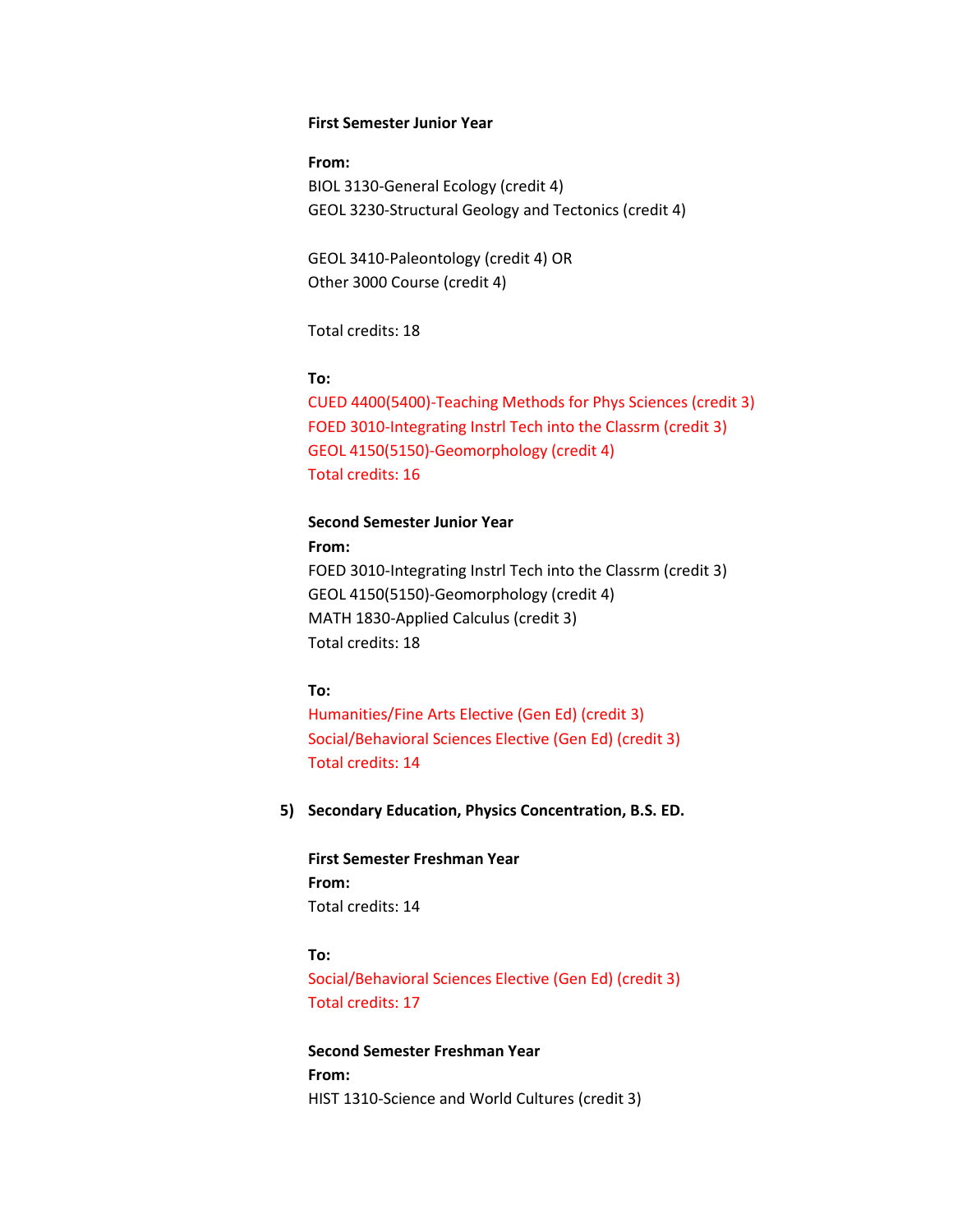# Humanities/Fine Arts Elective (Gen Ed) (credit 3)

# **Second Semester Sophomore Year From:** Humanities/Fine Arts Elective (Gen Ed) (credit 3) Total credits: 15

#### **To:**

**To:**

ESLP 3100-ESL Pedagogy: SEED Methodology & Materials (credit 1) GEOL 1070-Concepts of Geology (credit 3) Total credits: 16

# **First Semester Junior Year**

**From:** GEOL 1070-Concepts of Geology (credit 3) Social/Behavioral Sciences Elective (Gen Ed) (credit 3)

# **To:**

CUED 4400(5400)-Teaching Methods for Phys Sciences (credit 3) Humanities/Fine Arts Elective (Gen Ed) (credit 3)

**Second Semester Junior Year From:** BIOL 1080-Concepts of Biology (credit 3)

PHYS Elective (credit 3) **OR** PHYS 1903-Sp Topics in Phys and Phys Ed (credit 1-4) (3 credit hours required)

Total credits: 17

# **To:**

PHYS Elective (credit 2) **OR** PHYS 1903-Sp Topics in Phys and Phys Ed (credit 1-4) (2 credit hours required)

# Total credits: 13

**6) Multidisciplinary Studies, Middle School English, 6-8 Concentration, B.S.**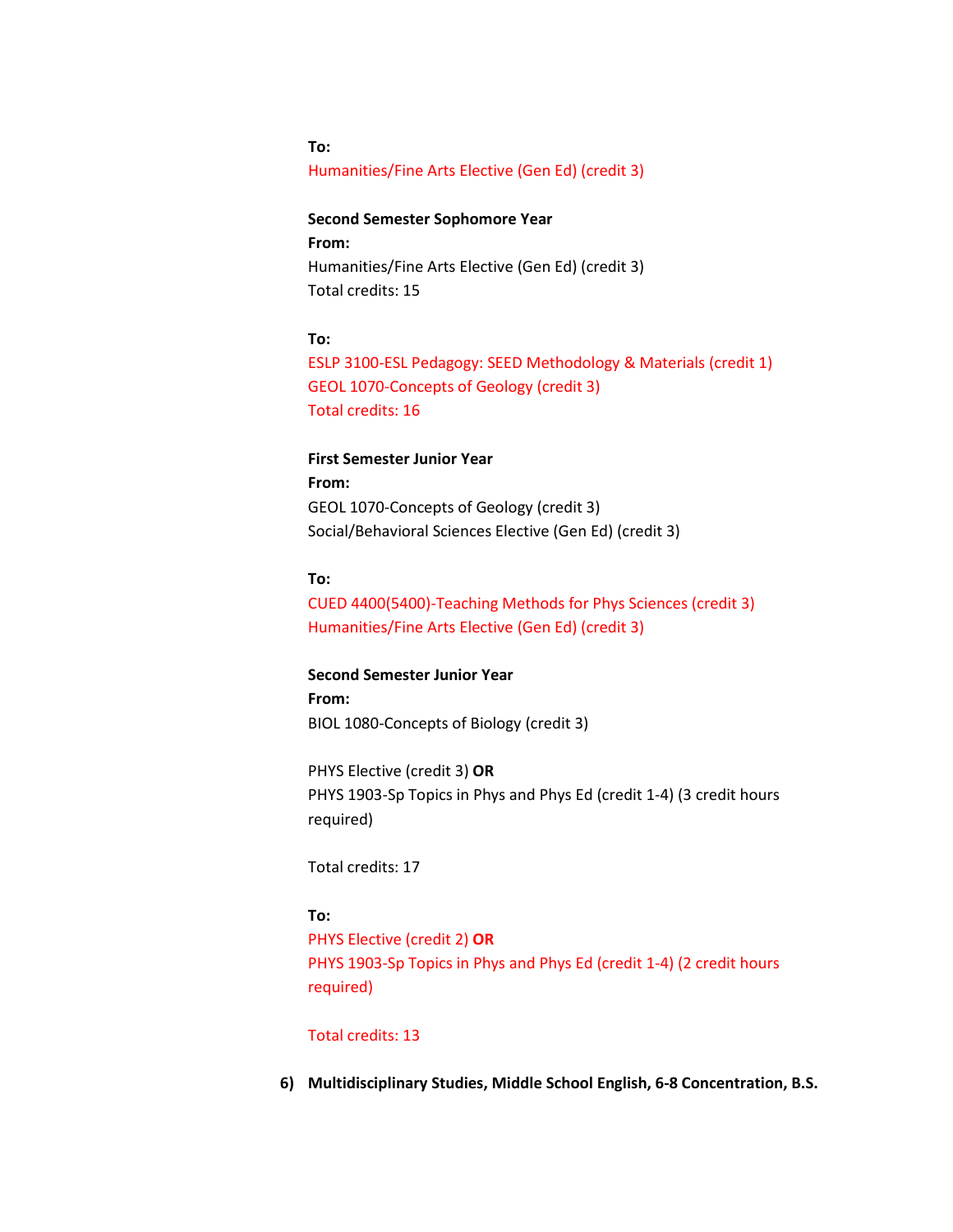**First Semester Sophomore Year From:**  PSY 2210-Educational Psychology (credit 3)

**To:**

PSY 2210-Educational Psychology (credit 3) **OR** HEC 3500-Develop: Middle Child/Adolescence (credit 3)

**Second Semester Sophomore Year**

**From:** HEC 3500-Develop: Middle Child/Adolescence (credit 3) Elective (credit 1)

**To:** Elective (credit 4)

**7) Multidisciplinary Studies, Middle School Math, 6-8 Concentration, B.S.**

**Second Semester Sophomore Year From:** HEC 3500-Develop: Middle Child/Adolescence (credit 3)

**To:**

HEC 3500-Develop: Middle Child/Adolescence (credit 3) **OR** PSY 2210-Educational Psychology (credit 3)

**8) Multidisciplinary Studies, Middle School Social Studies, 6-8 Concentration, B.S.**

**Second Semester Sophomore Year From:** PSY 2210-Educational Psychology (credit 3) Elective from ECON, POLS, GEOG, or HIST (credit 3)

**To:**  Elective from ECON, POLS, GEOG, or HIST (credit 6)

**First Semester Junior Year From:**  HEC 3500-Develop: Middle Child/Adolescence (credit 3)

**To:**

HEC 3500-Develop: Middle Child/Adolescence (credit 3) **OR** PSY 2210-Educational Psychology (credit 3)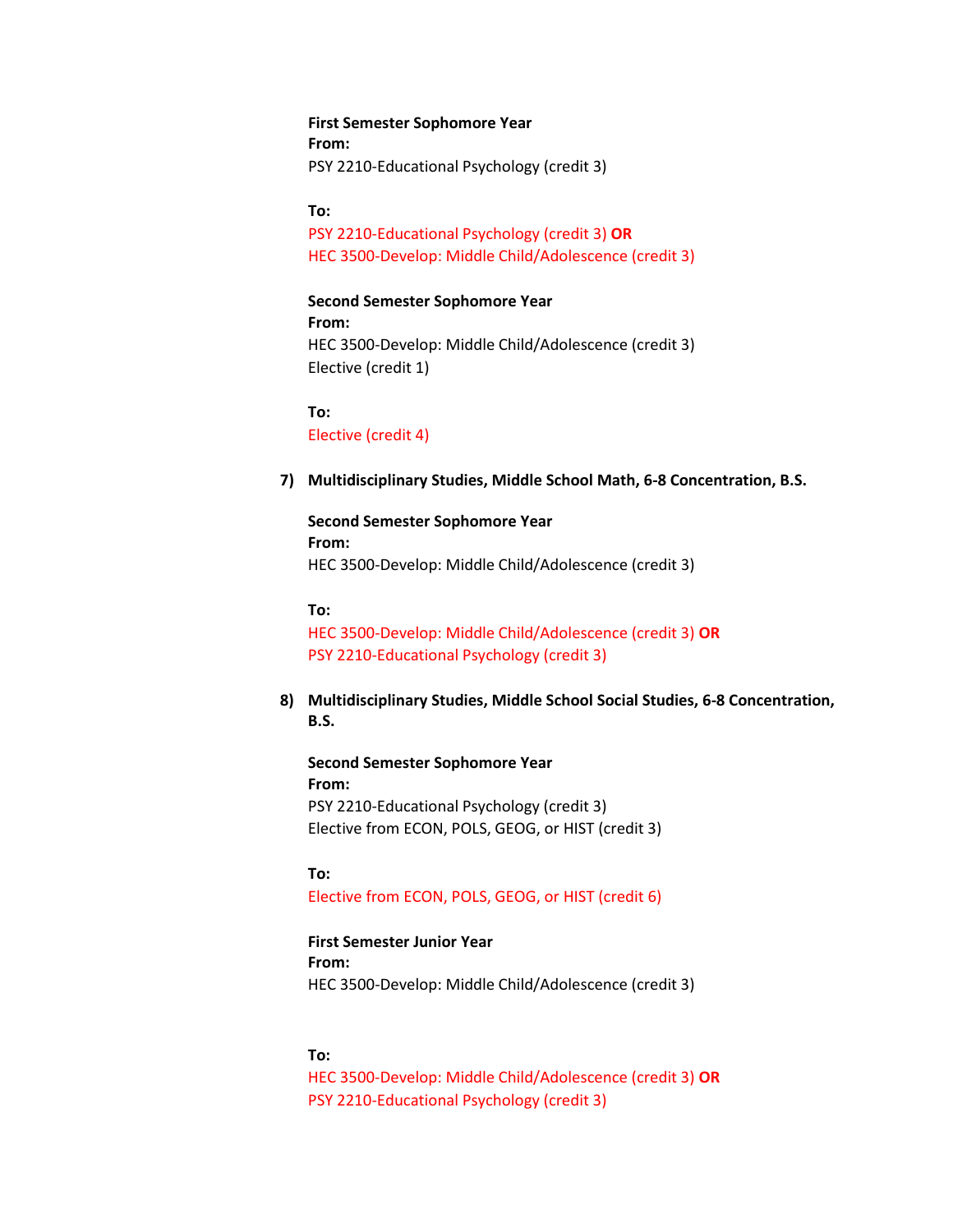#### **Effective Date:** Fall 2021

#### **E. Curriculum Changes.**

**1) Elementary Education, B.S.**

**First Semester Sophomore Year From:** ENGL 2235-Topics in British Literature (credit 3) OR ENGL 2330-Topics in World Literature (credit 3)

#### **To:**

ENGL 2130-Topics in American Literature (credit 3) OR ENGL 2235-Topics in British Literature (credit 3) OR ENGL 2330-Topics in World Literature (credit 3)

**Second Semester Sophomore Year From:** ENGL 2130-Topics in American Literature (credit 3)

**To:** Humanities/Fine Arts Elective (Gen Ed) (credit 3)

**Effective Date:** Fall 2021

#### **F. Course/Catalog Changes.**

#### **1) From:**

ECED 4230 (5230). Early Intervention I Lec. 3. Credit 3. Prerequisite: ECSP 2400. Methods of service delivery for infants and toddlers with developmental delays and their families. Effective consultation, trans-disciplinary collaboration, service coordination, family centeredness, and culturally responsive practices.

#### **To:**

ECED 4230 (5230). Early Intervention I Lec. 3. Credit 3. Prerequisite: ECSP 2400. Methods of service delivery for infants and toddlers with developmental delays and their families. Effective consultation, trans-disciplinary collaboration, service coordination, family centeredness, and culturally responsive practices. A minimum grade of B is required to meet degree requirements for licensure and practitioner candidates.

**Add:** A minimum grade of B is required to meet degree requirements for licensure and practitioner candidates.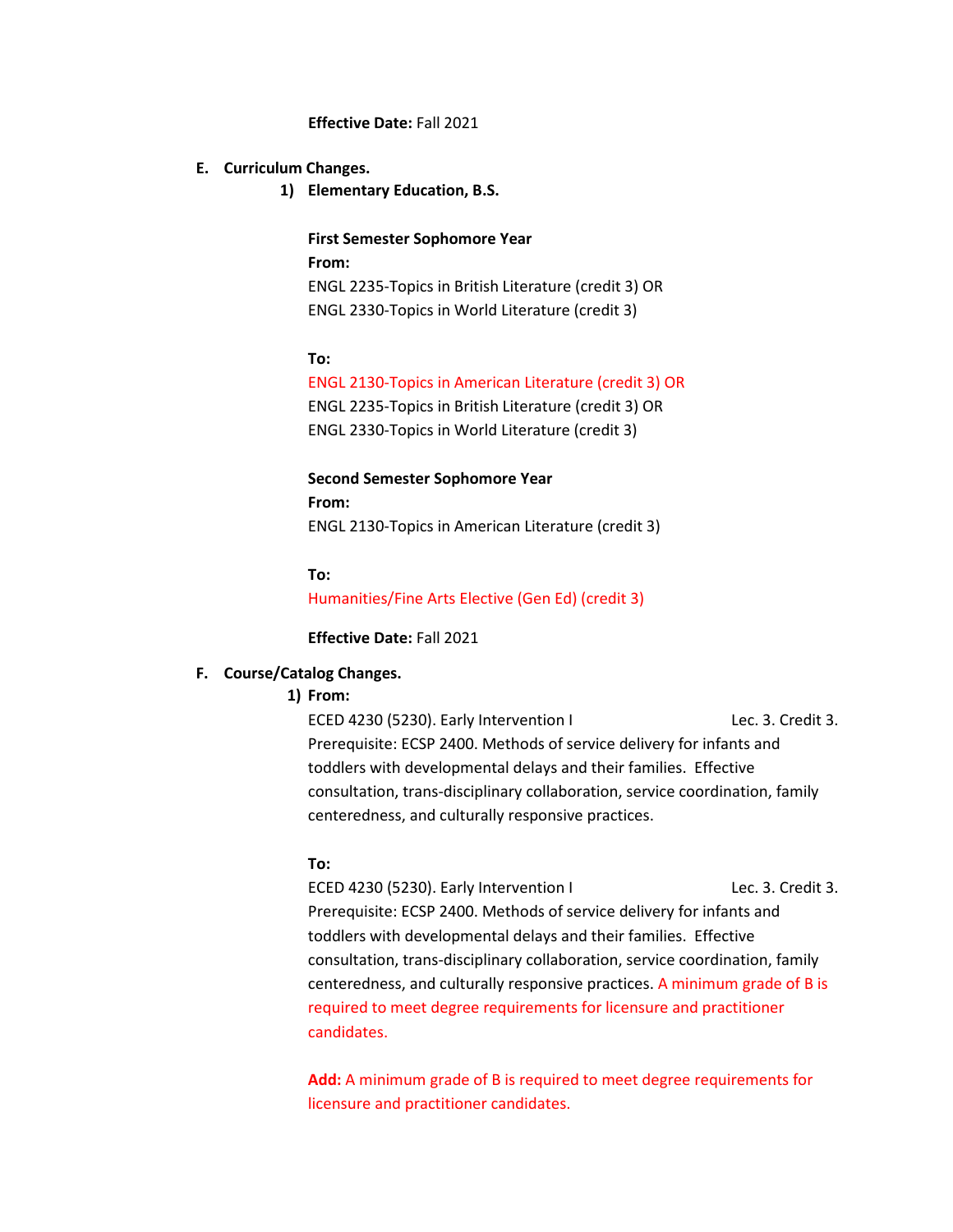# **2) From:**

ECED 4240 (5240). Early Intervention II Lec. 3. Credit 3. Prerequisite: ECED 4230 (5230). Corequisite: ECED 4221. Best practices in early intervention for a variety of special needs. Methods and curriculum development to enable effective reciprocal relationships with families.

**To:**

ECED 4240 (5240). Early Intervention II Lec. 3. Credit 3.

Prerequisite: ECED 4230 (5230). Corequisite: ECED 4221. Best practices in early intervention for a variety of special needs. Methods and curriculum development to enable effective reciprocal relationships with families. A minimum grade of B is required to meet degree requirements for licensure and practitioner candidates.

**Add:** A minimum grade of B is required to meet degree requirements for licensure and practitioner candidates.

#### **3) From:**

ECSP 4000. Developmentally Appropriate Practices: Birth-Preschool Lec. 3. Credit 3. Cross-listing: ECED 4000 Prerequisite: Full admission to the Teacher Education Program. Corequisite: Corequisite: ECSP 4010. Integrated learning experiences with emphasis on approaches, teaching strategies, and management. A

minimum grade of B is required to meet requirements for licensure candidates.

#### **To:**

ECSP 4000. Developmentally Appropriate Practices: Birth-Preschool Lec. 3. Credit 3. Cross-listing: ECED 4000 Prerequisite: Full admission to the Teacher Education Program. Corequisite: ECSP 4010. Integrated learning experiences with emphasis on approaches, teaching strategies, and management. A minimum grade of B is required to meet degree requirements for licensure and practitioner candidates.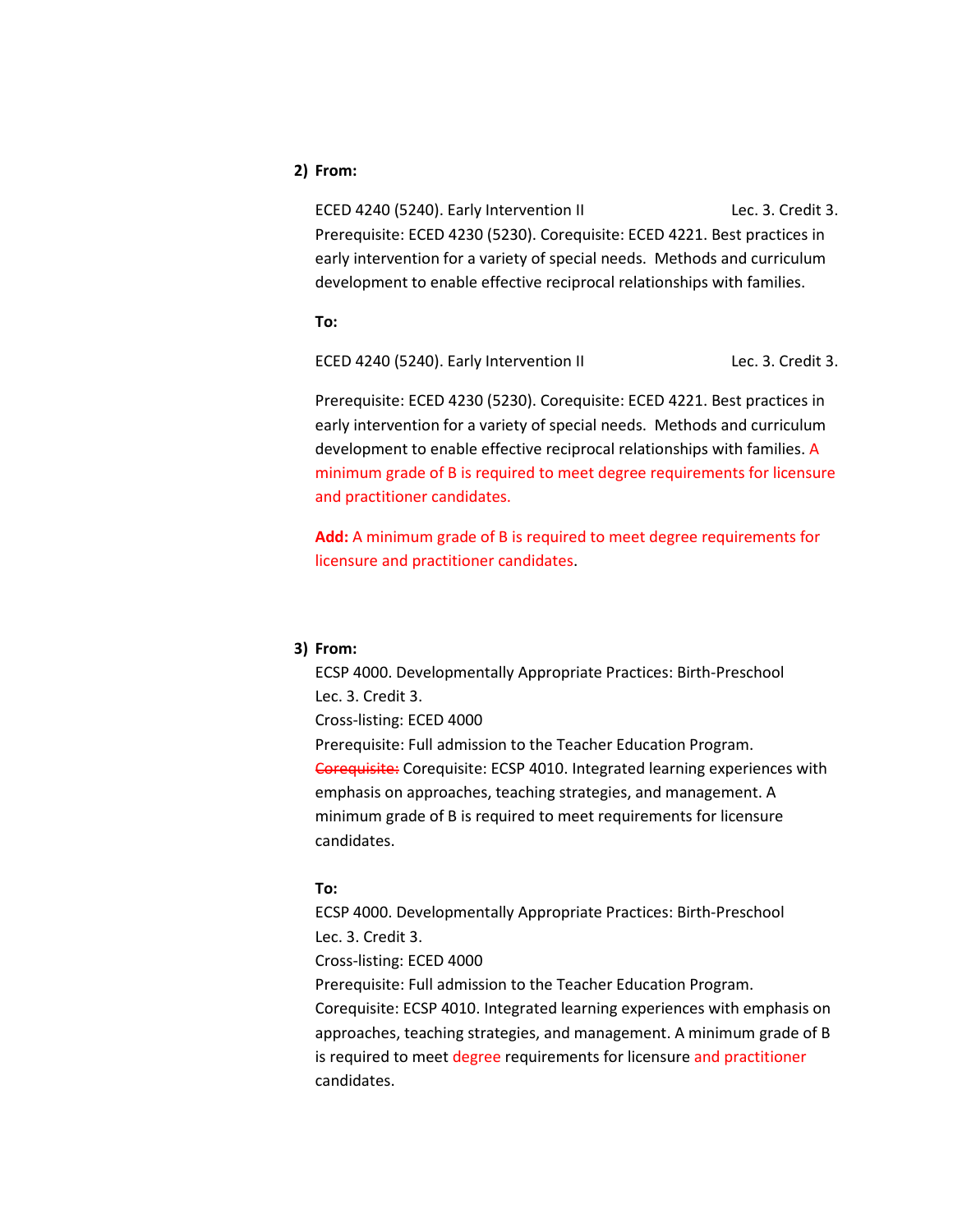Add: "degree" "and practitioner" to the last sentence. **Delete:** extra "Corequisite" wording

#### **4) From:**

ECSP 4010. Practicum: Preschool Practices Lab. 2. Credit 2. Prerequisite: Full admission to the Teacher Education Program. Corequisite: ECSP 4000. This course includes supervised teaching of integrated learning experiences with emphasis on developmentally appropriate approaches, teaching strategies, management, and inclusion for preschool students.

#### **To:**

ECSP 4010. Practicum: Preschool Practices Lab. 2. Credit 2. Prerequisite: Full admission to the Teacher Education Program. Corequisite: ECSP 4000. This course includes supervised teaching of integrated learning experiences with emphasis on developmentally appropriate approaches, teaching strategies, management, and inclusion for preschool students. A minimum grade of B is required to meet degree requirements for licensure and practitioner candidates.

**Add:** A minimum grade of B is required to meet degree requirements for licensure and practitioner candidates.

#### **5) From:**

ECSP 4100. Developmentally Appropriate Practices: K-4 Lec. 3. Lab. 4. Credit 3. Cross-Listing: ECED 4100 Prerequisite: Full admission to the Teacher Education Program. Curriculum, instruction, management, and assessment for grades K-4 in diverse and inclusive settings. Practicum embedded into course. A minimum grade of B is required to meet degree requirements.

#### **To:**

ECSP 4100. Developmentally Appropriate Practices: K-4 Lec. 3. Lab. 4. Credit 3. Cross-Listing: ECED 4100 Prerequisite: Full admission to the Teacher Education Program. Curriculum, instruction, management, and assessment for grades K-4 in diverse and inclusive settings. Practicum embedded into course. A minimum grade of B is required to meet degree requirements. A minimum grade of B is required to meet degree requirements for licensure and practitioner candidates.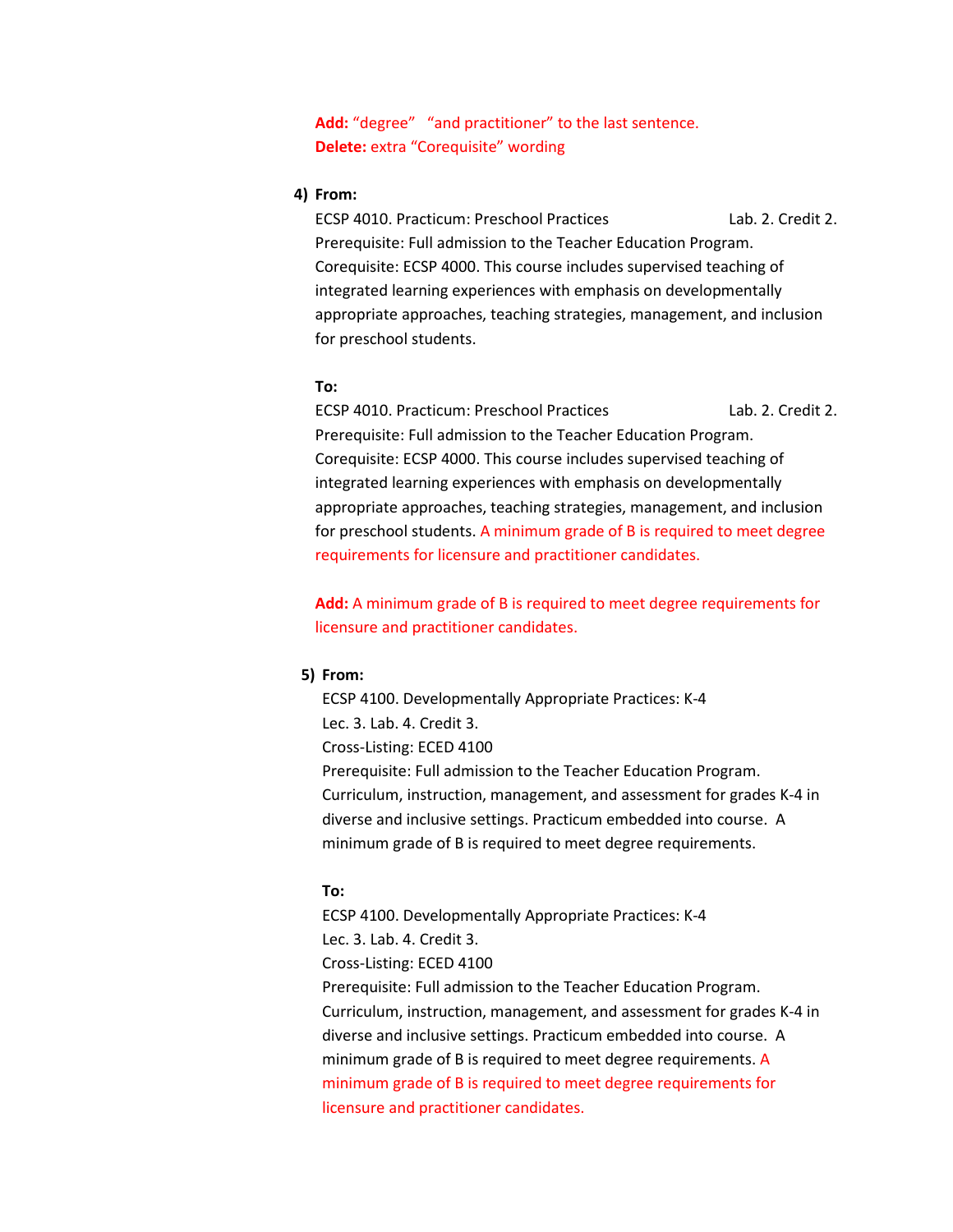**Add:** A minimum grade of B is required to meet degree requirements for licensure and practitioner candidates.

**6) From:**

READ 3310. Inclusive Emergent and Family Literacy Lec. 6. Credit 6.

Prerequisite: Full admission to the Teacher Education Program. Corequisite: FOED 3810. Study in emergent and early literacy learning (birth through age 8) combines theory and practice in literacy assessment, teaching reading, writing, and language arts. Emphasis on addressing the needs of young children with developmental, communication and language delays. A grade of B is required to meet requirements for licensure candidates.

#### **To:**

READ 3310. Inclusive Emergent and Family Literacy Lec. 6. Credit 6.

Prerequisite: Full admission to the Teacher Education Program. Corequisite: FOED 3810. Study in emergent and early literacy learning (birth through age 8) combines theory and practice in literacy assessment, teaching reading, writing, and language arts. Emphasis on addressing the needs of young children with developmental, communication and language delays. A grade of B is required to meet requirements for licensure candidates. A minimum grade of B is required to meet degree requirements for licensure and practitioner candidates.

**Change:** change last sentence to "A minimum grade of B is required to meet degree requirements for licensure and practitioner candidates."

#### **7) From:**

READ 3312. Literacy II – Middle School Reading Program Lec .7. Credit 7.

Prerequisite: Full admission to the Teacher Education Program. This course is an integration of concepts fundamental to the development of literacy from birth through middle grades. It includes a study of language development and communication skills, language arts, content area reading, and the assessment and selection of appropriate instructional strategies based upon student need.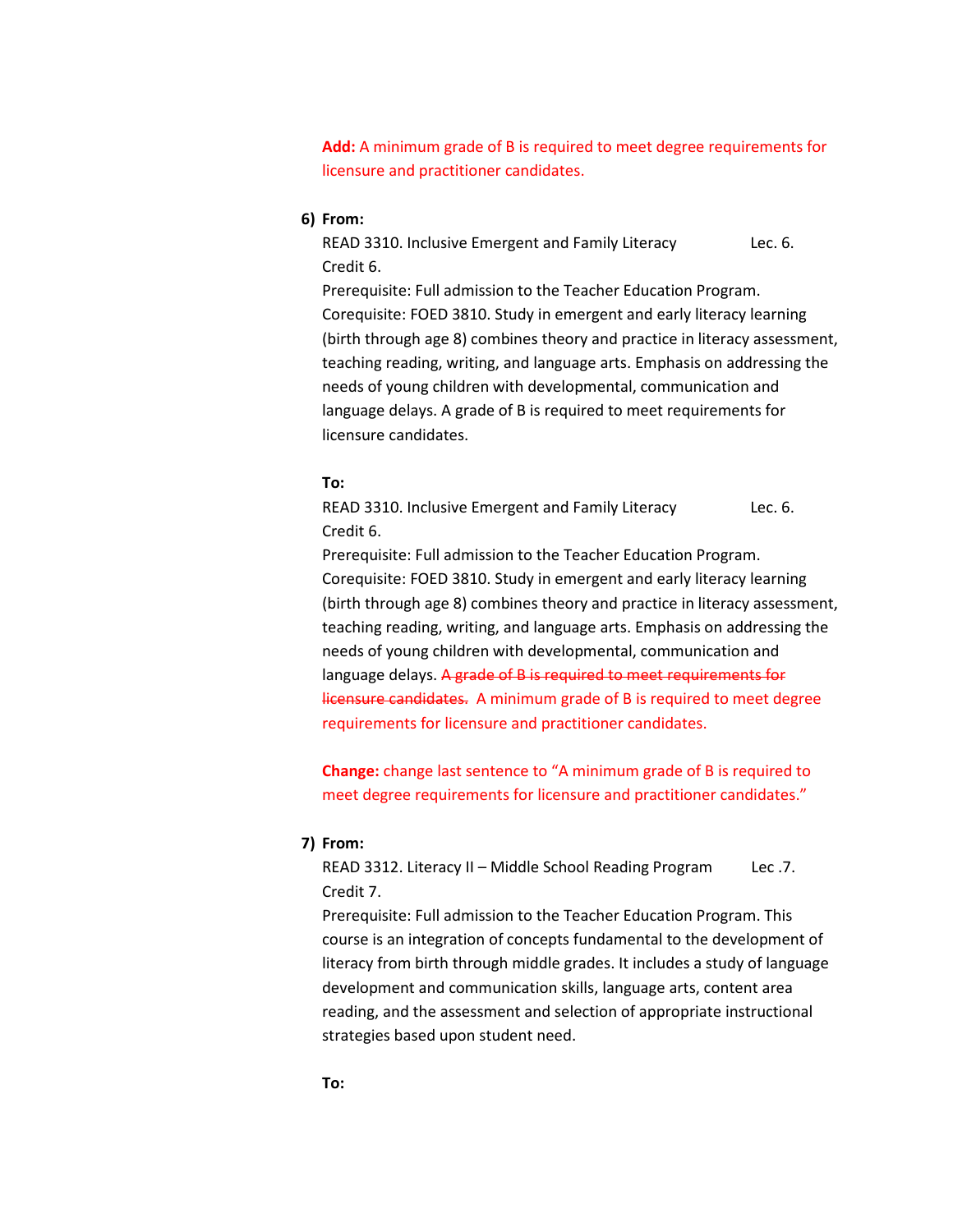READ 3312. Literacy II – Middle School Reading Program Lec .7. Credit 7.

Prerequisite: Full admission to the Teacher Education Program. This course is an integration of concepts fundamental to the development of literacy from birth through middle grades. It includes a study of language development and communication skills, language arts, content area reading, and the assessment and selection of appropriate instructional strategies based upon student need. A minimum grade of B is required to meet degree requirements for licensure and practitioner candidates.

**Add:** A minimum grade of B is required to meet degree requirements for licensure and practitioner candidates.

**Effective Date:** Fall 2021

#### **G. Curriculum Changes.**

**1) Secondary Education, Chemistry Concentration, B.S.ED.**

**First Semester Freshman Year From:** MATH 1530-Introductory Statistics (credit 3)

**To:** MATH 1130-College Algebra (credit 3) OR MATH 1710-Pre-calculus Algebra (credit 3)

#### **Second Semester Freshman Year**

**From:** MATH 1130-College Algebra (credit 3) OR MATH 1710-Pre-calculus Algebra (credit 3)

#### **To:**

#### MATH 1830-Applied Calculus (credit 3)

**Note:** changes to this PoS were requested previously at UCC, these are additional changes (appears in green on attached PoS).

**Effective Date:** Fall 2021

**Motion to approve**. Lisa Zagumny **Second**. Barry Stein **Vote.** Motion carried.

#### **4. Mathematics**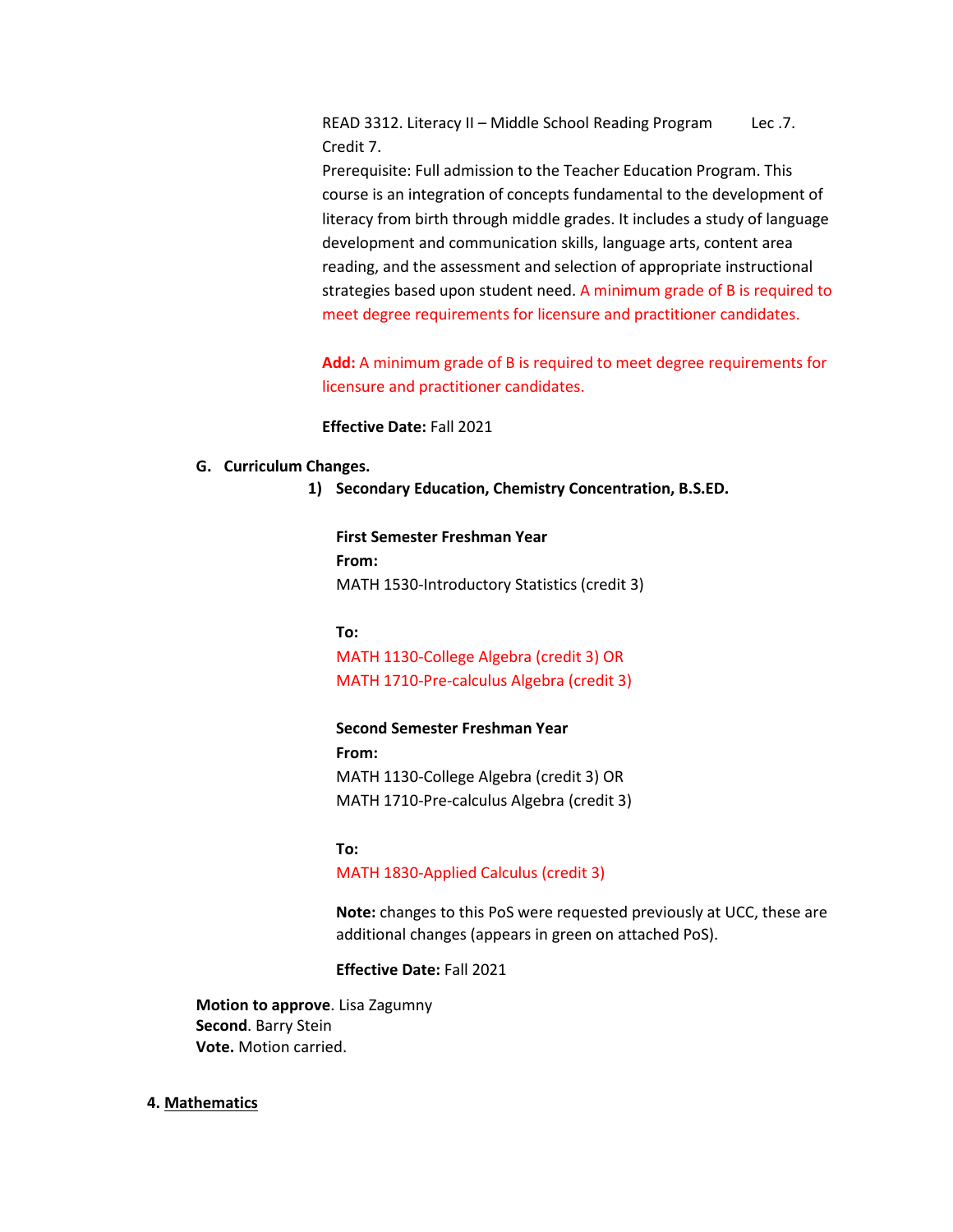#### **A. Course Description Changes.**

# **1) From:**

MATH 3070-3080**.** Statistical Methods I-II**.** Lec. 3-3. Credit 3-3. Prerequisite: MATH 3070: Recommended C or better in MATH 1130; MATH 3080: C or better in MATH 3070.

Introduction to parametric statistical methods with some nonparametric alternatives, sampling, probability, Type I and Type II error, sample size estimation, confidence interval estimation, test of hypotheses using normal, Student's t, Snedecor's F, Chi-square and the binomial distributions, linear regression, analysis of variance, and data analysis utilizing statistical software.

#### **To:**

MATH 3070-3080**.** Statistical Methods I-II**.** Lec. 3-3. Credit 3-3. Prerequisite: MATH 3070: ACT mathematics score greater than or equal to 19; or C or better in MATH 1130 or MATH 1710 or equivalent; MATH 3080: C or better in MATH 3070.

Introduction to parametric statistical methods with non-parametric alternatives, confidence intervals, test of hypotheses using normal, Student's t, Snedecor's F, Chi-square and the binomial distributions, linear regression, analysis of variance, and data analysis utilizing a programming language for statistical computing.

**Justification:** The recommendation clause in the prerequisite for MATH 3070 should be replaced with the minimum requirement of ACT mathematics of 19 or C in MATH 1130 or MATH 1710. In the course description we find it necessary to specify more clearly that a programming language for statistical computing is taught in this course.

**Motion to approve**. Lisa Zagumny **Second**. Barry Stein **Vote.** Motion carried.

#### **5. Art, Craft & Design**

- **A. Curriculum and Catalog Changes.** 
	- **1)** ADD ART 2000, Art History Survey I , lecture 3, credits 3. To list of General Education Humanities/Fine Arts course offerings. Prerequisites: none

Recommended completion of course in Junior year.

Effective: Fall 2021

**2)** ADD ART 2020, Art History Survey II, lecture 3, credits 3, to the list of General Education Humanities/Fine Arts Course offerings.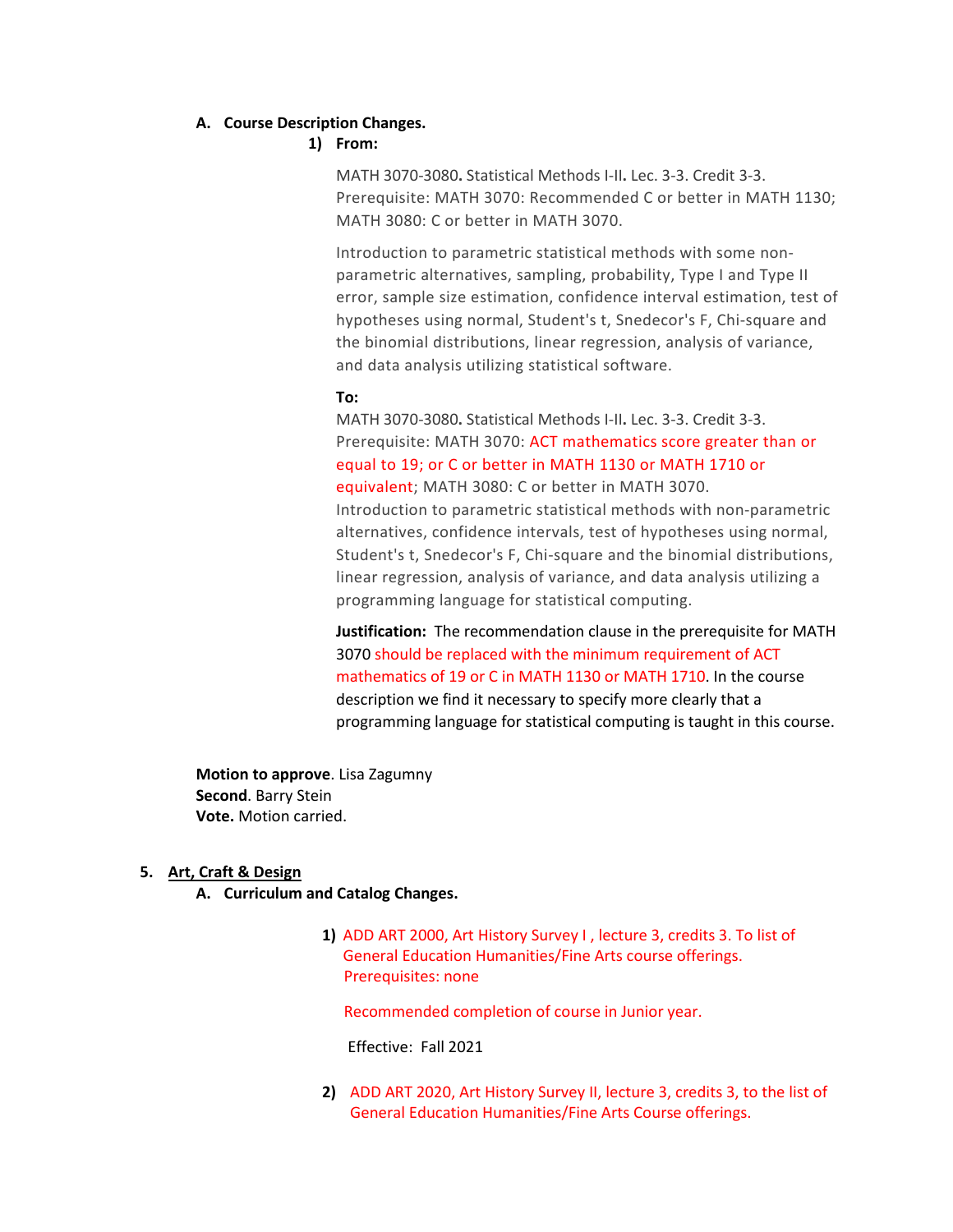Effective: Fall 2021

#### **B. Curriculum and Catalog Changes.**

**1)** REMOVE UNIV 1020: University Connections , lecture 1, credits 1

Effective: Fall 2021

7 Curriculum change sheets attached. -Glass -Metals -Clay -Fibers -Wood -Painting -Design

Justification: Course no longer offered. UNIV 1020 added 1 hour to the degree, thus these concentrations are now 120 credit hours.

# **C. Catalog Corrections/Changes and Curriculum Changes**.

**1)** ARED 2020: Art Education Theory , lecture 2, lab 1, **credits 3.** This course is incorrectly listed as a 2 credit hour course in the course catalog. It was changed from a 2 credit hour course to a 3 credit hour course in March 2018.

Effective: immediately or as soon as possible.

**2)** ARED 2020: Art Education Theory Add: must earn "B" or better togain course credit and move forward in program

Effective: Fall 2021

Justification: Successful completion of this course is essential for success in the program; this course provides essential foundational Art Education content. This change/requirement will also create consistency in equivalent courses in the Office of Teacher Ed and Curriculum and Instruction.

**3)** ARED 4872: Professional Seminar I Add: Must earn "B" or better to gain course credit and move forward in program

Effective: Fall 2021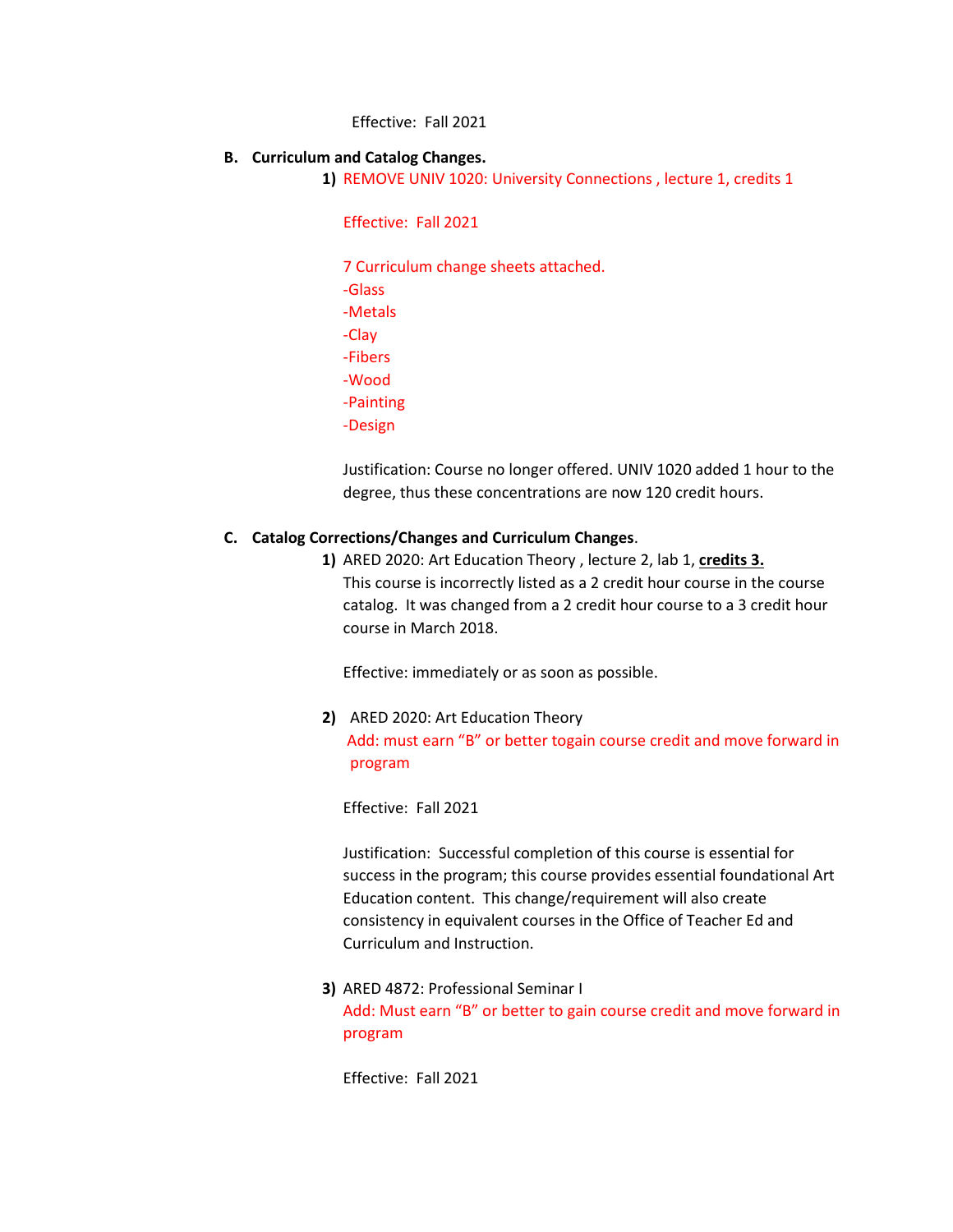Justification: Successful completion of this course is essential for success in the program; this course provides essential student teaching and classroom management content. This change/requirement will also create consistency in equivalent courses in the Office of Teacher Ed and Curriculum and Instruction.

#### **D. Course Additions.**

**1)** ART 3170: History of Design, Lecture 3. Credit 3. Pre-requisites: None

Description: Survey of the history of design from the mid-eighteenth century to present. Investigation into the role that economic, political and social revolutions transformed society and design will be the focus. Covering a wide range of fields, including, art, architecture, interior design, industrial design and graphic design to introduce the various ways in which design interacts with culture and society.

Justification: We're eliminating our History of Crafts II course and replacing it with the new History of Design course. These changes better fit the composition of our majors and their related needs.

Effective date: Fall 2021

#### **2) Course deletions:**

ART 3160: History of Crafts II, Lecture 3. Credit 3. Pre-requisites: None

Description: Survey of crafts from the Medieval Period through the present.

Justification: We're consolidating History of Craft I and History of Crafts II into a single course. The resulting opening in the curriculum will be filled with the new course, History of Design, which better suits the composition of our majors and their related needs.

Effective date: Fall 2021

# **3) Course changes:**

**From:**  ART 3150-History of Crafts I

**To:**  ART 3150-History of Crafts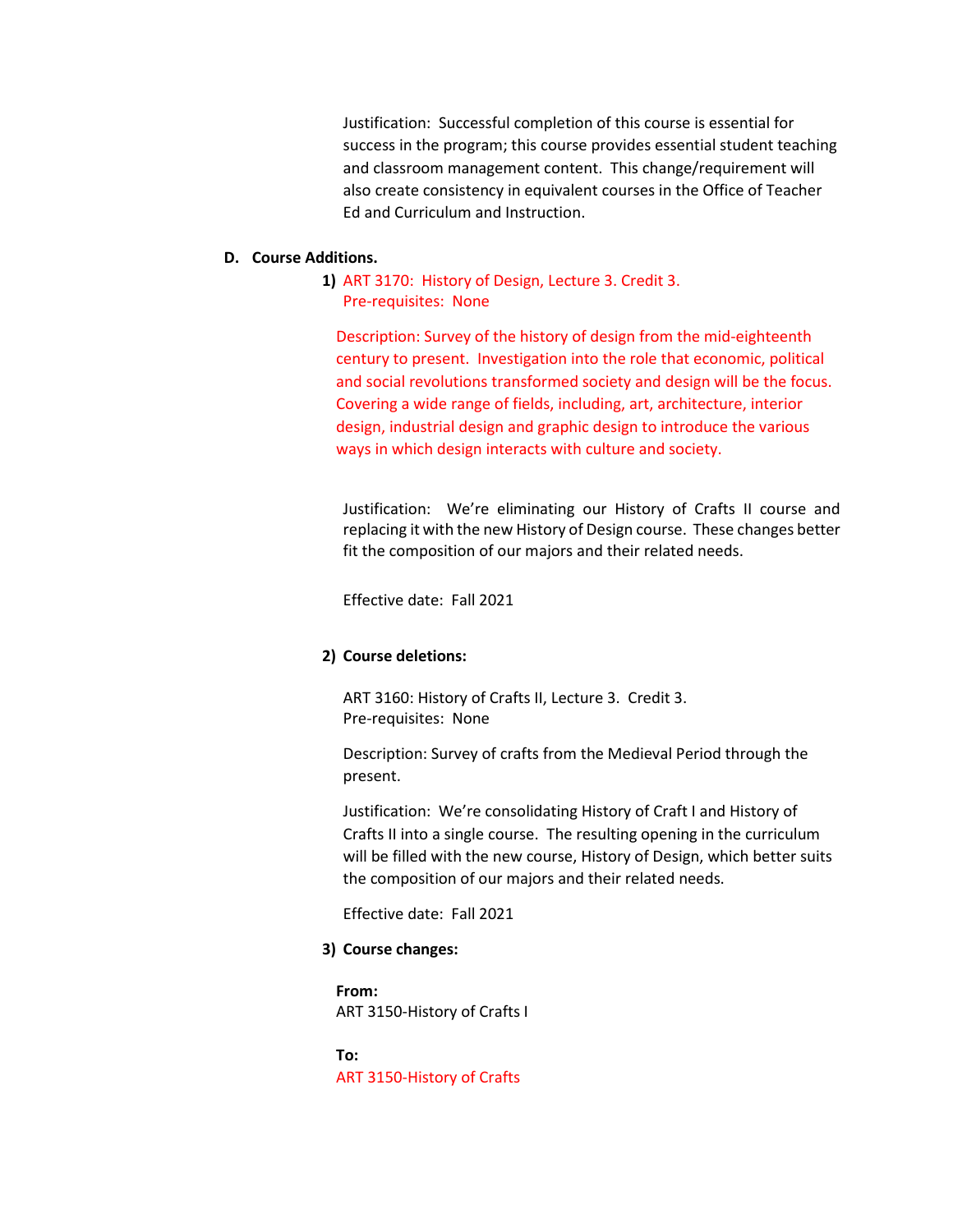**New description**: A survey of global history of craft to present. Craft's relationship with aesthetic, material and technical concerns along with social/religious, economic, and political influences are investigated.

Justification: We're consolidating History of Craft I and History of Crafts II into a single course. The resulting opening in the curriculum will be filled with the new course, History of Design, which better suits the composition of our majors and their related needs.

Effective date: fall 2021

**4)** Curriculum and catalog changes:

Add: ART 3170: History of Design , lecture 3, credits 3. Prerequisites: none

Recommended completion of course in Junior year.

Effective: Fall 2021

Justification: We're eliminating our History of Crafts II course and replacing it with a new History of Design course. These changes better fit the composition of our majors and their related needs.

- **5)** REMOVE ART 3160: History of Crafts II Effective: Fall 2021
- **6)** CHANGE ART 3150: History of Craft I to History of Craft Effective: Fall 2021

**Motion to approve**. Lisa Zagumny **Second**. Barry Stein **Vote.** Motion carried

#### **6. Learning Support Progam**

#### **A. Course/Catalog Changes.**

To alleviate the confusion between READ1100 and READ1010, LSP requests the following changes:

#### **1) Course Deletions: Two**

 READ 1010 to be replaced by UNIV 1010 READ 1100 to be replaced by UNIV 1100

#### **2) Course Additions: Two**

**i.** UNIV 1010 - College Reading Improvement…………….Lec. 2. Lab. 2. Credit 3.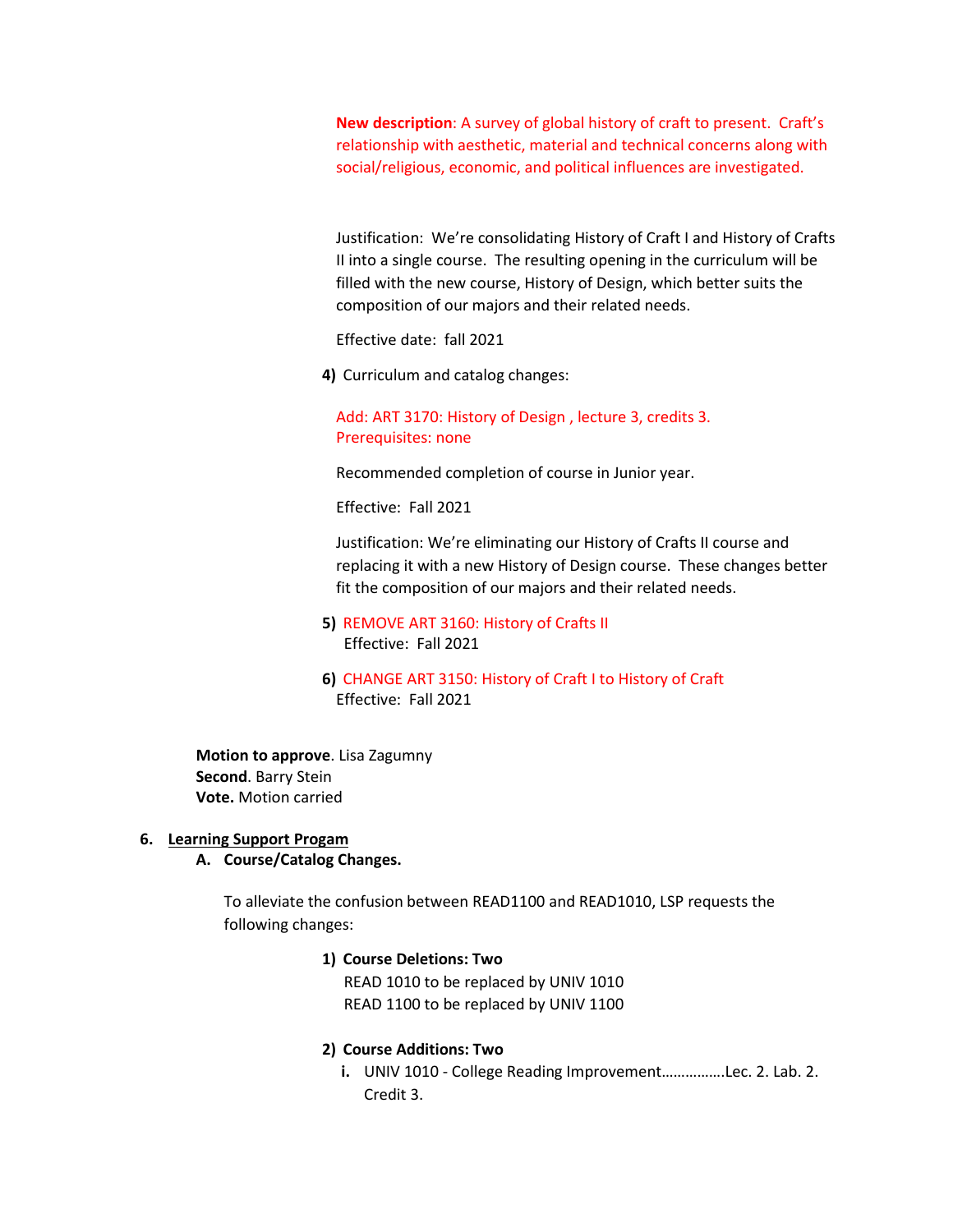Placement by ACT Reading score less than 19 and/or by ACCUPLACER Next Generation Placement Reading score less than 250, by advisor recommendation, or by student self placement. Improvement of reading skills includes vocabulary, spelling, comprehension, rate, main idea, supporting details, organization and relationships, and critical and strategic reading. This course uses MyReadingLab software (Pearson).

Students with a Reading requirement may be restricted in the number or type of high-reading-content classes they may take until they have removed the learning support requirement. Highreading-content classes include history, sociology, psychology, philosophy, literature, political science, and criminal justice.

Attendance is required.

Withdrawal is not allowed except with special permission.

Students who self-place/volunteer for LSP 1010 are not under such restrictions.

**ii.** UNIV 1100 - Learning Support Lab for English Composition I….Lab. 1. Credit 0.

Placement by ACT English score less than 18 and/or by ACCUPLACER Next Generation Placement Exam Writing score less than 250.

Learning Support Lab for English Composition I [Co-Requisite for English Composition I] is provided through computer software (MyWritingLab), brief lectures, conferences, and one-on-one assistance conducted by Learning Support Program faculty and supervised teaching assistants. Topics covered include (1) basic grammar; (2) sentence skills; (3) punctuation, mechanics, and spelling; and (4) usage, style, and proofreading. After the students' learning paths are established indicating one, two, three, or all four modules to be completed, students are encouraged to attend the class regularly and to work outside of class to complete the requirements as soon as possible; this will allow them to apply what they have learned to their English 1010 papers and improve their chances of making good grades.

Attendance is required.

May be taken as a Co-Requisite with ESL 1020 with special permission.

Withdrawal is not allowed except with special permission.

**3) Course [Rubric]Changes**: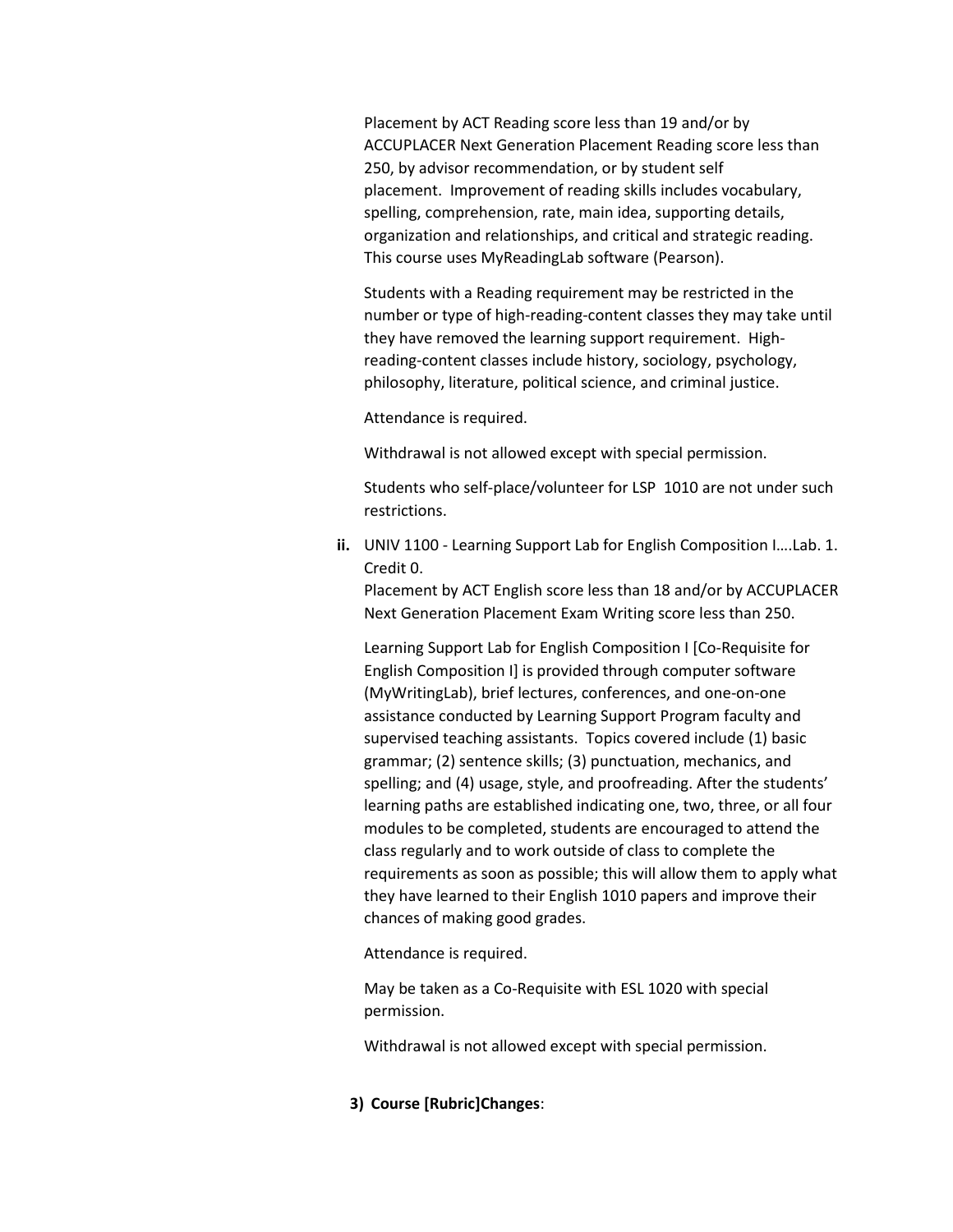**i. From:** READ1010 College Reading Improvement

#### **To:**

UNIV 1010 College Reading Improvement

**ii. From:** READ1100 LS Lab for English Composition I

**To:**

UNIV 1100 LS Lab for English Composition I

**Motion to approve**. Lisa Zagumny **Second**. Barry Stein **Vote.** Motion carried

#### **7. History**

**A. Course Additions.** 

The History Department proposes the addition of a new course HIST 2050, Introduction to Race and Ethnic Studies.

Catalog Description: Lec. 3 Credit 3. An introduction to the academic study of race and ethnic groups in the United States.

Curriculum Changes: None

Justification:

The United States is becoming increasingly racially and culturally diverse. At many institutions of higher learning, there is an increasing awareness of the need to reflect our rapidly changing society and better prepare students to compete in an increasingly diverse and competitive global workforce.

The Introduction to Race and Ethnic Studies course will expose students to voices, histories, cultural practices, and issues regarding Americans from a variety of backgrounds. Modelled after similar courses at other institutions, this course is grounded conceptually in interdisciplinary studies, combining a foundation in the historical narratives of race and ethnicity in the United States with other discipline/fields of study such as Sociology, English, Music, and Communications.

This course would also be an excellent complement to the mission of diversity, equity, and inclusion at Tennessee Technological University, and to the overall core values, strategic priorities, and initiatives of Tennessee Tech and President Oldham to increase, retain, and graduate students of color, and to promote among all students an improved understanding of the roles of race and ethnicity in shaping American society.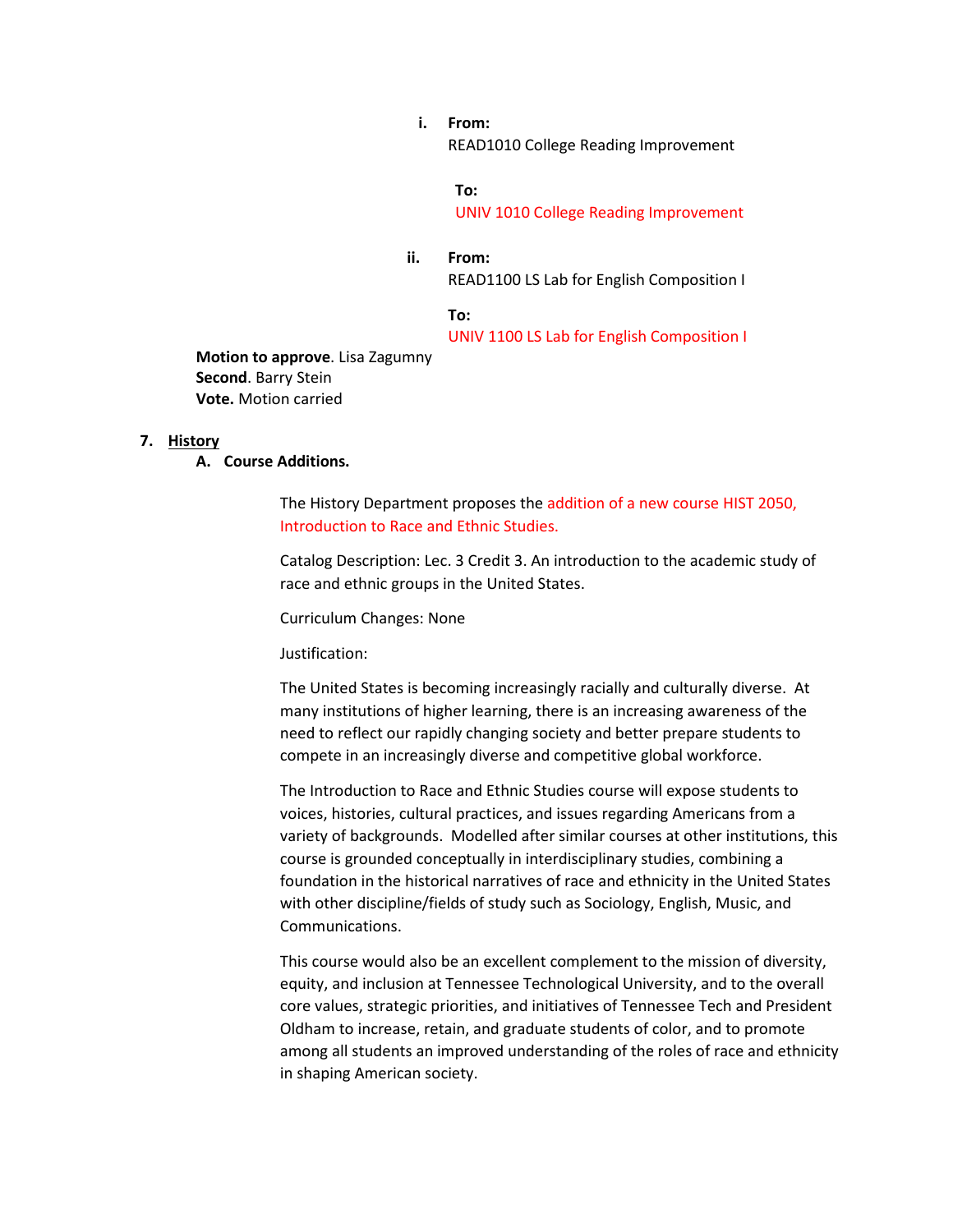The Introduction to Race and Ethnic Studies also serves as a foundation to upper division courses in the Race and Ethnic Studies minor. Ideally, it should be completed prior to enrollment in upper division courses but is not required. The course and its topics follow the model of Ethnic Studies departments that were recently reviewed by the Association of Ethnic Studies.

Effective: Fall 2021

#### **B. Addition of New Minor.**

The History Department proposes the creation of a new minor in Race and Ethnic Studies in the US. The minor will be housed in the History Department. Dr. Arthur Banton will serve as initial administrator.

As per the catalog, a minor requires the completion of 15 hours including 6 upper division hours.

A minor in Race and Ethnic Studies in the US will consist of five courses/fifteen hours as follows: (All are 3 hour courses)

- HIST 2050 "Introduction to Race and Ethnic Studies"
- HIST 2060 "Introduction to African-American Studies" **OR** HIST 3910 "Introduction to American Indian Studies" **OR** HIST 3390 "The Civil Rights Movement"

And nine additional hours from the list of courses above, and/or below:

ENGL 4712 "African-American Literature"

ENGL 4713 "Native-American Literature"

HEC 3100 "Cultural Competency for Professionals"

HIST 4390-4399 "Studies in African American History"

HIST 4440-4449 "Studies in Native American History"

MUS 4110 "History and Literature of Jazz"

SOC 4210 "Race, Ethnicity and Multiculturalism"

SOC 4090 "Cross Cultural Communication and Cultural Diversity

Substitutions are possible (for example, to include any relevant "Special Topics" courses) but require the approval of the program administrator.

**Justification:** The minor offers a coherent study of issues that continue to have significant relevance to the United States and the world. It would supplement many programs and areas of study across the campus. The minor will further assist the University in reaching its goal of increasing diversity and enriching the experience of students who may have had limited exposure to cultural variation.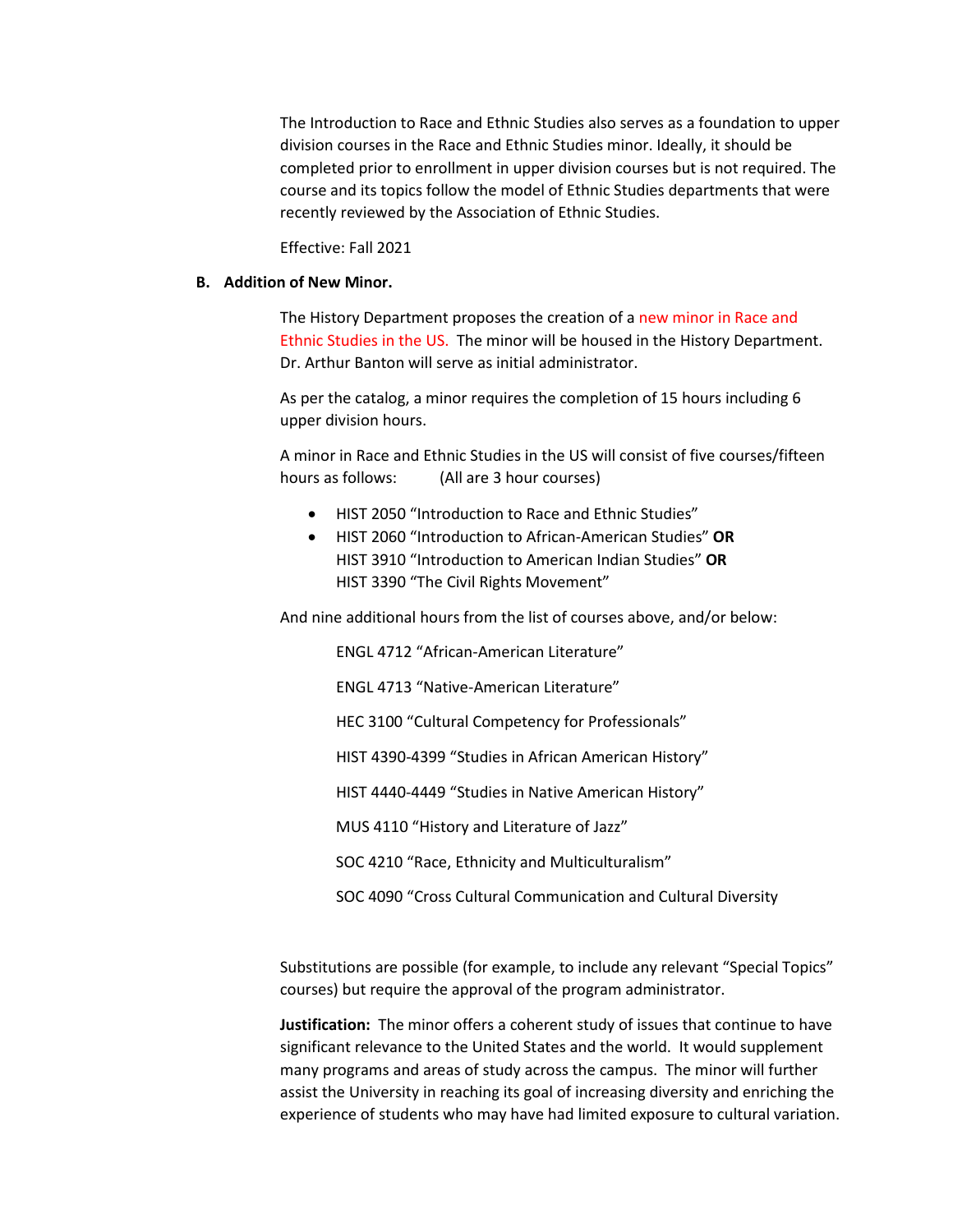We continue to believe that minors strengthen degrees, and can point to many examples wherein our graduates have used their minors to various advantages.

The History Department has communicated with departments across campus throughout the development of the minor. We believe our proposal includes all appropriate current regular offerings. We invite, indeed welcome, proposals of additional courses that might be added to the list. Examples might include ENGL xxxx "Asian-American Literature, RELS xxxx "Race and Religion in America," ART xxxx "indigenous American Art," PC xxxx "Skin Complexion Politics," POLS xxxx "The Politics of Race in the United States," SOC xxxx "Race, Ethnicity and Crime." Etc.

The program will be subject to regular review and updated accordingly.

**Effective Start Date:** Fall 2021

**Motion to approve**. Lisa Zagumny **Second**. Barry Stein **Vote.** Motion carried

#### **8. Women and Gender Studies**

#### **A. Curriculum Changes.**

**1)** Delete SOC 2200 (3 credit hours), a course that no longer exists and replace it with SOC 3200 Sociology of Sex and Gender (3 credit hours)

- **2)** Remove the following courses from the WGS minor electives list
	- a.HIST 4360-4369 US Social History (3 credit hours)
	- b.POLS 3200 American Political Thought (3 credit hours)
	- c. POLS 4610 Public Administration and Public Policies (3 credit hours)
	- d.SOC 2840 The Aged in American Society (3 credit hours)
	- e.POLS 3800
	- f. HON 4010
	- g.HON 4900

JUSTIFICATION: SOC 2200 no longer exists. SOC 3200 meets the curriculum goals of the

WGS curriculum content goals of at least 50% of class content and/or assignments related to women and gender studies. The courses listed in a-d above do not meet WGS content standards of 50% or above of the content and/or assignments related to women and gender studies. POLS 3800, HON 4010, and HON 4900 no longer exist.

**3)** Add the following courses to the electives list: a.HIST 4401 History of Horror Films (3 credit hours) b.CJ/SOC 4520 Patterns of Domestic Violence (3 credit hours) c. CJ/SOC 4540 Women and Crime (3 credit hours)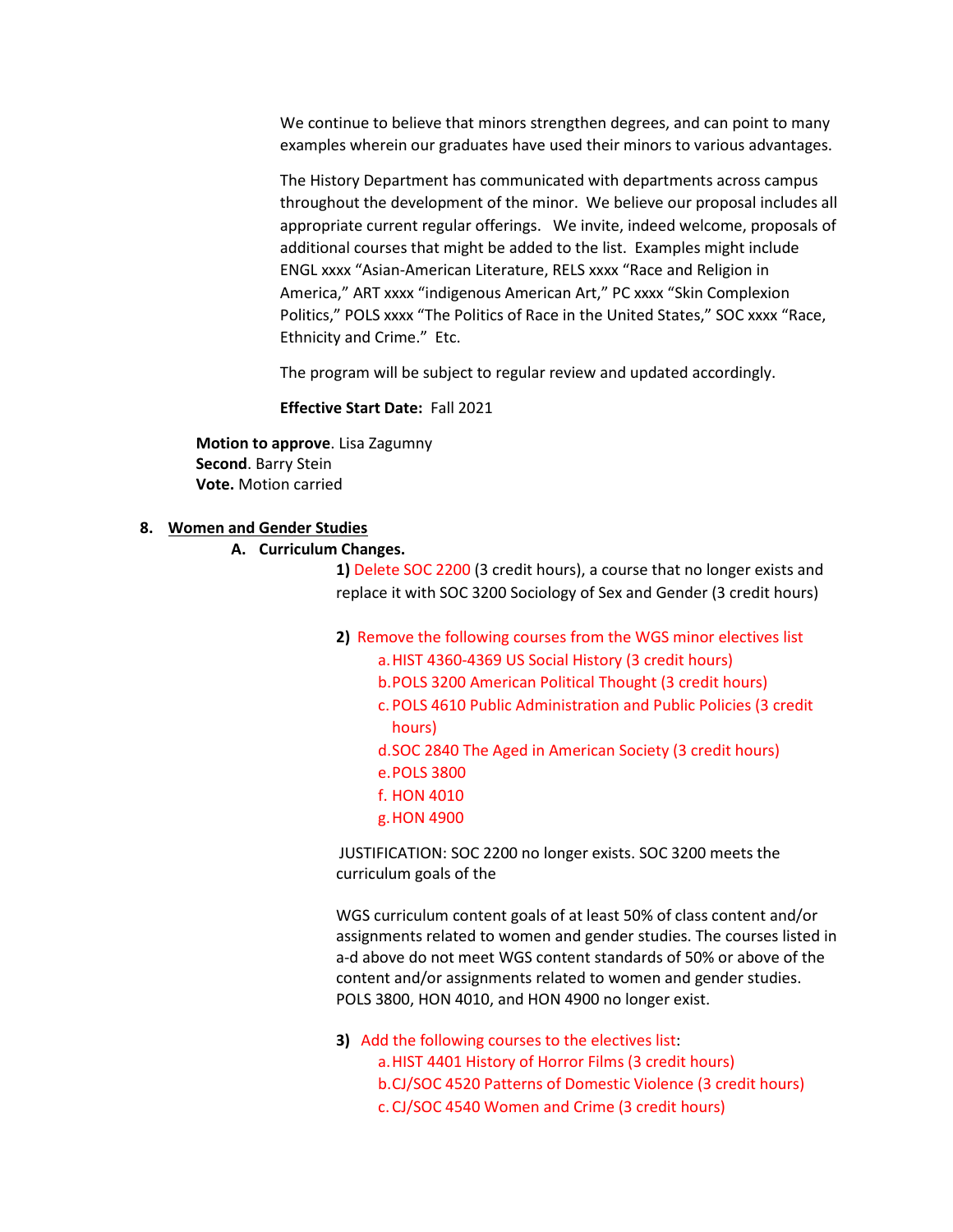d.HON 4011-4013 Honors Colloquium (3 credit hours) (When the topic meets WGS standards.)

e.HON 4021-4023 Directed Studies (3 credit hours) (When the topic meets WGS standards.)

JUSTIFICATION: These courses meet content goals of at least 50% of the course content and/or assignments related to women and gender studies.

**4)** Change the language describing the electives list

#### **From:**

May include additional core courses listed above or approved courses that contain a significant focus on women and/or gender, or in which a student may individually contract with course instructor to focus on women and/or gender issues. These courses include but are not limited to the following:

HIST 4360-4369 US Social History (Credit 3) (May be repeated if topic is different.) HIST 4440-4449 (5440) Native American Studies (Credit 3) (May be repeated if topic is different.) POLS 3200 American Political Thought (Credit 3) POLS 3800 POLS 4610 Public Administration and Public Policies (Credit 3) SOC 2630 Marriage and Family Relations (Credit 3) SOC 2840 The Aged in American (Credit 3) SOC 4210 (5210) Race, Ethnicity and Multiculturism (Credit 3) SOC 4610 (5610) Contemporary American Family (Credit 3) HON 4010 and 4900 in various disciplines

# **To:**

Electives include additional core courses listed above or courses from the list below. Students may also individually contract with course instructor to emphasize women and/or gender issues through course content and/or course work. The WGS advisor may also approve additional courses as electives if the specific version of that course contains a significant focus on women and/or gender studies.

HIST 4440-4449 (5440) Native American Studies (Credit 3) (May be repeated if topic is different.) HIST 4401 History of Horror Films (Credit 3) CJ/SOC 4520 Patterns of Domestic Violence (Credit 3) CJ/SOC 4540 Women and Crime (Credit 3) SOC 3200 Sociology of Sex and Gender (Credit 3) SOC 2630 Marriage and Family Relations (Credit 3) SOC 4210 (5210) Race, Ethnicity and Multiculturism (Credit 3)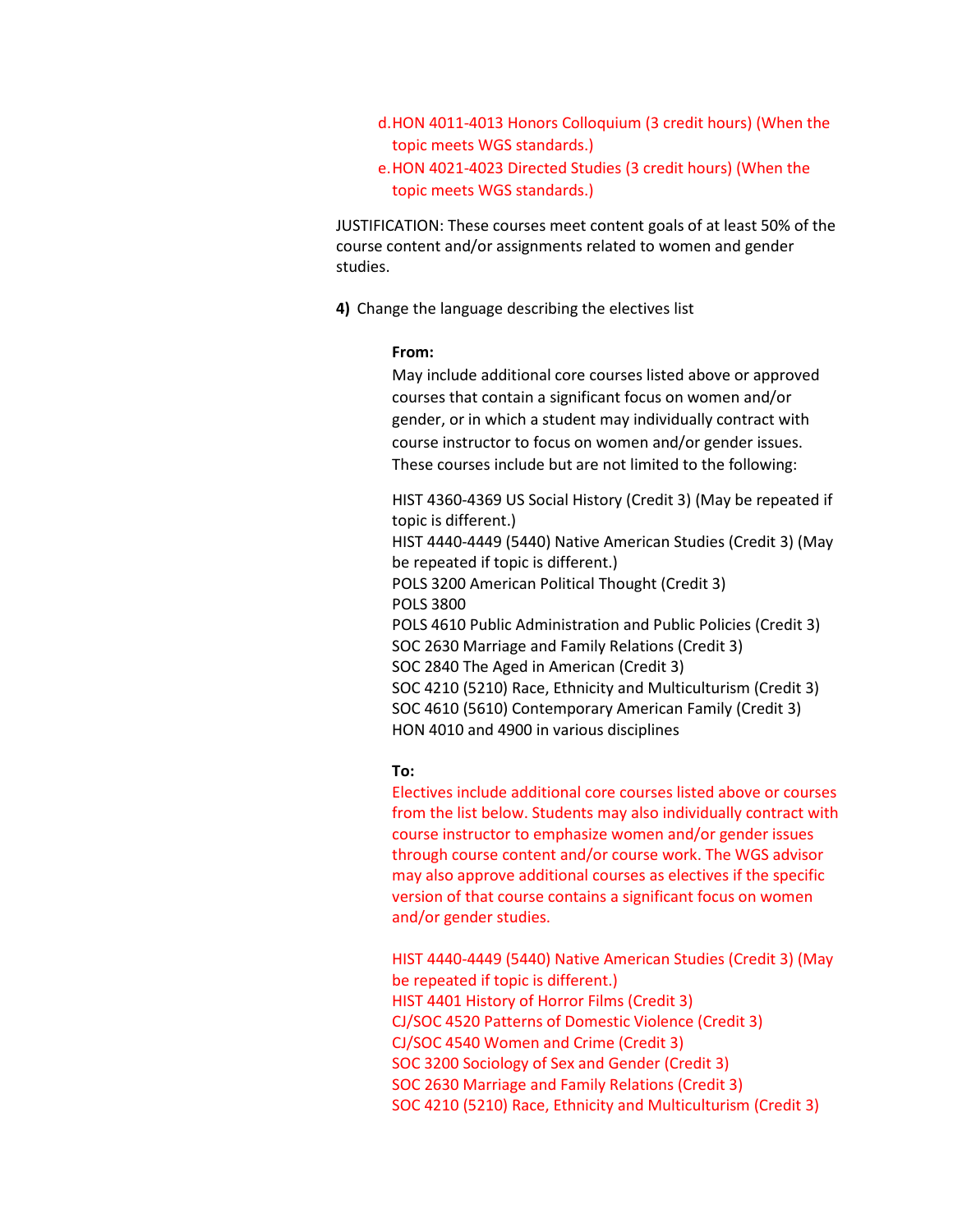SOC 4610 (5610) Contemporary American Family (Credit 3) HON 4011-4013 Colloquium (Credit 3) (When the topic meets WGS standards.) HON 4021-4023 Directed Studies (Credit 3) (When the topic meets WGS standards.)

JUSTIFICATION: The current wording is vague and has led to confusion. This new wording clearly marks eligible electives.

Effective Date: Summer/Fall 2021.

**Motion to approve**. Lisa Zagumny **Second**. Barry Stein **Vote.** Motion carried

#### **9. English**

#### **A. Addition of Course to PTC Concentration.**

**1**) Add PC 4950—Topics in Professional and Technical Communication—to the list of courses to include in the Professional and Technical Communication minor.

Under the statement "At least 12 additional hours of coursework from the following" in the undergraduate catalog, please make the following change to add PC 4950 (Topics in Professional and Technical Communication) to the list:

#### **From:**

PC 3250—Professional Communication 1 Credit: 3. PC/WEBD 3500—Rhetoric and the Internet Credit: 3. PC 3700—Information Design in the Professions Credit: 3. PC 3750—Ethics in the Professions Credit: 3. PC 4850 (5850)—Internship Credit: 3, 6, 9. PC 4940 (5940)—Technical Editing Credit: 3. PC 4970 (5970)—Professional Communication II Credit: 3 PC 4990 (5990)—Business and Grant Proposal Writing Credit: 3

#### **To:**

PC 3250—Professional Communication 1 Credit: 3. PC/WEBD 3500—Rhetoric and the Internet Credit: 3 PC 3700—Information Design in the Professions Credit: 3. PC 3750—Ethics in the Professions Credit: 3. PC 4850 (5850)—Internship Credit: 3, 6, 9. PC 4940 (5940)—Technical Editing Credit: 3. PC 4950 (5950)—Topics in Professional and Technical Communication Credit: 3. PC 4970 (5970)—Professional Communication II Credit: 3 PC 4990 (5990)—Business and Grant Proposal Writing Credit: 3

Justification: PC 4950/5950 (Topics in Professional and Technical Communication) is a newly-approved course to be added to the minor.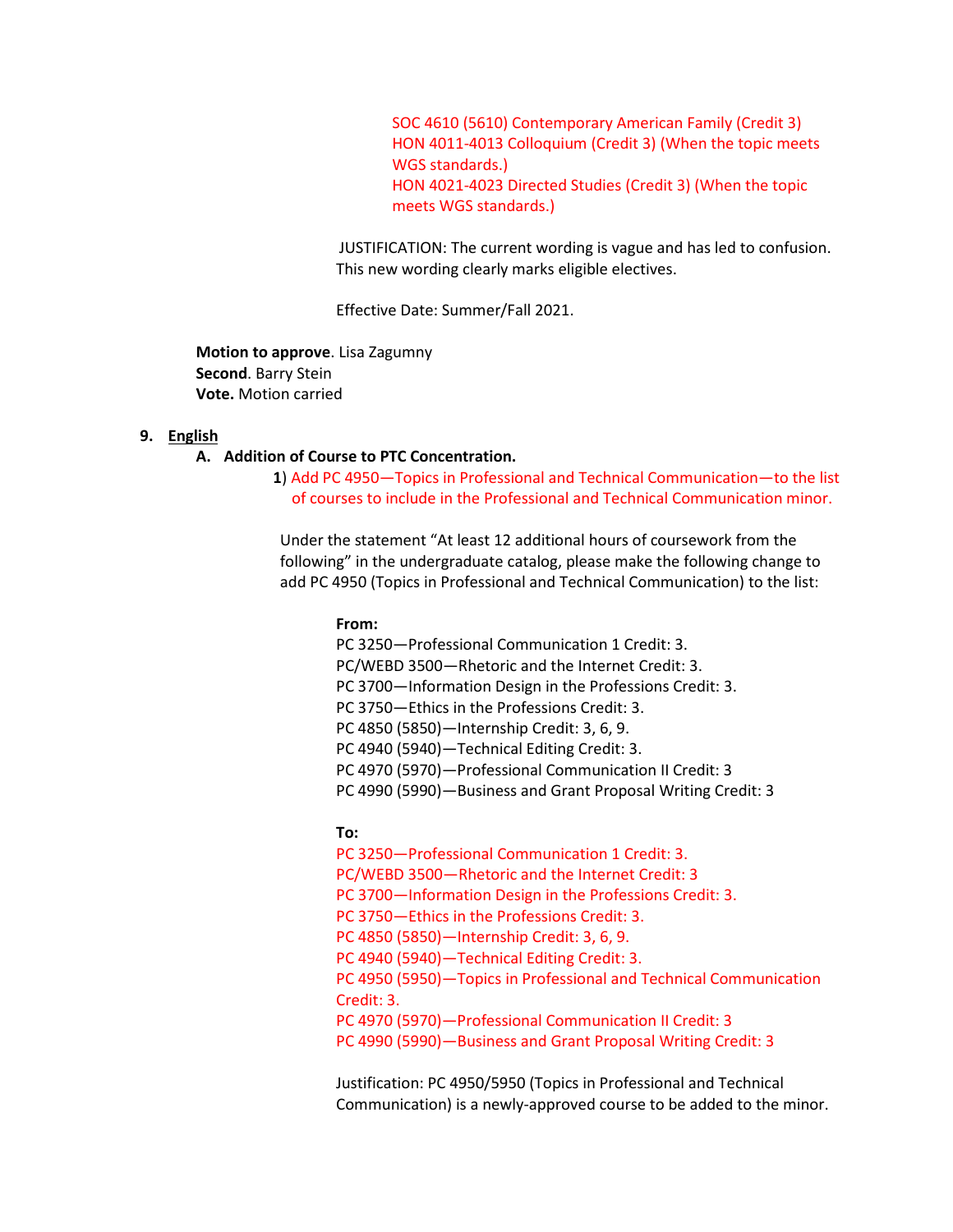**2)** Add PC 4950/5950 (Topics in Professional and Technical Communication), and clarify the wording of the course listing for students in the Literature Concentration interested in adding the PTC concentration while majoring in another concentration:

#### **From:**

Students in the Literature Concentration can also have a concentration in Professional Communication by taking 21 elective hours in the following courses:

Professional Communication Core (9 hours) PC 2500 Communicating in the Professions PC 3250 Professional Communication 1 PC 4850 (5850) Internship

15 Additional Credit Hours from the Following Courses PC 3500 Rhetoric and the Internet PC 3700 Information Design in the Professions PC 3750 Ethics in the Professions PC 4850 (5850) Internship PC 4940 (5940) Technical Editing PC 4950 (5950) Topics PC 4970 (5970) Professional Communication II PC 4990 Business and Grant Proposal Writing

#### **To:**

Students in the Literature Concentration can also have a concentration in Professional and Technical Communication by using elective hours and three additional credit hours to complete 24 credit hours from the following courses (the nine credit hours from the Professional Communication Core are required):

Professional Communication Core (9 hours) PC 2500 Communicating in the Professions PC 3250 Professional Communication 1 PC 4850 (5850) Internship

15 Additional Credit Hours from the Following Courses PC 3500 Rhetoric and the Internet PC 3700 Information Design in the Professions PC 3750 Ethics in the Professions PC 4850 (5850) Internship PC 4940 (5940) Technical Editing PC 4950 (5950) Topics in Professional and Technical Communication PC 4970 (5970) Professional Communication II PC 4990 Business and Grant Proposal Writing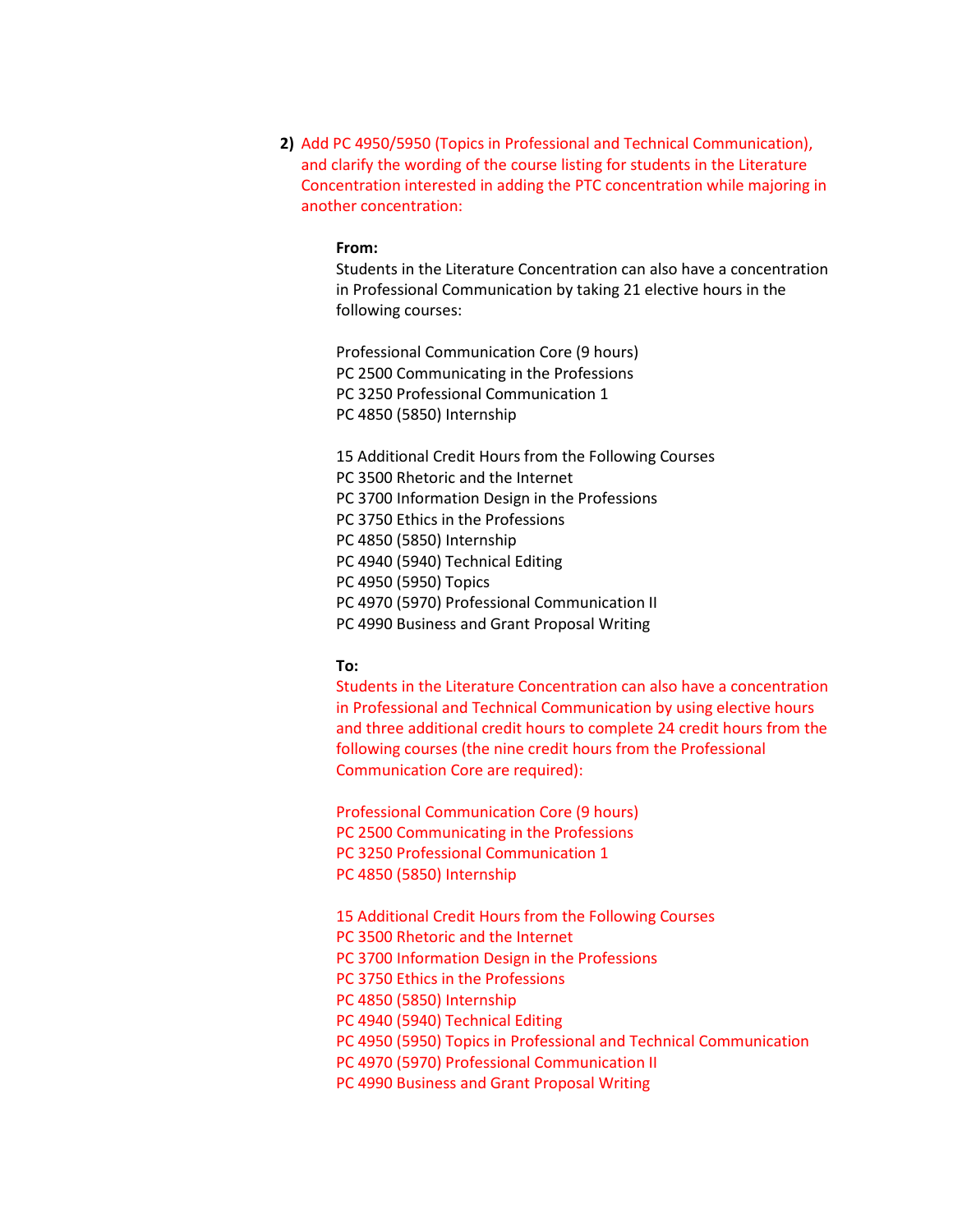**3)** Add PC 4950/5950 (Topics in Professional and Technical Communication), and clarify the wording of the course listing for students in the Creative Writing Concentration interested in adding the PTC concentration while majoring in another concentration:

#### **From:**

Students in the Creative Writing Concentration can also have a concentration in Professional Communication by taking 21 elective hours in the following courses:

Professional Communication Core (9 hours) PC 2500 Communicating in the Professions PC 3250 Professional Communication 1 PC 4850 (5850) Internship

15 Additional Credit Hours from the Following Courses PC 3500 Rhetoric and the Internet

PC 3700 Information Design in the Professions

PC 3750 Ethics in the Professions

PC 4850 (5850) Internship

PC 4940 (5940) Technical Editing

PC 4950 (5950) Topics in Professional and Technical Communication

PC 4970 (5970) Professional Communication II

PC 4990 Business and Grant Proposal Writing

#### **To:**

Students in the Creative Writing Concentration can also have a concentration in Professional and Technical Communication by using elective hours and three additional credit hours to complete 24 credit hours from the following courses (the nine credit hours from the Professional Communication Core are required):

Professional Communication Core (9 hours) PC 2500 Communicating in the Professions PC 3250 Professional Communication 1 PC 4850 (5850) Internship

15 Additional Credit Hours from the Following Courses

PC 3500 Rhetoric and the Internet

PC 3700 Information Design in the Professions

PC 3750 Ethics in the Professions

PC 4850 (5850) Internship

PC 4940 (5940) Technical Editing

PC 4950 (5950) Topics in Professional and Technical Communication

PC 4970 (5970) Professional Communication II

PC 4990 Business and Grant Proposal Writing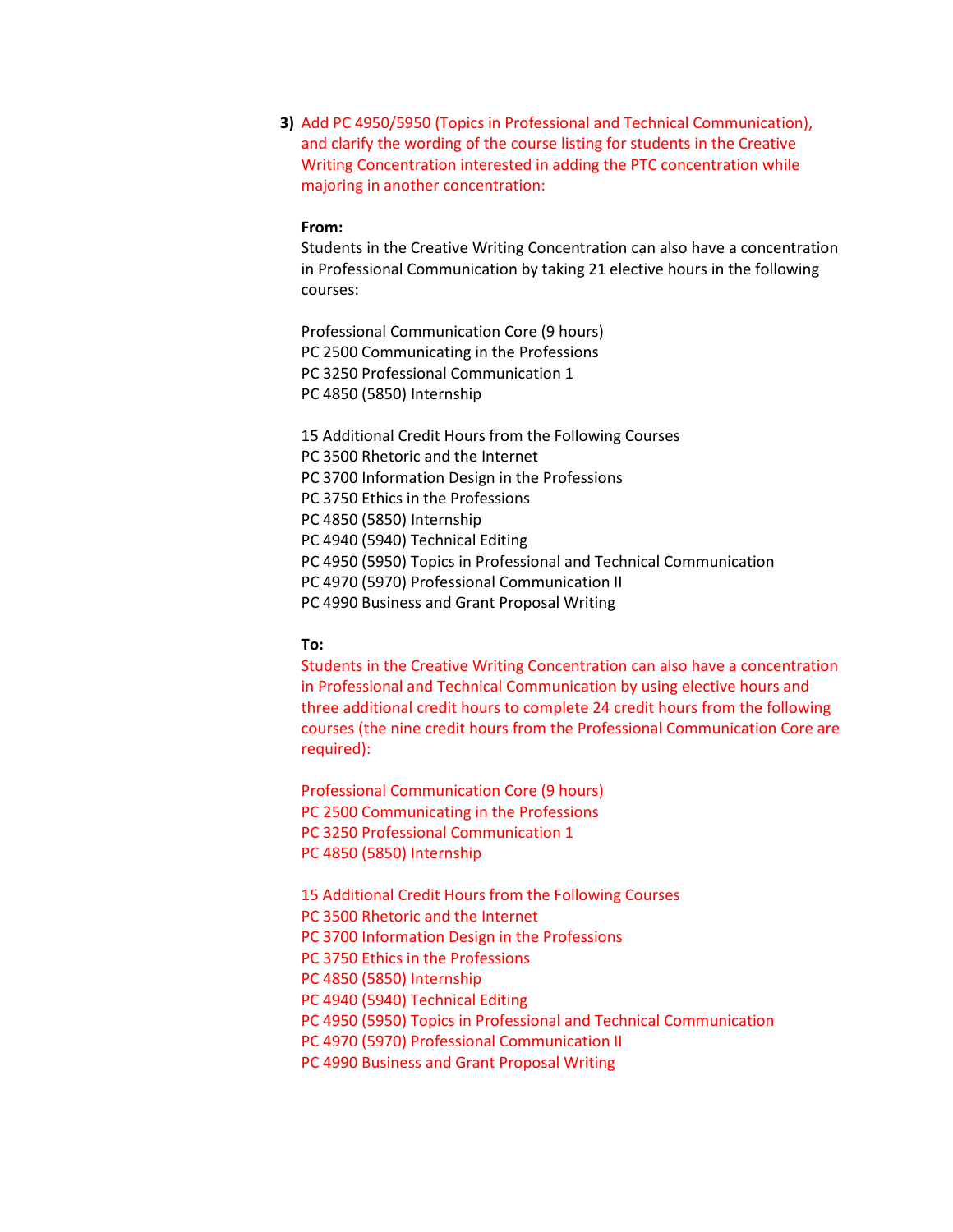**4)** Add PC 4950/5950 (Topics in Professional and Technical Communication), and clarify the wording of the course listing for students in the Rhetoric and Language Concentration interested in adding the PTC concentration while majoring in another concentration:

#### **From:**

Students in the Rhetoric and Language Concentration can also have a concentration in Professional Communication by taking 21 elective hours in the following courses:

Professional Communication Core (9 hours) PC 2500 Communicating in the Professions PC 3250 Professional Communication 1 PC 4850 (5850) Internship

15 Additional Credit Hours from the Following Courses PC 3500 Rhetoric and the Internet PC 3700 Information Design in the Professions PC 3750 Ethics in the Professions PC 4850 (5850) Internship PC 4940 (5940) Technical Editing PC 4950 (5950) Topics PC 4970 (5970) Professional Communication II PC 4990 Business and Grant Proposal Writing

#### **To:**

Students in the Rhetoric and Language Concentration can also have a concentration in Professional and Technical Communication by using elective hours and three additional credit hours to complete 24 credit hours from the following courses (the nine credit hours from the Professional Communication Core are required):

Professional Communication Core (9 hours) PC 2500 Communicating in the Professions PC 3250 Professional Communication 1 PC 4850 (5850) Internship

15 Additional Credit Hours from the Following Courses

PC 3500 Rhetoric and the Internet

PC 3700 Information Design in the Professions

PC 3750 Ethics in the Professions

PC 4850 (5850) Internship

PC 4940 (5940) Technical Editing

PC 4950 (5950) Topics in Professional and Technical Communication

PC 4970 (5970) Professional Communication II

PC 4990 Business and Grant Proposal Writing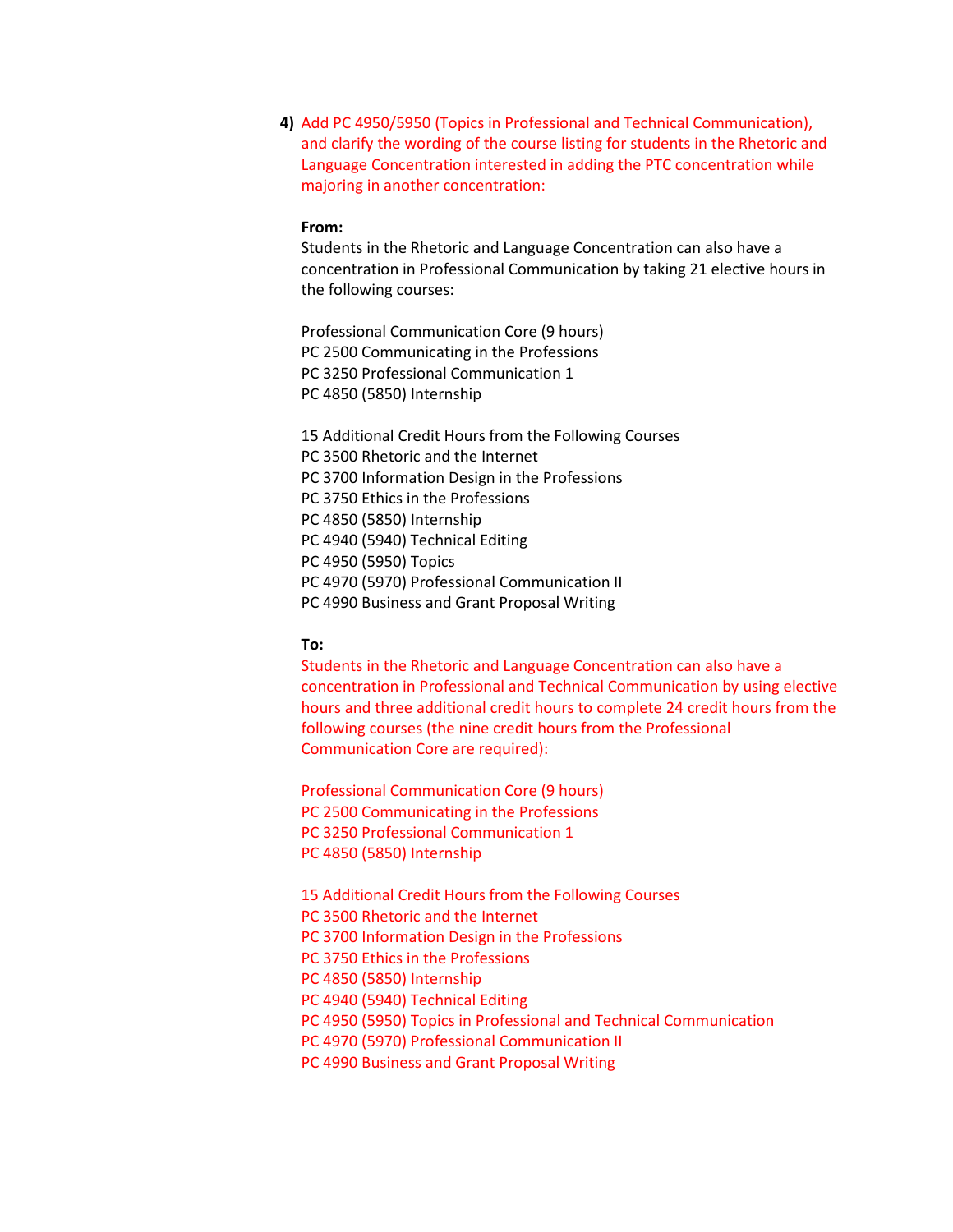**5)** Add PC 4950/5950 (Topics in Professional and Technical Communication), and clarify the wording of the course listing for students in the Theatre Concentration Performance Option interested in adding the PTC concentration while majoring in another concentration:

#### **From:**

Students in the Theatre Concentration Performance Option can also have a concentration in Professional Communication by taking 21 elective hours in the following courses:

Professional Communication Core (9 hours) PC 2500 Communicating in the Professions PC 3250 Professional Communication 1 PC 4850 (5850) Internship

15 Additional Credit Hours from the Following Courses PC 3500 Rhetoric and the Internet PC 3700 Information Design in the Professions PC 3750 Ethics in the Professions PC 4850 (5850) Internship PC 4940 (5940) Technical Editing PC 4950 (5950) Topics PC 4970 (5970) Professional Communication II PC 4990 Business and Grant Proposal Writing

#### **To:**

Students in the Theatre Concentration Performance Option can also have a concentration in Professional and Technical Communication by using elective hours and three additional credit hours to complete 24 credit hours from the following courses (the nine credit hours from the Professional Communication Core are required):

Professional Communication Core (9 hours) PC 2500 Communicating in the Professions PC 3250 Professional Communication 1 PC 4850 (5850) Internship

15 Additional Credit Hours from the Following Courses

PC 3500 Rhetoric and the Internet

PC 3700 Information Design in the Professions

PC 3750 Ethics in the Professions

PC 4850 (5850) Internship

PC 4940 (5940) Technical Editing

PC 4950 (5950) Topics in Professional and Technical Communication

PC 4970 (5970) Professional Communication II

PC 4990 Business and Grant Proposal Writing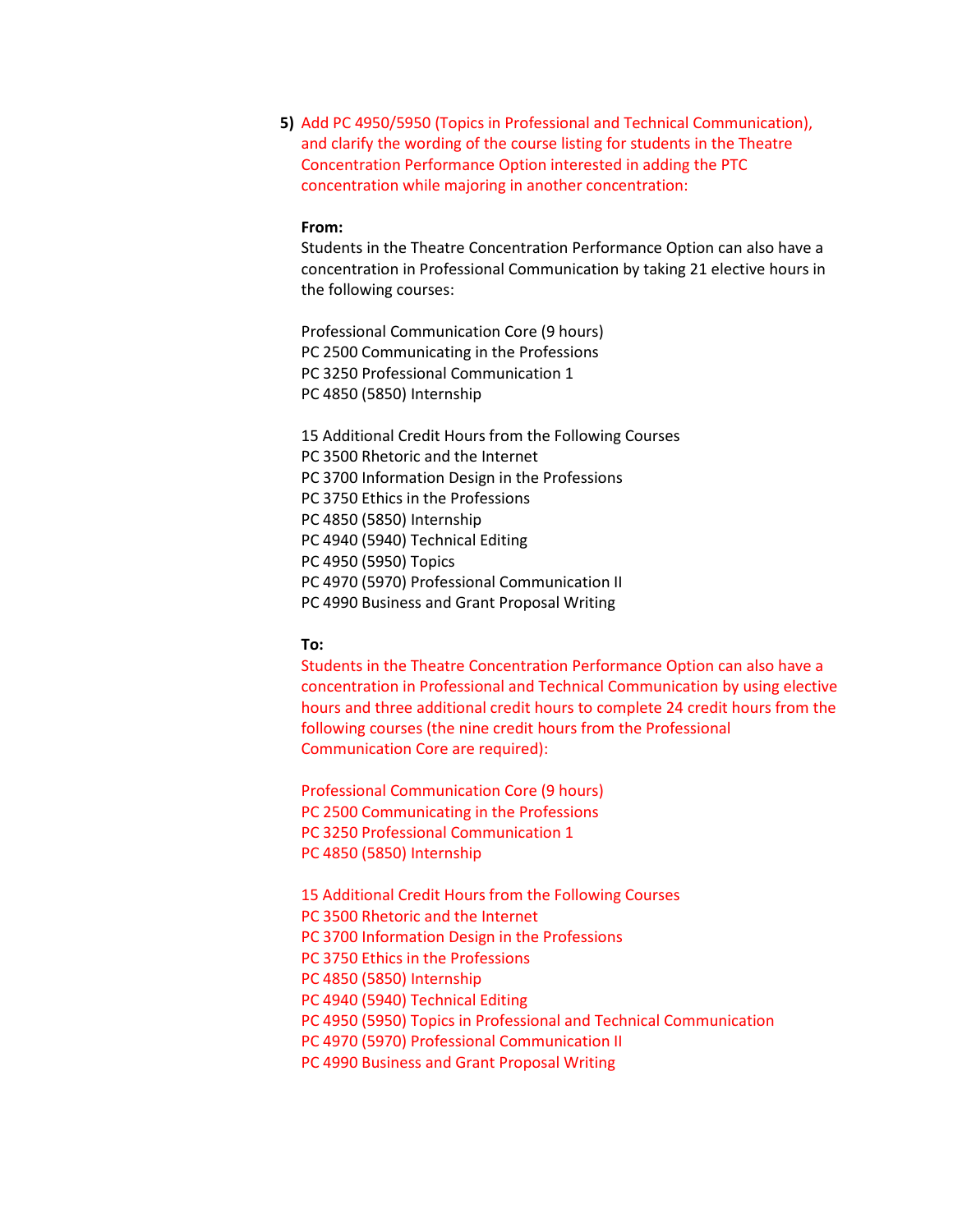**6)** Add PC 4950/5950 (Topics in Professional and Technical Communication), and clarify the wording of the course listing for students in the Theatre Concentration Technical Option interested in adding the PTC concentration while majoring in another concentration:

#### **From:**

Students in the Theatre Concentration Technical Option can also have a concentration in Professional Communication by taking 21 elective hours in the following courses:

Professional Communication Core (9 hours) PC 2500 Communicating in the Professions PC 3250 Professional Communication 1 PC 4850 (5850) Internship

15 Additional Credit Hours from the Following Courses PC 3500 Rhetoric and the Internet PC 3700 Information Design in the Professions PC 3750 Ethics in the Professions PC 4850 (5850) Internship PC 4940 (5940) Technical Editing PC 4950 (5950) Topics PC 4970 (5970) Professional Communication II PC 4990 Business and Grant Proposal Writing

#### **To:**

Students in the Theatre Concentration Technical Option can also have a concentration in Professional and Technical Communication by using elective hours and three additional credit hours to complete 24 credit hours from the following courses (the nine credit hours from the Professional Communication Core are required):

Professional Communication Core (9 hours) PC 2500 Communicating in the Professions PC 3250 Professional Communication 1 PC 4850 (5850) Internship

15 Additional Credit Hours from the Following Courses PC 3500 Rhetoric and the Internet PC 3700 Information Design in the Professions PC 3750 Ethics in the Professions PC 4850 (5850) Internship PC 4940 (5940) Technical Editing PC 4950 (5950) Topics in Professional and Technical Communication PC 4970 (5970) Professional Communication II PC 4990 Business and Grant Proposal Writing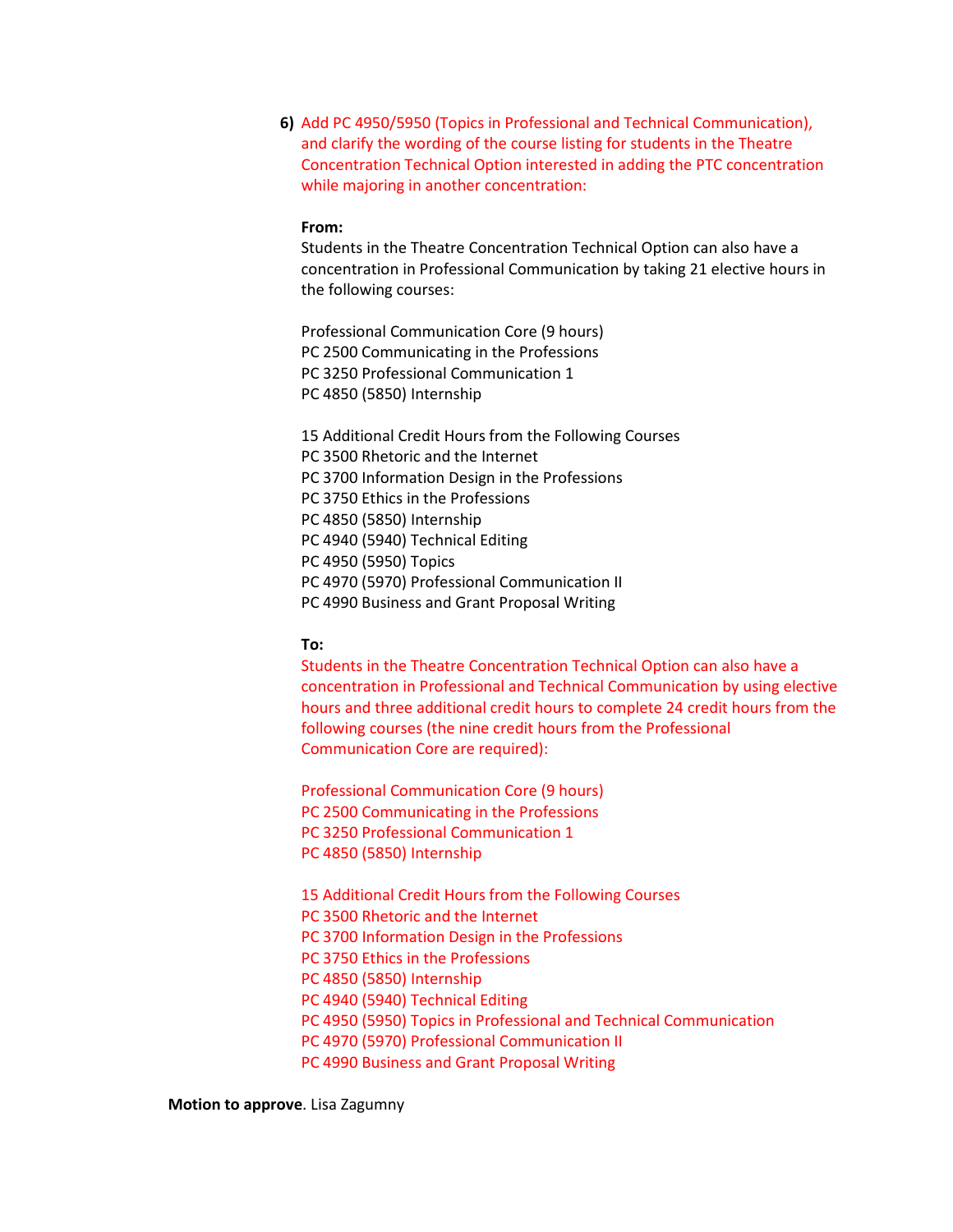**Second**. Barry Stein **Vote.** Motion carried

#### **10. Earth Sciences**

#### **A. Course/Curriculum/Prerequisite Changes.**

#### **1) Course Changes:**

Changes to the course description and prerequisite for GEOL 4210 Advanced Historical Geology.

#### **From:**

Lec. 3. Credit 3.

Prerequisite: Completion of core curriculum in Geology and [GEOL 3410.](https://catalog.tntech.edu/content.php?filter%5B27%5D=GEOL&filter%5B29%5D=&filter%5Bcourse_type%5D=-1&filter%5Bkeyword%5D=&filter%5B32%5D=1&filter%5Bcpage%5D=1&cur_cat_oid=29&expand=&navoid=6106&search_database=Filter&filter%5Bexact_match%5D=1#tt9698) Advanced treatment of the Earth's history concentrating on plate tectonics, evolution of the biosphere and chemical changes from the Archaean to the Holocene.

#### **To:**

Lec. 3. Credit 3. Prerequisite: GEOL 2500. Advanced treatment of the Earth's history concentrating on plate tectonics, evolution of the biosphere and chemical changes from the Hadean to the Holocene.

Justification: GEOL 4210 will replace GEOL 2000 in the Geology concentration required courses. The GEOL 2500 prerequisite is sufficient preparation for the advanced topics of this course. The slight change in the course description reflects a newer term now used to describe Earth's early history.

#### **2) Curriculum Changes:**

Replace GEOL 2000 with GEOL 4210 for the Geology concentration required courses.

#### **From:**

Geology Concentration Required Courses, any 4 of the following courses (15- 16 hours)

GEOL 2000 - Earth Evolution and Life History Credit: 3.

GEOL 3110 - Principles of Mineralogy and Petrology Credit: 4.

GEOL 3230 - Structural Geology and Tectonics Credit: 4.

GEOL 3830 - Field Geology Credit: 4.

GEOL 4110 - Sedimentation and Stratigraphy Credit: 4.

#### **To:**

Geology Concentration Required Courses, any 4 of the following courses (15- 16 hours)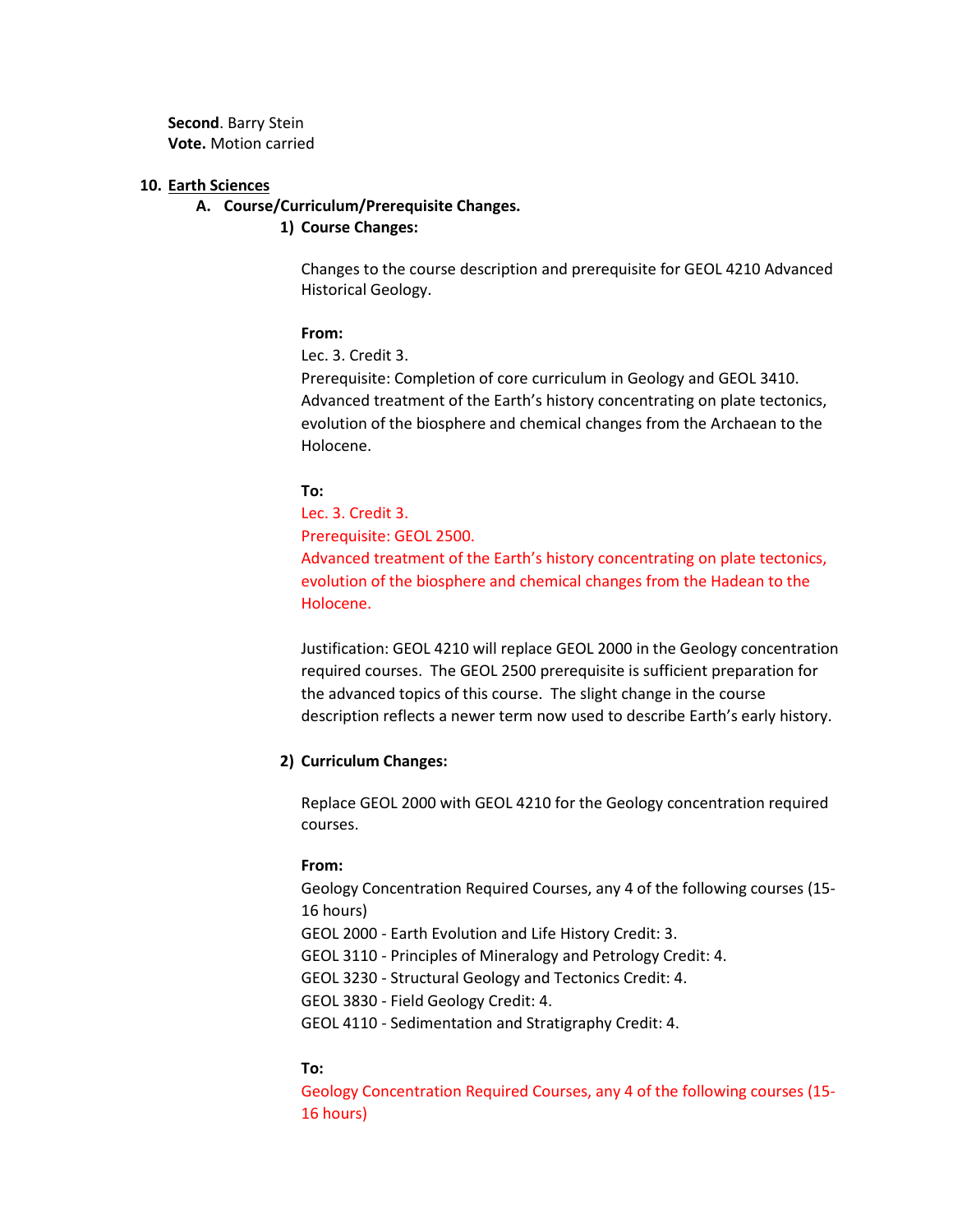GEOL 3110 - Principles of Mineralogy and Petrology Credit: 4. GEOL 3230 - Structural Geology and Tectonics Credit: 4. GEOL 3830 - Field Geology Credit: 4. GEOL 4110 - Sedimentation and Stratigraphy Credit: 4. GEOL 4210 – Advanced Historical Geology Credit: 3.

Justification: GEOL 2000 is no longer taught. GEOL 4210 is a similar course and is one that is common to geology programs elsewhere.

Effective Date: Fall 2021

**Motion to approve**. Lisa Zagumny **Second**. Barry Stein **Vote.** Motion carried

#### **11. Counseling & Psychology**

#### **A.Curriculum Changes and Deletions.**

# **3) Delete:** UNIV 1020 First-Year Connections, 1 hour credit from Psychology Major

Effective Date: Summer/Fall 2021

Justification: UNIV 1020 is no longer needed in the curriculum. This change will alter the total number of credit hours in the first semester of freshman year from 14 to 13, and the number of elective credits in the first semester of sophomore year to 6 credits.

**Motion to approve**. Lisa Zagumny **Second**. Barry Stein **Vote.** Motion carried

#### **12. Mechanical Engineering**

#### **A. Curriculum Changes.**

#### **1) From:**

ME 3001 – Mechanical Engineering Analysis Catalog Data: Lec. 3. Cr. 3.

Prerequisite: ENGR 1120; C or better in MATH 2010; C or better in MATH 2120. Analytical and numerical techniques are developed for problems arising in mechanical engineering. Analytical methods include applications of Laplace transforms, Fourier series and separation of variables. Numerical methods include root finding, quadrature rules, and solutions to ordinary and partial differential equations. Use of modern numerical computing tools for problem solving.

#### **To:**

ME 3001 – Mechanical Engineering Analysis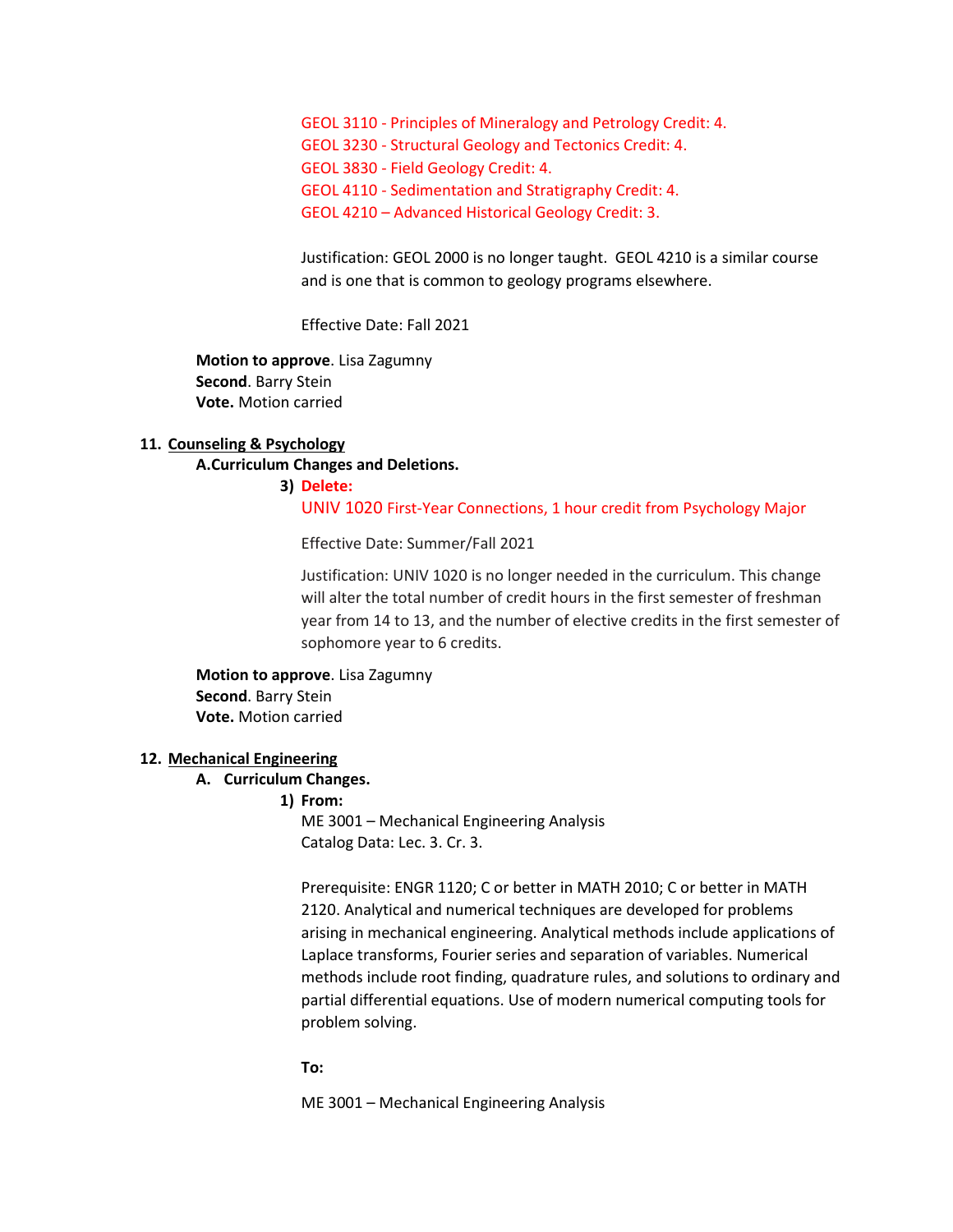Catalog Data: Lec. 3. Cr. 3.

Prerequisite: ENGR 1120 or CSC 1300; C or better in MATH 2010; C or better in MATH 2120. Analytical and numerical techniques are developed for problems arising in mechanical engineering. Analytical methods include applications of Laplace transforms, Fourier series and separation of variables. Numerical methods include root finding, quadrature rules, and solutions to ordinary and partial differential equations. Use of modern numerical computing tools for problem solving.

#### **EFFECTIVE DATE:** Fall 2021

**JUSTIFICATION:** The prerequisite is changed from ENGR 1120 to ENGR 1120 or CSC 1300 to allow Mechatronics concentration students to take ME 3001 without a special permit.

#### **2) From:**

ME 3023 – Measurements in Mechanical Systems Catalog Data: Lec. 2. Lab 2. Cr. 3.

Prerequisites: ECE 2850, PHYS 2120 and PHYS 2121 (or ECE 2011 for ME Mechatronics Concentration) and CEE 3110 (CEE 3110 may be taken concurrently). Principles of measurement and calibration; basic instrumentation and measurement techniques in mechanical systems.

#### **To:**

ME 3023 – Measurements in Mechanical Systems Catalog Data: Lec. 2. Lab 2. Cr. 3.

Prerequisites: ECE 2850, PHYS 2120 (or ECE 2011 and PHYS 2119), and CEE 3110 (CEE 3110 may be taken concurrently). Principles of measurement and calibration; basic instrumentation and measurement techniques in mechanical systems.

# **EFFECTIVE DATE:** Fall 2021

**JUSTIFICATION:** The prerequisite is changed from PHYS 2120 and PHYS 2121 (or ECE 2011) to PHYS 2120 (or ECE 2011 and PHYS 2119) to allow both ME and Mechatronics concentration students to take ME 3023 without any prerequisite issues.

**Motion to approve**. Lisa Zagumny **Second**. Barry Stein **Vote.** Motion carried

#### **13. Chemical Engineering**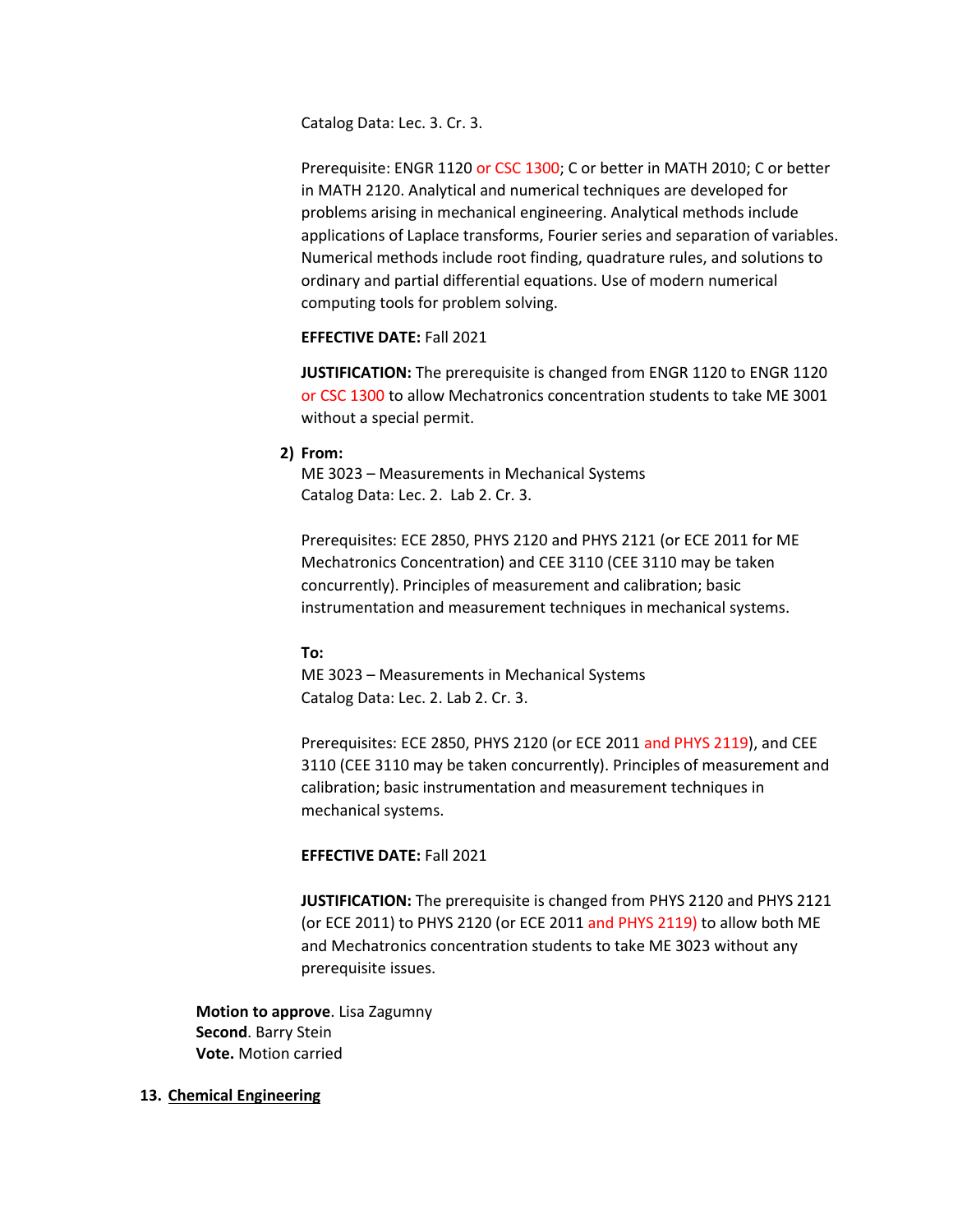#### **A. Course Additions.**

**1)** CHE 3050 – Transfer Science I: Conduction, Radiation, Diffusion Lec. 3 Credits 3

> Prerequisites: CHE 2015, CHE 2020, MATH 2110, MATH 2120 Corequisite: CHE 3051

Catalog Description: Energy conservation principles. Experimental studies of diffusive heat transfer. Design and operation of systems for heat transfer with applications to heat exchange and diffusive motion.

**2)** CHE 3051 – Transfer Science I: Conduction, Radiation, Diffusion **Laboratory** Lab. 2 Credits 1 Corequisite: CHE 3050

> Catalog Description: Energy conservation principles. Experimental studies of diffusive heat transfer. Design and operation of systems for heat transfer with applications to heat exchange and diffusive motion.

**3)** CHE 3510 – Separations & Solution Thermodynamics Lec. 3 Credits 3

> Prerequisites: CHE 2015, MATH 2110, MATH 2120 Corequisite: CHE 3511

Catalog Description: Analysis and prediction of mixture properties at equilibrium in single and multiple phases. Lab is focused on solution thermodynamic topics and industrially-relevant separation processes.

**4)** CHE 3511 – Separations & Solution Thermodynamics Laboratory Lab. 2 Credits 1

Corequisite: CHE 3510

Catalog Description: Analysis and prediction of mixture properties at equilibrium in single and multiple phases. Lab is focused on solution thermodynamic topics and industrially-relevant separation processes.

**5)** CHE 3550 – Transfer Science II: Fluid Mechanics Lec. 3 Credits 3

> Prerequisites: CHE 3050, CHE 3051, MATH 2110, MATH 2120 Corequisite: CHE 3551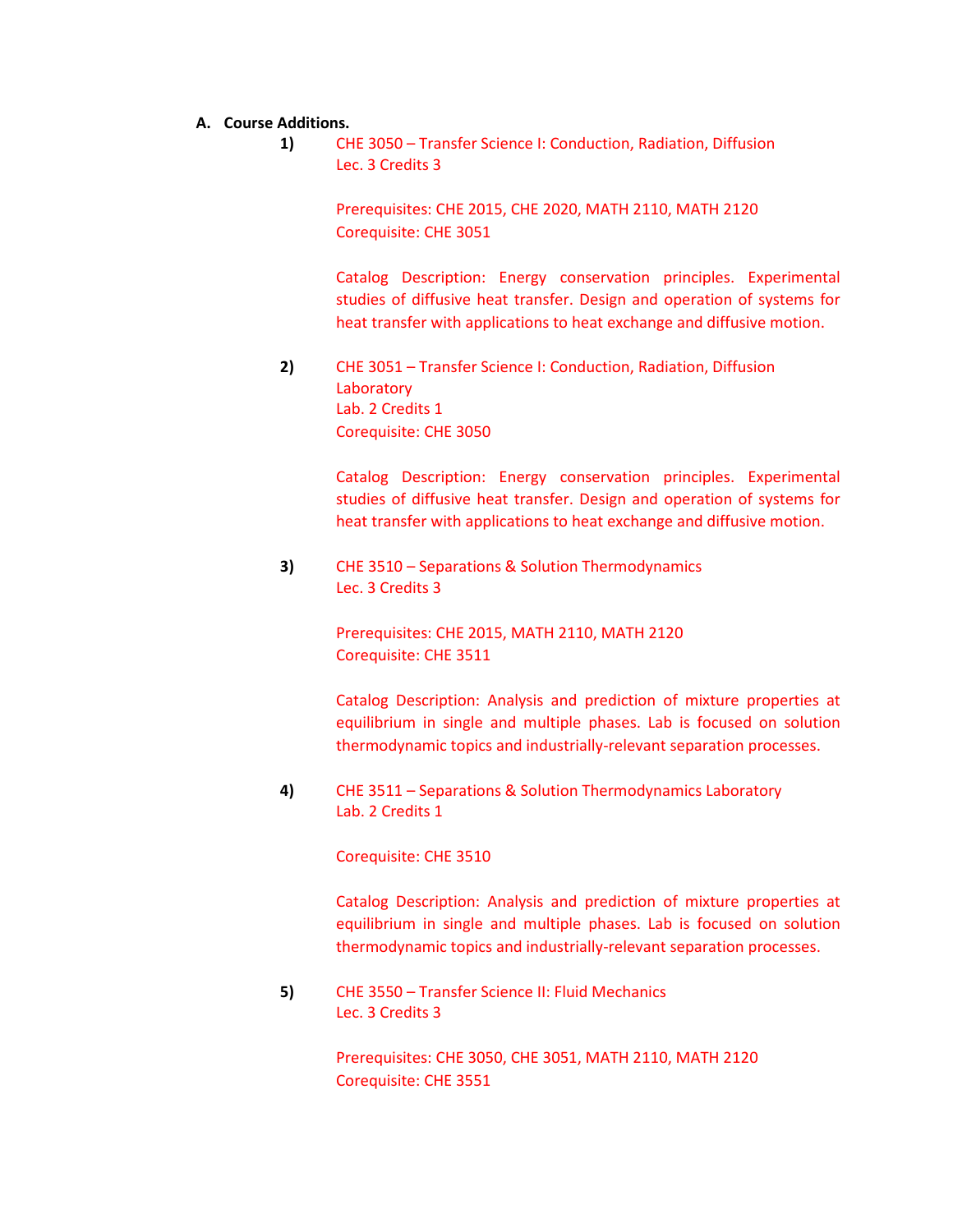Catalog Description: Theory of mass, momentum, and mechanical energy conservation principles. Characterization of flow regimens and key nondimensional number of scaling. Experimental studies of fluid mechanics. Design and operation of systems involving fluids with application to fluid flow and fluid property measurements.

**6)** CHE 3551 – Transfer Science II: Fluid Mechanics Laboratory Lab. 2 Credits 1 Corequisite: CHE 3550

> Catalog Description: Theory of mass, momentum, and mechanical energy conservation principles. Characterization of flow regimens and key nondimensional number of scaling. Experimental studies of fluid mechanics. Design and operation of systems involving fluids with application to fluid flow and fluid property measurements.

**7)** CHE 4050 – Transfer Science III: Diffusion & Diff. Mass Transfer Lec. 3 Credits 3

> Prerequisites: CHE 3010, CHE 3050, CHE 3051, CHE 3510, CHE 3511, CHE 3550, CHE 3551 Corequisite: CHE 4051

> Catalog Description: Mathematical description of diffusion and diffusiveconvective mass transfer. Mass transfer with reaction. Dimensional Analysis. Mass transfer in one and two-dimensions in Cartesian, cylindrical, and spherical coordinates. Integrated labs demonstrating the concept of diffusion, computational experiments, and demonstrating the effect of geometry, flow, etc., on mass transfer.

**8)** CHE 4051 – Transfer Science III: Diffusion & Diffusive Mass Transfer **Laboratory** Lab. 2 Credits 1

Corequisite: CHE 4050

Catalog Description: Mathematical description of diffusion and diffusiveconvective mass transfer. Mass transfer with reaction. Dimensional Analysis. Mass transfer in one and two-dimensions in Cartesian, cylindrical, and spherical coordinates. Integrated labs demonstrating the concept of diffusion, computational experiments, and demonstrating the effect of geometry, flow, etc., on mass transfer.

**9)** CHE 4060 – Chemical Reaction Engineering Lec. 3 Credits 3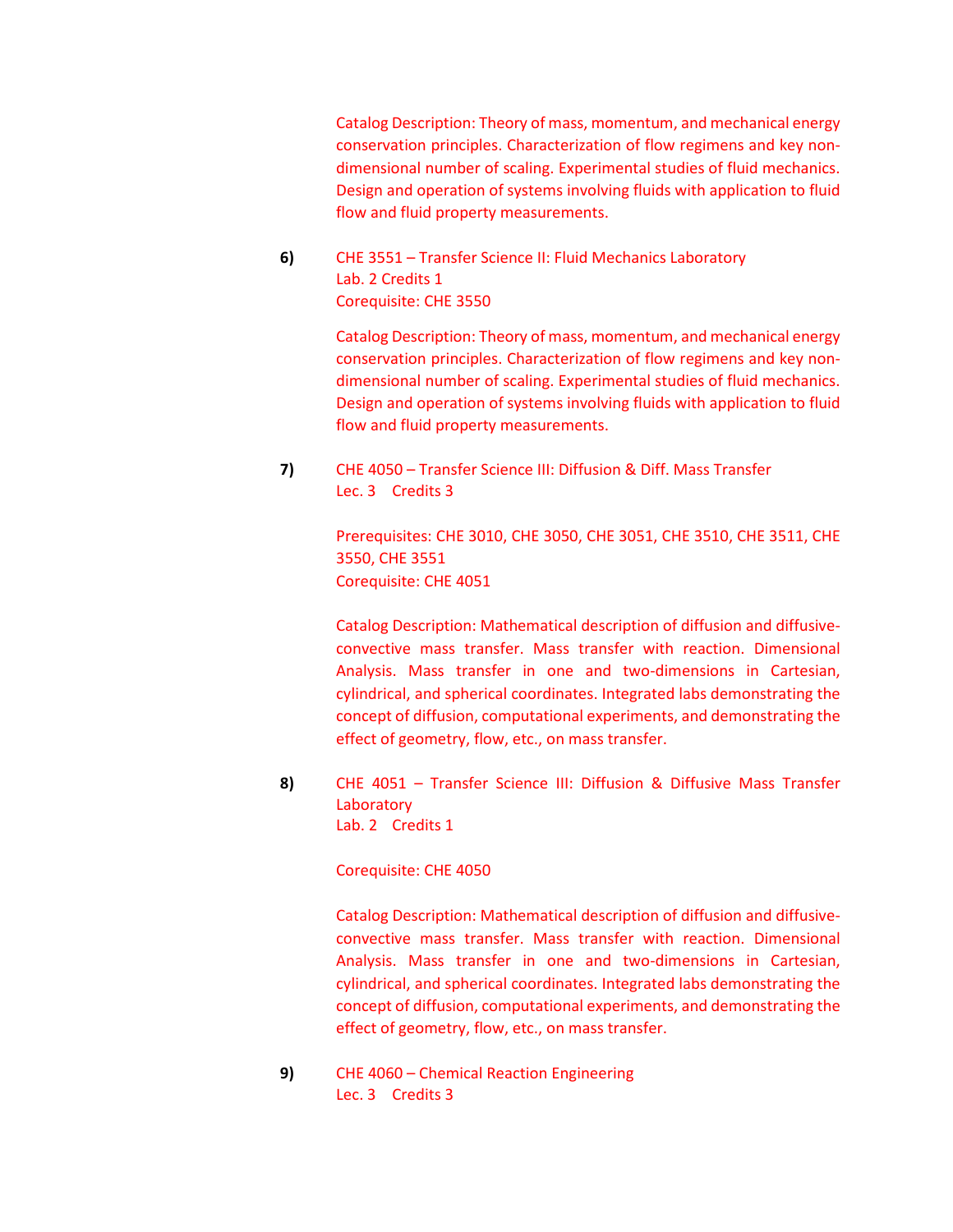Prerequisites: CHE 3010, CHE 3050, CHE 3051, CHE 3510, CHE 3511, CHE 3550, CHE 3551 Corequisite: CHE 4061

Catalog Description: Chemical reaction kinetics and chemical reactor design. There is an emphasis on homogeneous reactions and ideal and non-ideal reactors. Introduction to laboratory experiments to illustrate typical situations found in chemical reacting systems: kinetics parameter determination, residence time visualization, and introduction to different types of reactors, (i.e., batch, tubular and gradient-less).

**10)** CHE 4061 – Chemical Reaction Engineering Laboratory Lab. 2 Credits 1 Corequisite: CHE 4060

> Catalog Description: Chemical reaction kinetics and chemical reactor design. There is an emphasis on homogeneous reactions and ideal and non-ideal reactors. Introduction to laboratory experiments to illustrate typical situations found in chemical reacting systems: kinetics parameter determination, residence time visualization, and introduction to different types of reactors, (i.e., batch, tubular and gradient-less).

#### **Course Changes:**

#### **11) From:**

CHE 4240 – Chemical Engineering Capstone Project Lab. 3 Credits 1 Prerequisites: CHE 3010, CHE 3021, CHE 3111, CHE 3121, CHE 4131, CHE 4210, CHE 4410, CHEM 3010, CHEM 3020

Catalog Description: Project serves as a culminating experience for the student. Project content varies depending on the interests of the student, project team, and project sponsors. Projects serve to integrate juniorand senior-level coursework, promote an understanding of team dynamics and the development of project management skills. \*Senior Standing in Chemical Engineering: Transfer Science I, II, III; Thermodynamics, Process Design I; Organic Chemistry I, II; Chemical Reaction Engineering. Senior Standing by cumulative credit hours is not adequate.

#### **To:**

CHE 4240 – Chemical Engineering Capstone Project Lab. 3 Credits 1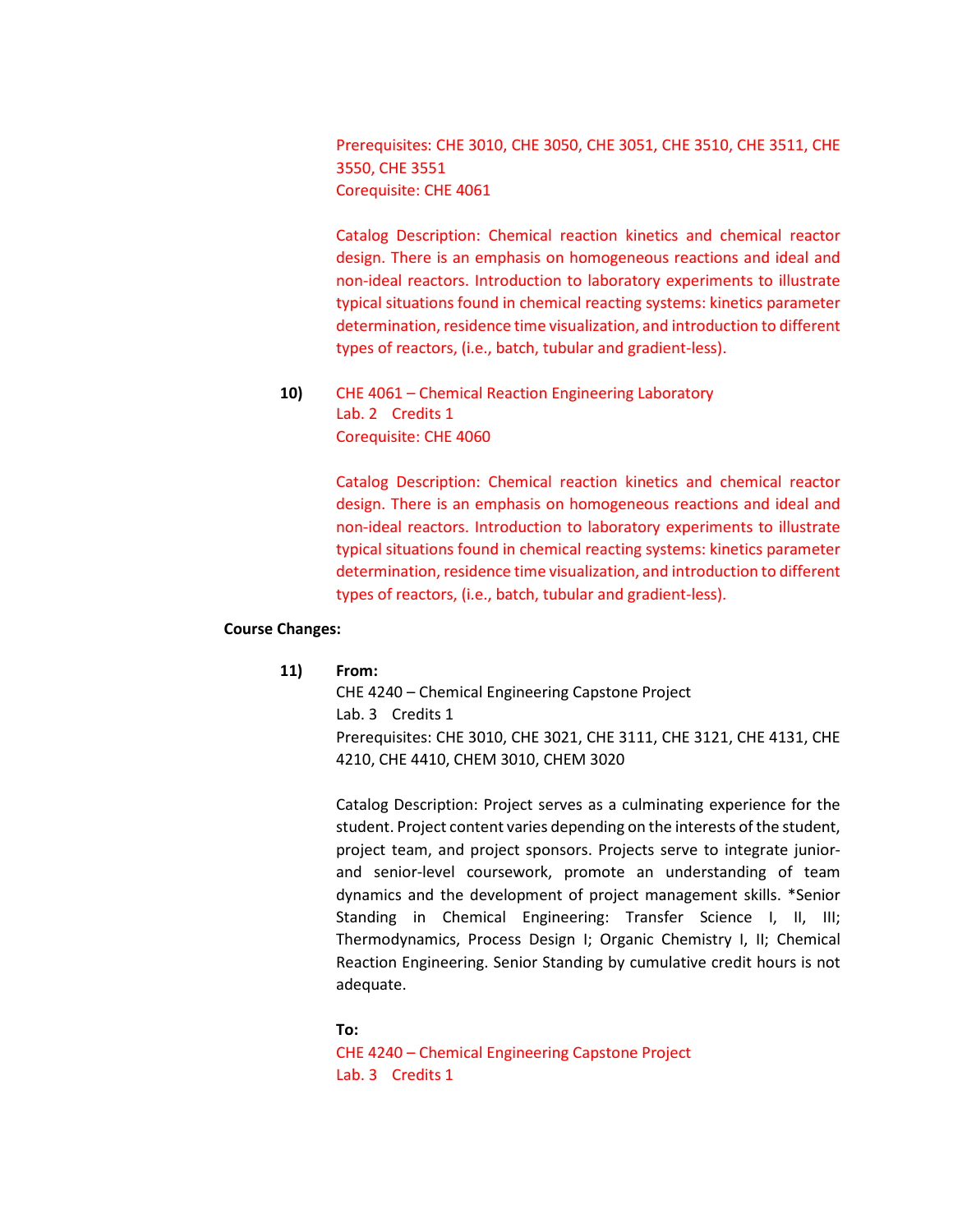Prerequisites: either CHE 3021 or CHE 3510, either CHE 3121 or CHE 3550, either CHE 4131 or CHE 4050, either CHE 4210 or CHE 4060, CHE 4410, CHEM 3010 (may take CHEM 3010 concurrently)

Catalog Description: Project serves as a culminating experience for the student. Project content varies depending on the interests of the student, project team, and project sponsors. Projects serve to integrate juniorand senior-level coursework, promote an understanding of team dynamics and the development of project management skills. \*Senior Standing in Chemical Engineering: Transfer Science I, II, III; Thermodynamics, Process Design I; Organic Chemistry I; Chemical Reaction Engineering.

JUSTIFICATION: CHEM 3020 is not required to take the Capstone Lab.

# **12) From:**

CHE 4250 – Chemical Engineering Capstone Project Lab. 4 Credits 2 Prerequisites: CHE 3010, CHE 3021, CHE 3111, CHE 3121, CHE 4131, CHE 4210, CHE 4410, CHEM 3010, CHEM 3020

Catalog Description: Project serves as a culminating experience for the student. Project content varies depending on the interests of the student, project team, and project sponsors. Projects serve to integrate juniorand senior-level coursework, promote an understanding of team dynamics and the development of project management skills. \*Senior Standing in Chemical Engineering: Transfer Science I, II, III; Thermodynamics, Process Design I; Organic Chemistry I, II; Chemical Reaction Engineering. Senior Standing by cumulative credit hours is not adequate.

# **To:**

CHE 4250 – Chemical Engineering Capstone Project Lab. 4 Credits 2 Prerequisites: either CHE 3021 or CHE 3510, either CHE 3121 or CHE 3550, either CHE 4131 or CHE 4050, either CHE 4210 or CHE 4060, CHE 4410, CHEM 3010 (may take CHEM 3010 concurrently)

Catalog Description: Project serves as a culminating experience for the student. Project content varies depending on the interests of the student, project team, and project sponsors. Projects serve to integrate juniorand senior-level coursework, promote an understanding of team dynamics and the development of project management skills. \*Senior Standing in Chemical Engineering: Transfer Science I, II, III;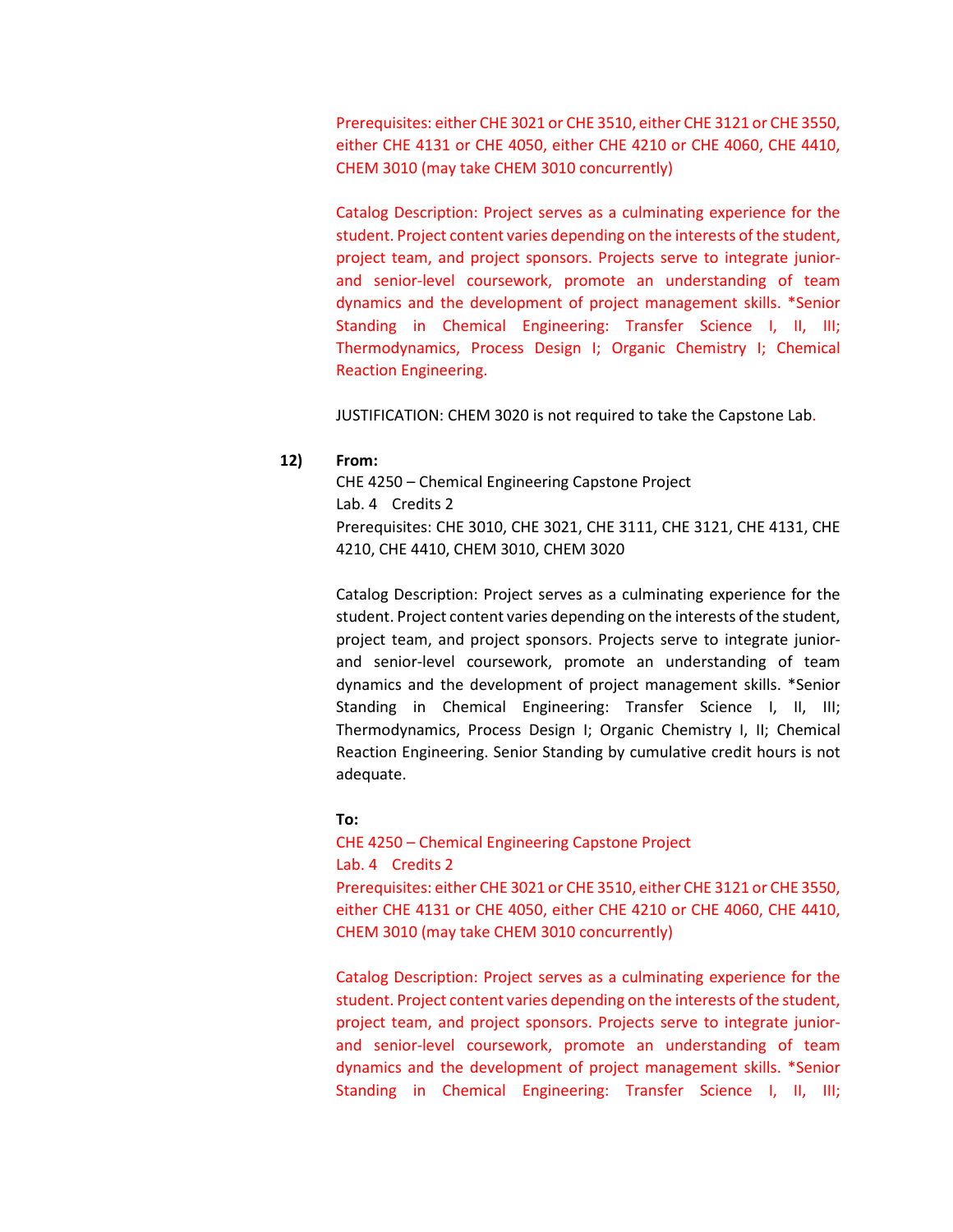Thermodynamics, Process Design I; Organic Chemistry I; Chemical Reaction Engineering.

JUSTIFICATION: CHEM 3020 is not required to take the Capstone Lab.

#### **13) From:**

CHE 4335 – Fuel Cells Lec. 3 Credits 3 Prerequisites: CHE 3010 or ME 3210, CHEM 3510

Catalog Description: Emphasis will be on electrochemical techniques, fundamental principles and technologies related to proton exchange membrane fuel cells. The course will delineate theoretical energy vs. specific losses: including ohmic, mass transport, and catalytic losses. Advanced materials for specific proton exchange membrane fuel cells will be discussed and diagnostic testing methodologies will be demonstrated (polarization curves, electrochemical impedance spectroscopy, and cyclic voltammetry).

**To:** CHE 4335 – Fuel Cells Lec. 3 Credits 3 Prerequisites: CHE 3010 or ME 3210

Catalog Description: Emphasis will be on electrochemical techniques, fundamental principles and technologies related to proton exchange membrane fuel cells. The course will delineate theoretical energy vs. specific losses: including ohmic, mass transport, and catalytic losses. Advanced materials for specific proton exchange membrane fuel cells will be discussed and diagnostic testing methodologies will be demonstrated (polarization curves, electrochemical impedance spectroscopy, and cyclic voltammetry).

JUSTIFICATION: CHEM 3510 is not required to understand the course material.

**14) From:**

CHE 4990 – Intro to Research Lab. 2-6Credits 1 to 3

Prerequisites: CHE 3990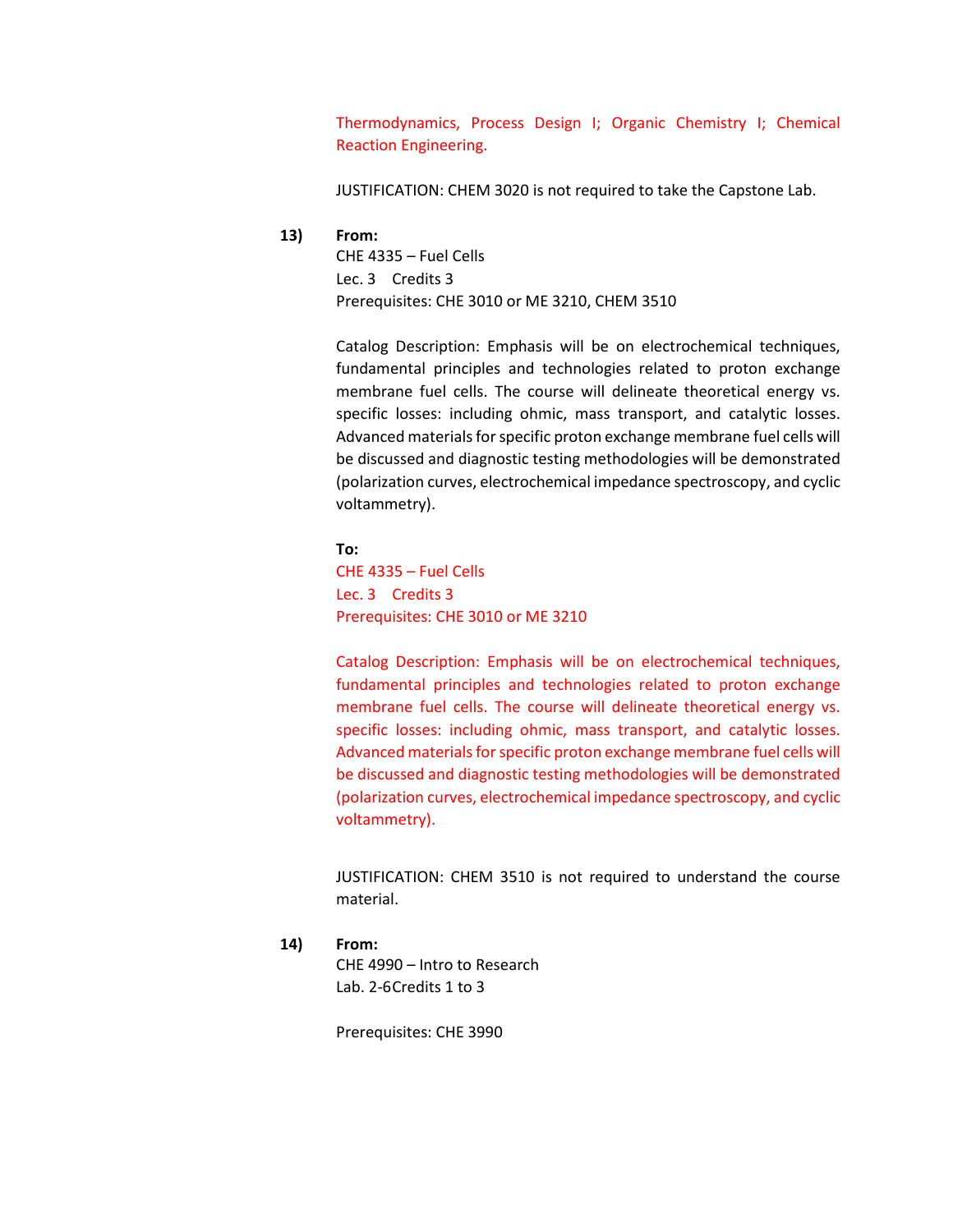Catalog Description: Research and development problems, laboratory investigations, planning experimental programs, and correlating and reporting results through written works and presentations. Because of the impossibility of duplicating the conditions on a special problem, this course may not be repeated for the improvement of a grade.

**To:** CHE 4990 – Intro to Research Lab. 2-6Credits 1 to 3 Prerequisites: Consent of Instructor

Restrictions: Junior or Senior standing in Chemical Engineering

Catalog Description: Introduces students to research methods used within chemical engineering. Research and development problems, laboratory investigations, planning experimental programs, and correlating and reporting results through written works and presentations. Because of the impossibility of duplicating the conditions on a special problem, this course may not be repeated for the improvement of a grade.

JUSTIFICATION: CHE 3990 is no longer offered.

#### **Course Deletions:**

**15)** CHE 3990 – Introduction to Research Methods Lab. 2 Credit 1 Prerequisite: Consent of instructor.

> Catalog Description: Introduces students to research methods used within chemical engineering.

> JUSTIFICATION: CHE 3990 is no longer offered due to students having issues with Financial aid.

# **Curriculum Change**:

**16)** Inclusion of 3000/4000 level courses from Environmental and Sustainable Studies (ESS) to the List of allowed Technical Electives

JUSTIFICATION: Environmental sustainability is an important topic for Chemical Engineers. Students are encouraged to take such courses. This change will eliminate substitution forms for students that wish to take ESS courses for their Technical electives.

**Motion to approve**. Lisa Zagumny **Second**. Barry Stein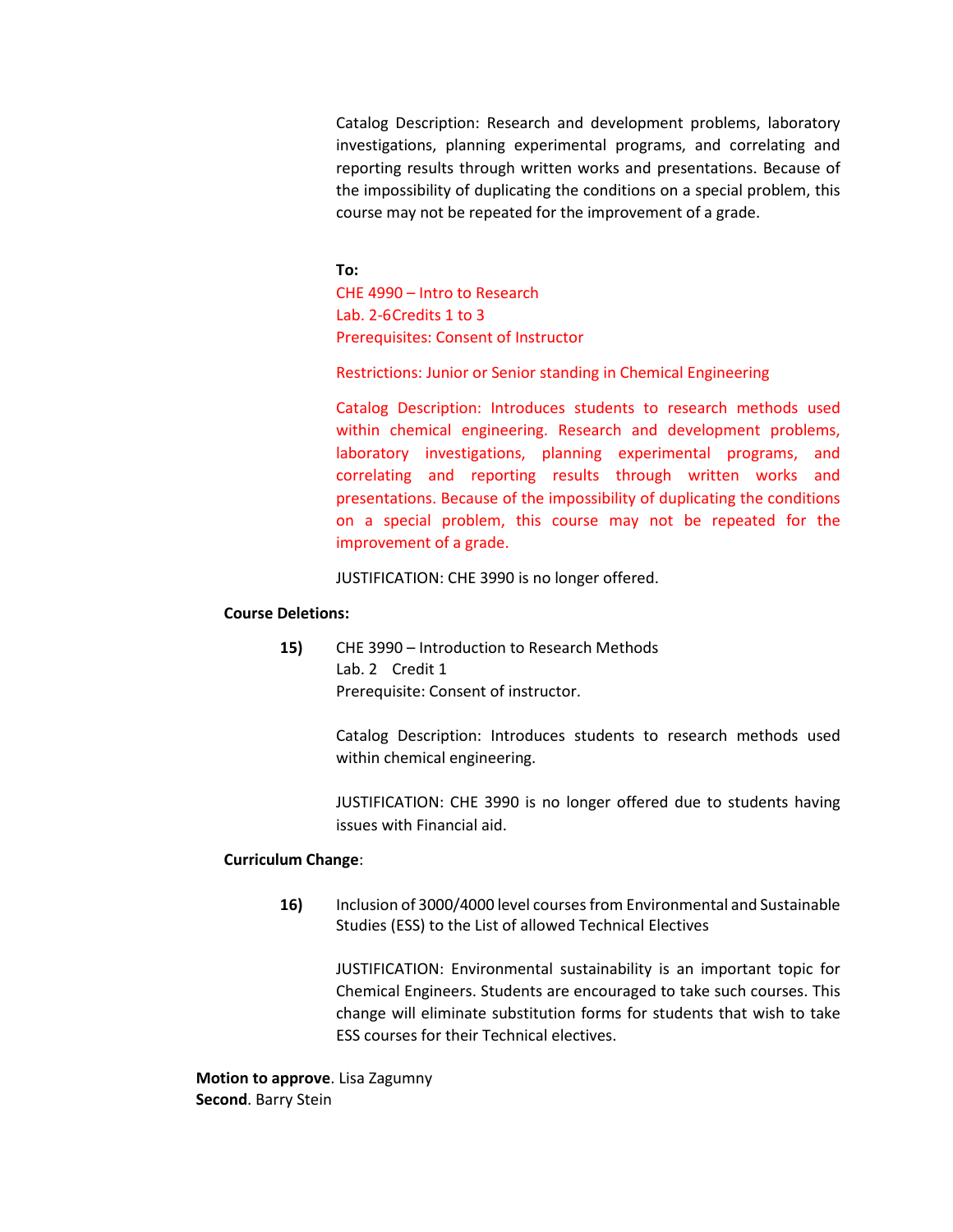**Vote.** Motion carried

#### **14. Computer Science**

# **A. Course Additions.**

**1)** CSC 2510 – Introduction to DevOps with Unix Catalog Data: Lec. 2. Lab. 2. Credit: 3. Prerequisites: C or better in CSC 1310.

Co-requisites: None.

An introduction to DevOps with Unix including terminology, processes, and techniques with an emphasis on development procedures for systems programming and management, and automated provisioning.

EFFECTIVE DATE**:** Fall 2021

**2)** CSC 1020 – Connections to Computing Catalog Data: Lab. 2. Credit 1. Prerequisite: Freshman Standing.

Engages the student in meaningful academic and non-academic, out-of-the classroom activities involving computing. Emphasizes critical thinking in the formation of academic and social goals and support groups and in selfmanagement and study skills. Introduces communication and teamwork skills.

EFFECTIVE DATE: Fall 2021

#### **Course Changes:**

# **3) From:**

CSC 4620 – Software Engineering II Catalog Data: Lec. 2. Lab. 2. Credit 3. Prerequisite: C or better in CSC 4610. Course covers advanced agile methods, coding, advanced testing concepts, deployment and maintenance.

**To:** CSC 4620 – Software Engineering II Catalog Data: *Lec. 1*. Lab. 2. *Credit 2*. Prerequisite: C or better in CSC 4610.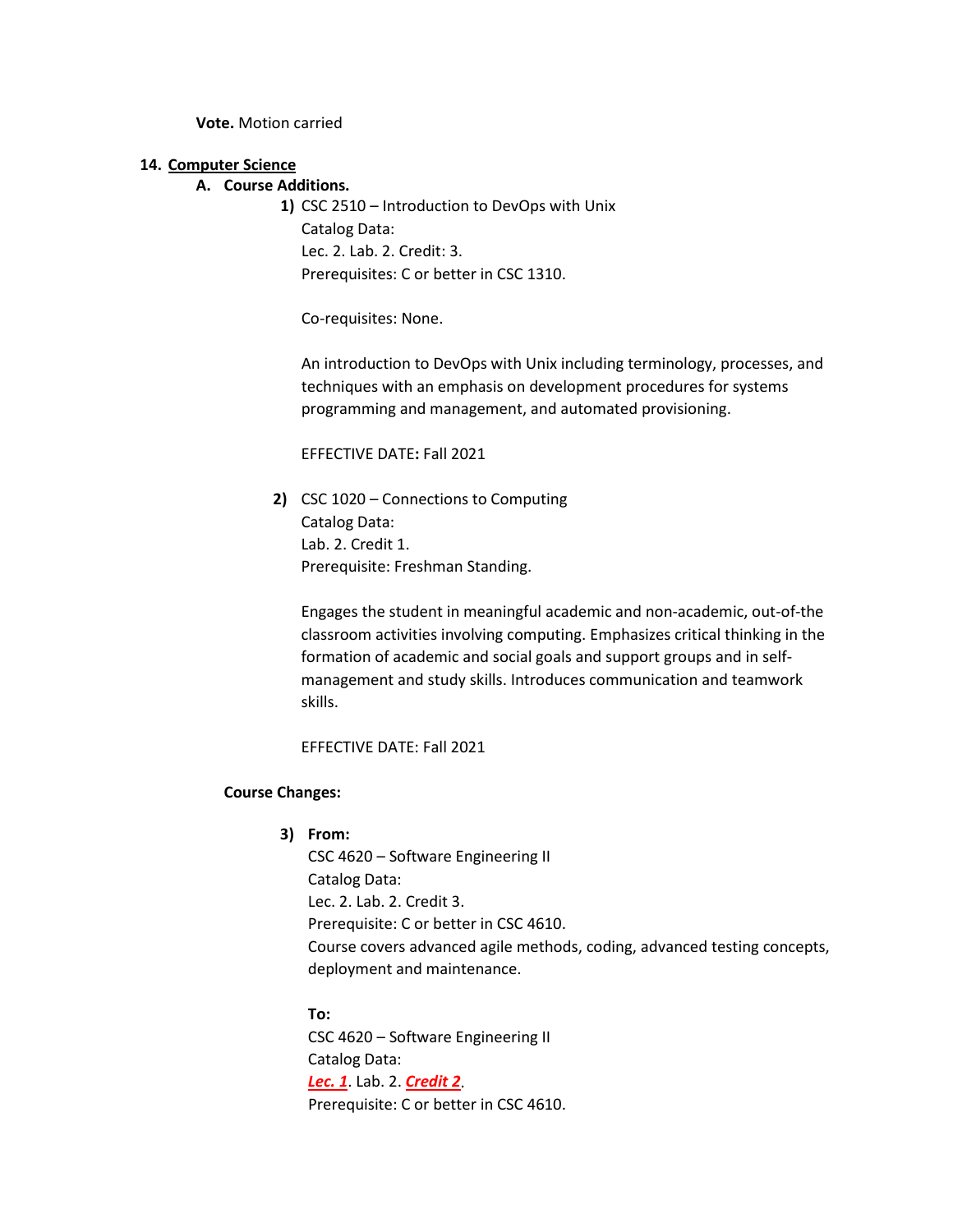Course covers advanced agile methods, *coding*, advanced testing concepts, deployment and maintenance. *Includes significant senior collaborative design experience.*

EFFECTIVE DATE: Spring 2022

JUSTIFICATION: The department is actively working towards pushing content earlier in the program, which includes some of the outcomes in the instructional portion of the Software Engineering I and Software Engineering II courses. As part of this change, we are reducing the number of credits in the Software I and II courses.

#### **Course Deletions**:

**4)** CSC 2500 – Unix Laboratory

Lab. 2. Credit 1. Prerequisite: C or better in CSC 1310 or both CSC 2110 and CSC 2111.

Introduction to UNIX operating systems, the facilities, tools, and development procedures in an environment designed for systems programming. Prerequisites may be taken concurrently.

#### **Delete from the CSC course list.**

EFFECTIVE DATE: Spring 2022

JUSTIFICATION: The Unix laboratory course is a practice-based course and has lacked context that helps students retain knowledge gained. The content of this course will have an overlap with the new CSC 2510 course and the content is better suited to the 2510 course. As a one (1) credit course it creates an issue with course credit distribution on the rest of the curriculum.

#### **Curriculum Changes:**

**5)** Reduce number of required science credits from 12 credits to 8 credits. Students take at least one science sequence from BIOL 1113- BIOL 1123, BIOL 1113-BIOL 2310, CHEM 1110-CHEM 1120, GEOL 1040-GEOL 1045, PHYS 2010-PHYS 2020 or PHYS 2110-PHYS 2120.

EFFECTIVE DATE: Fall 2021

JUSTIFICATION: The most recent ABET Computing Accreditation Commission guidelines require 6 credits of science as follows:

At least six (6) semester credit hours (or equivalent) in natural science course work intended for science and engineering majors. This course work must develop an understanding of the scientific method and must include laboratory work.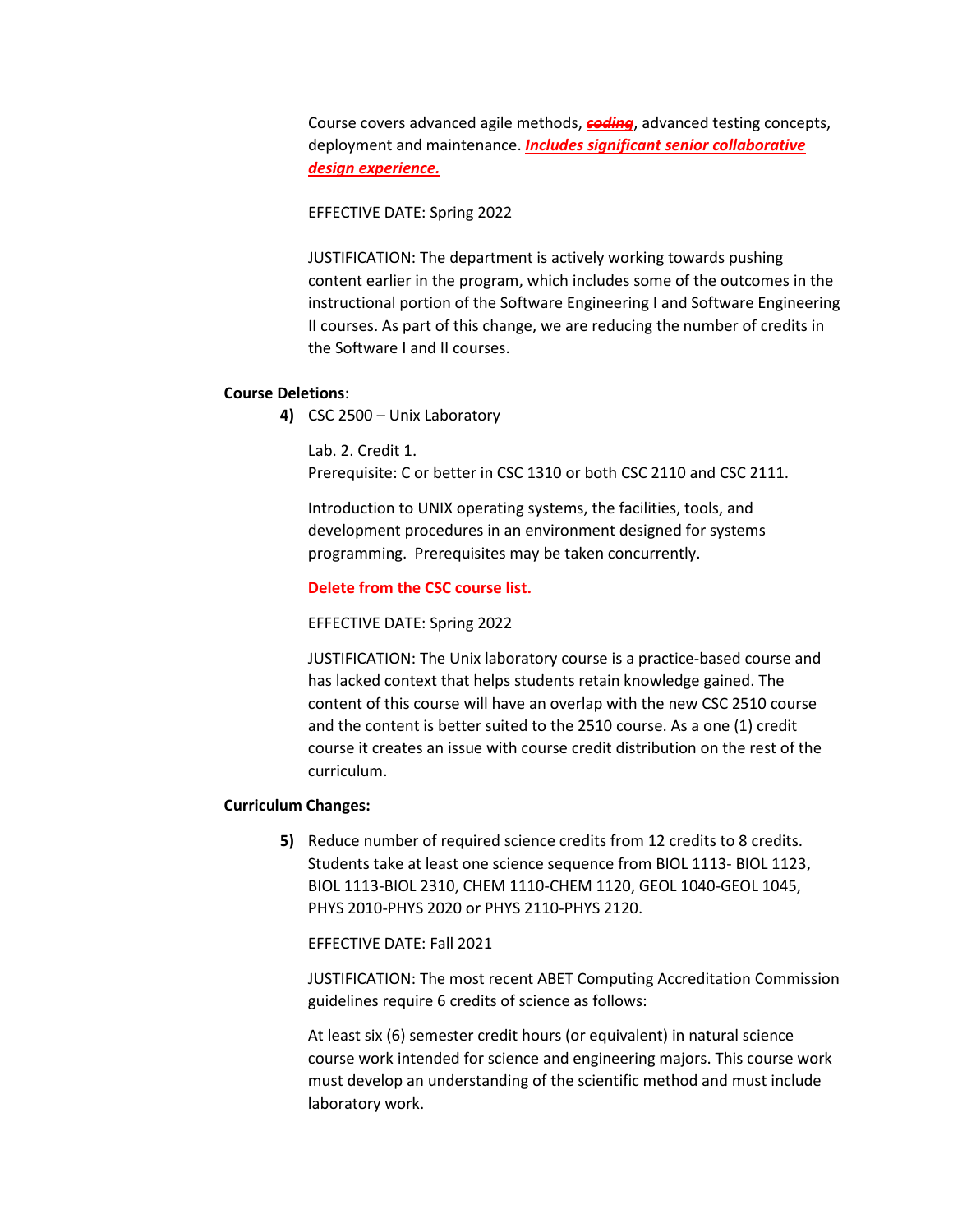We are setting the requirement to 8 credits to stay consistent with the TNTech General Education core.

**6)** CS Core Curriculum

Curriculum **Freshman Year**

#### **First Semester**

ENGL 1010 - English Composition I Credit: 3. MATH 1910 - Calculus I Credit: 4. CSC 1300 - Introduction to Problem Solving and Computer Programming Credit: 4. ENGR 1020 - Connections to Engineering and Technology Credit: 1.1 CSC 1020 - Connections to Computing Credit: 1.1 HIST 2010 - Early United States History Credit: 3. Total: 15

# **Second Semester**

ENGL 1020 - English Composition II Credit: 3. HIST 2020 - Modern United States History Credit: 3. MATH 1920 - Calculus II Credit: 4. Social/Behavioral Science Elective Credit: 3.2 CSC 1310 - Data Structures and Algorithms Credit: 4. Total: 17

#### **Sophomore Year**

#### **First Semester**

ENGL 2130 - Topics in American Literature Credit: 3. or ENGL 2235 - Topics in British Literature Credit: 3. or ENGL 2330 - Topics in World Literature Credit: 3. First Science Sequence Credit: 4.3 CSC 2310 - Object-Oriented Programming and Design Credit: 4. CSC 2500 - Unix Lab Credit: 1. CSC 2510 – Introduction to DevOps and Unix Credit: 3 MATH 2010 - Introduction to Linear Algebra Credit: 3.

Total: 17

#### **Second Semester**

COMM 2025 - Fundamentals of Communication Credit: 3. or PC 2500 - Communicating in the Professions Credit: 3. First Science Sequence Credit: 4.3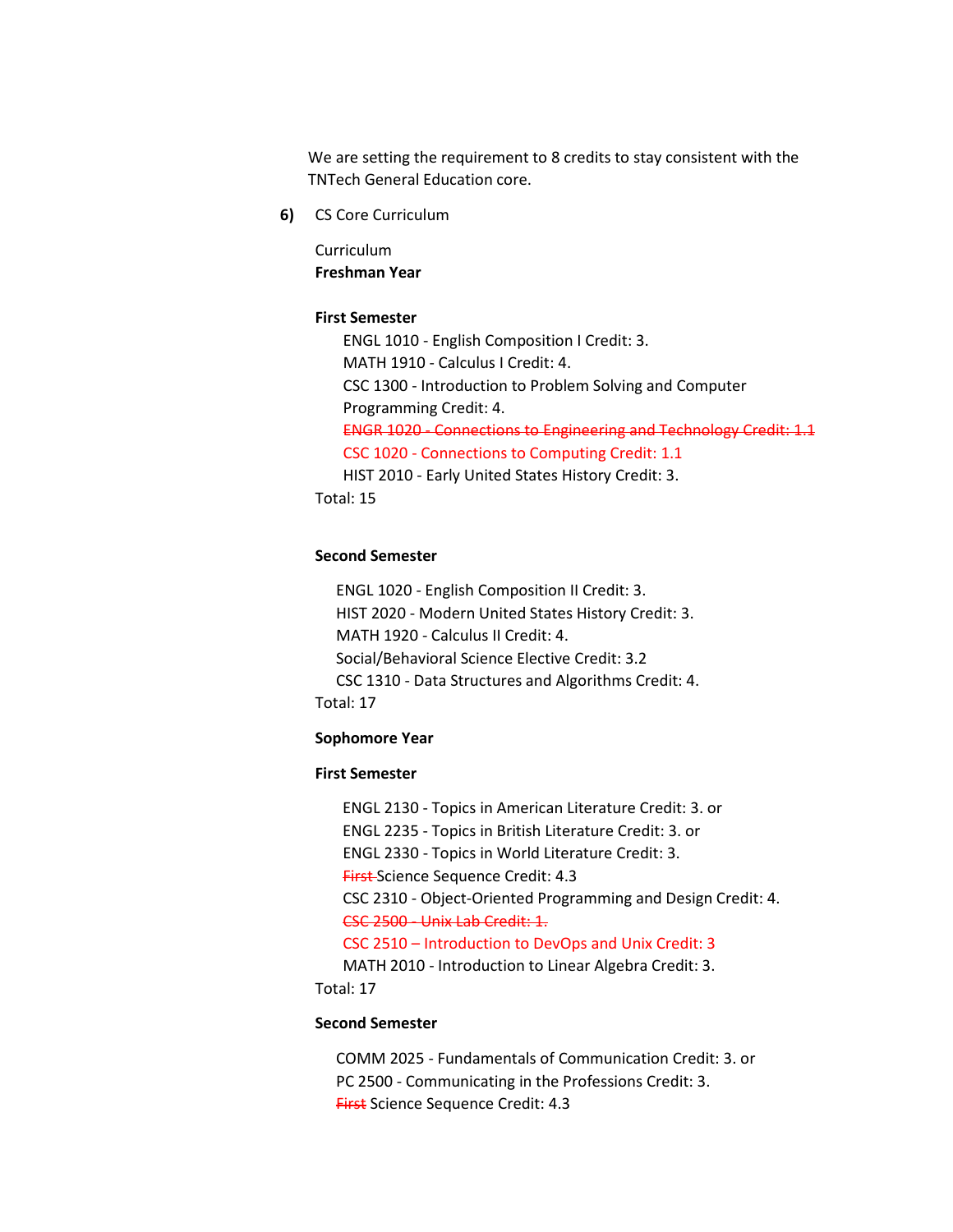CSC 2700 - Discrete Structures for Computer Science Credit: 3. CSC 2400 - Design of Algorithms Credit: 3. CSC lower division elective Credit: 3.4

Total: 14 16

#### **Junior Year**

#### **First Semester**

CSC 3300 - Database Management Systems Credit: 3. CSC 3410 - Computer Organization and Assembly Language Programming Credit: 3.

Humanities/Fine Arts Elective Credit: 3.2

Second Science Sequence Credit: 4.3

CSC 3710 - Foundations of Computer Science Credit: 3.

MATH 3070 - Statistical Methods I Credit: 3. or

MATH 3470 - Introductory Probability and Statistics Credit: 3.

Total: 16 15

#### **Second Semester**

CSC 3040 - Professionalism, Communication and Research in Computing Credit: 3.

CSC 4320 (5320) - Computer Architecture Credit: 3.

CSC Upper-Division Elective Credit: 3.5

CSC lower division elective Credit: 3.4

Humanities/Fine Arts Elective Credit: 3.2

Total: 15

#### **Senior Year**

# **First Semester**

CSC 4610 - Software Engineering I Credit: 3. CSC 4100 (5100) - Operating Systems Credit: 3. CSC Upper-Division Elective Credit: 3.5 Electives Credit: 3. Social/Behavioral Science Elective Credit: 3.2 Total: 12

# **Second Semester**

CSC 4200 (5200) - Computer Networks Credit: 3. CSC 4620 - Software Engineering II Credit: 3 2. CSC Upper-Division Elective Credit: 3.5 Electives Credit: 5.

Total: 12 13

Note: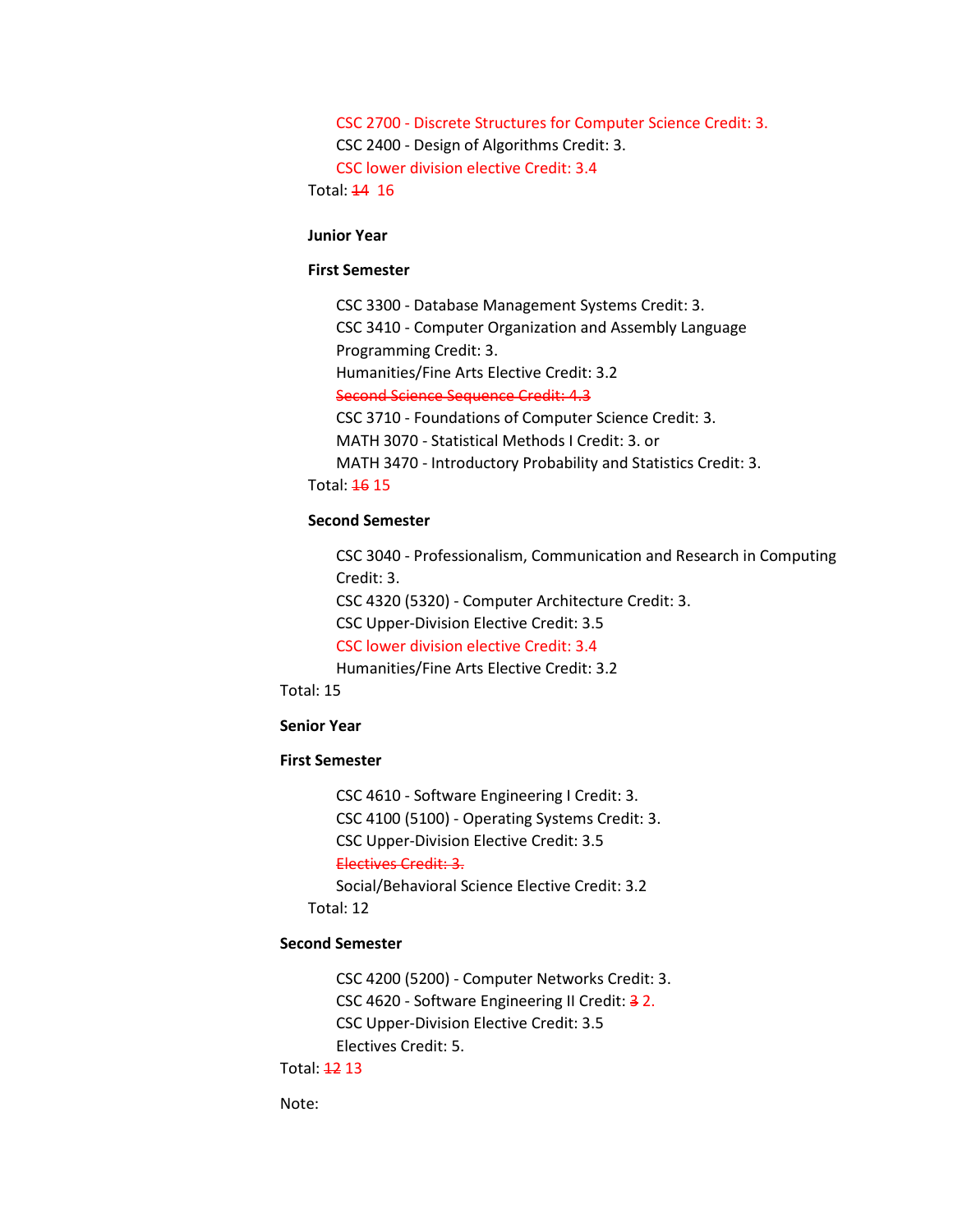- 1. Not required for transfer students with more than 12 hours; transfer students take 1 credit hour free elective.
- 2. See TTU General Education Core Requirements.
- 3. Take at least one science sequence from BIOL 1113- BIOL 1123, BIOL 1113-BIOL 2310, CHEM 1110-CHEM 1120, GEOL 1040-GEOL 1045, PHYS 2010-PHYS 2020 or PHYS 2110-PHYS 2120.
- 4. The remaining 4- hour science elective must be in a different discipline from the science sequence. Take two of the three Concentration gateway courses (Cyber, DS-AI, HPC)
- 5. Take any additional 3000- or 4000-level CSC course except CSC 4990.

#### **B. Curriculum Changes.**

# **Course Deletions:**

**1)** CSC 2560 Networking for Information Technologists CURRENT CATALOG DATA: Lec. 3. Credit 3.

Prerequisite: C or better in CSC 2500 or concurrent enrollment in CSC 2500.

Description: Course covers theoretical and practical aspects of computer networks from an information technology perspective.

EFFECTIVE DATE: Fall 2021

JUSTIFICATION: This course was last taught Summer 2020 after a long break. Under current guidance of the Cyber curriculum committee, this course will be eliminated, and course material distributed to other courses. The department is piloting two new courses (CSC 2510: Introduction to DevOps and Unix CSC 2770: Introduction to Systems and Networking) that will fulfill the need of teaching this course. Under the current NSA CAE application, this course maps to the following KUs:

- BNW Basic Networking
- NDF Network Defense
- ANT Advanced Network Technology and Protocols
- NTP Network Technology and Protocols

These KUs will be mapped to the courses mentioned above.

#### **Course Changes:**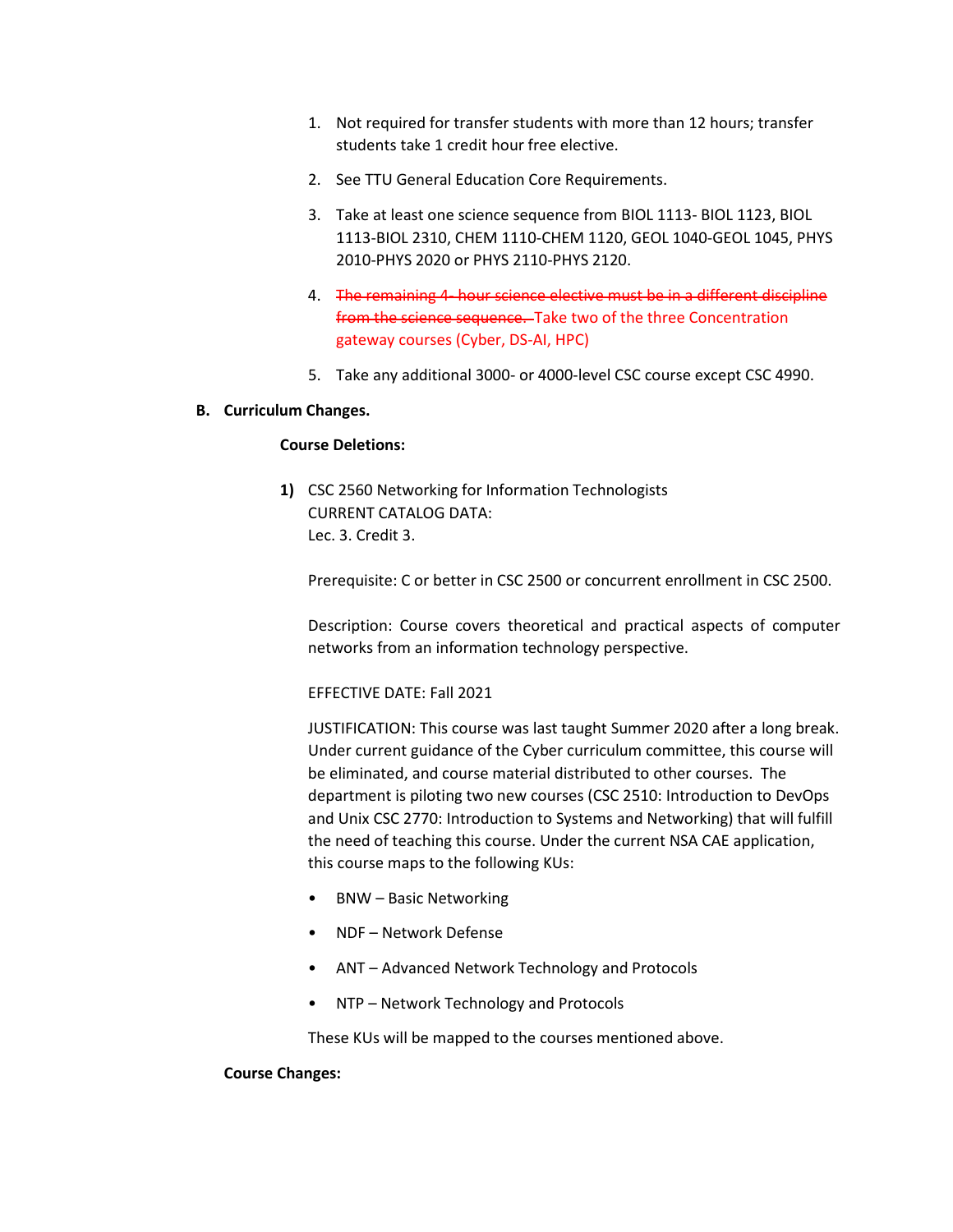**1)** CSC 3570 IT Security (Change for CSC 4570 IT Security course number and prerequisite)

**From:** CSC 4570 IT Security Lec. 3. Credit 3.

Prerequisite: C or better in CSC 2500, and in either CSC 2560 or CSC 4200 (5200).

Description: It is an overview of various technical and administrative aspects of Information Security. It introduces students to assets in typical IT infrastructure, potential threats to assets, common associated vulnerabilities, protection of assets, and response to security incidents.

**To:**  CSC 4570 3570 IT Security Lec. 3. Credit 3.

Prerequisite: C or better in CSC 2500, and in either CSC 2560 or CSC 4200 (5200). C or better in CSC 2500 or CSC 2510, and CSC 2570 or CSC 4200 (5200).

Description: It is an overview of various technical and administrative aspects of Information Security. It introduces students to assets in typical IT infrastructure, potential threats to assets, common associated vulnerabilities, protection of assets, and response to security incidents.

#### EFFECTIVE DATE: Fall 2021

JUSTIFICATION: This is a renumbering of CSC 4570 allowing the course to be reordered in the proposed schedule such that students could take it during their junior year after meeting course prerequisites. Also, with the two new course introductions (CSC 2510 and CSC 2570), the prereqs has changed to include the new courses. The KUs mapped to this class are:

- ISC IT Systems Components
- SPM Security Program Management
- SRA Security Risk Analysis
- NDF Network Defense
- OSA Operating Systems Administration
- OSH Operating Systems Hardening
- PLE Policy, Legal, Ethics, and Compliance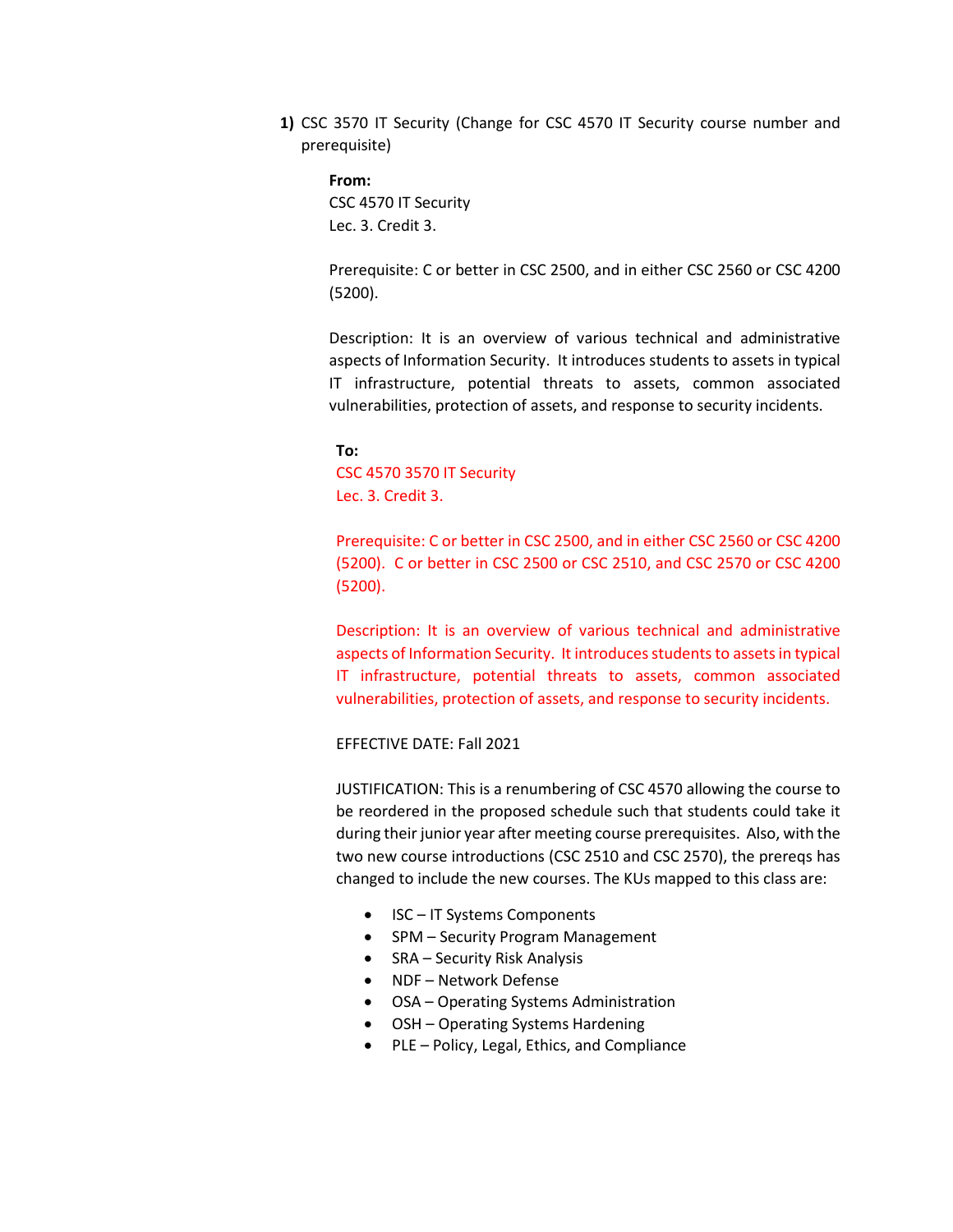CSC 4575 Cryptography and Network Security (Change for CSC 4575 Information Assurance and Cryptography course title and description)

#### **2) From:**

CSC 4575 Information Assurance and Cryptography

Lec. 3. Credit 3.

Prerequisite: Junior Standing and C or better in CSC 1310 or both CSC 2110 and CSC 2111.

Description: Course introduces students to the fundamentals of information assurance and cryptographic techniques along with their application to the prevention, detection, and mitigation of cyber threats.

#### **To:**

CSC 4575 Information Assurance and Cryptography and Network Security

Lec. 3. Credit 3.

Prerequisite: Junior Standing and C or better in CSC 1310 or both CSC 2110 and CSC 2111.

Description: Course introduces students to the fundamentals of information assurance and cryptographic techniques along with their application to the prevention, detection, and mitigation of cyber threats for network security.

EFFECTIVE DATE: Fall 2021

JUSTIFICATION: Since now we are introducing a new fundamental course in cybersecurity (CSC 2570: Introduction to Cybersecurity and Privacy), this course can now concentrate on more advance topics in the area of cryptographic application for network security and the fundamental of security is moved to CSC 2570. KU mapping will not be impacted.

#### **Course Additions:**

#### **1) CSC 2570 CATALOG DATA:**

CSC 2570 Introduction to Cybersecurity and Privacy Lec. 3. Credit 3. **Prerequisite**: None.

**Description**: Introduction to fundamental principles, common attacks and defense mechanisms in the area of cybersecurity, and privacy. Students will be introduced to fundamental concepts and building blocks of computer with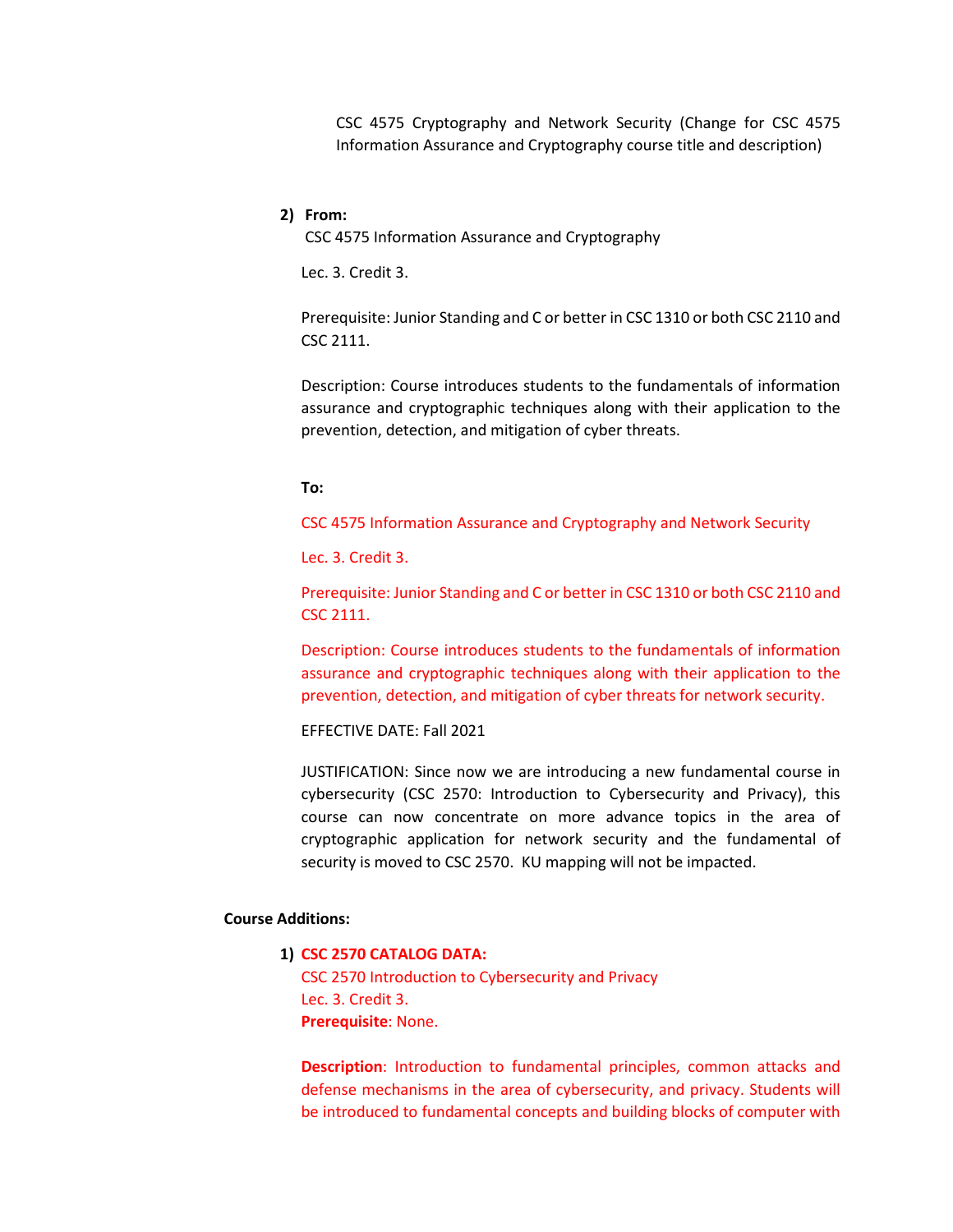cyber defense elements including security objectives, attack types, adversary models policies and models, threat modeling along with anonymity, cyber security ethics, and legal issues. This is an introduction level course for students interested in cybersecurity.

# **EFFECTIVE DATE:** Fall 2021

**JUSTIFICATION**: New course for all students to receive basic information about cybersecurity and privacy related concepts. This course will allow the CSC 4575 Introduction to Cryptography and Network Security course to concentrate on more advance topics. As proposed, the course will map to the following KUs:

- •CSF Cybersecurity Foundations
- •CTH Cyber Threats
- •CSP Cybersecurity Principles

# **2) CSC 4585 CATALOG DATA:**

CSC 4585 Software and Systems Security Lec. 3. Credit 3. **Prerequisite**: C or better in CSC 2400. CSC 4610 (can be taken concurrently)

**Description**: Introduction to the characteristics and practices of secure programming, approaches used in the development and deployment of secure web applications, and security assessment of software systems.

#### **EFFECTIVE DATE:** Fall 2021

**JUSTIFICATION**: This course is part of an effort to modernize the security curriculum in order to better prepare students for the workforce. This Software and Systems Security course will integrate and implement modern secure software engineering practices into the undergraduate Computer Science (CS) curriculum. The novelty of the proposed course into the existing CS undergraduate curriculum is the integration of state-of-the art software engineering best practices with security engineering, such as automated testing and automated vulnerability assessment. As proposed, the course will map to the following KUs:

- SPP Secure Programming Practices
- WAS-Web Application Security
- VLA Vulnerability Analysis

#### **Curriculum Changes:**

The curriculum change is an effort to modernize the security curriculum in order to better prepare students for the workforce and better align the curriculum with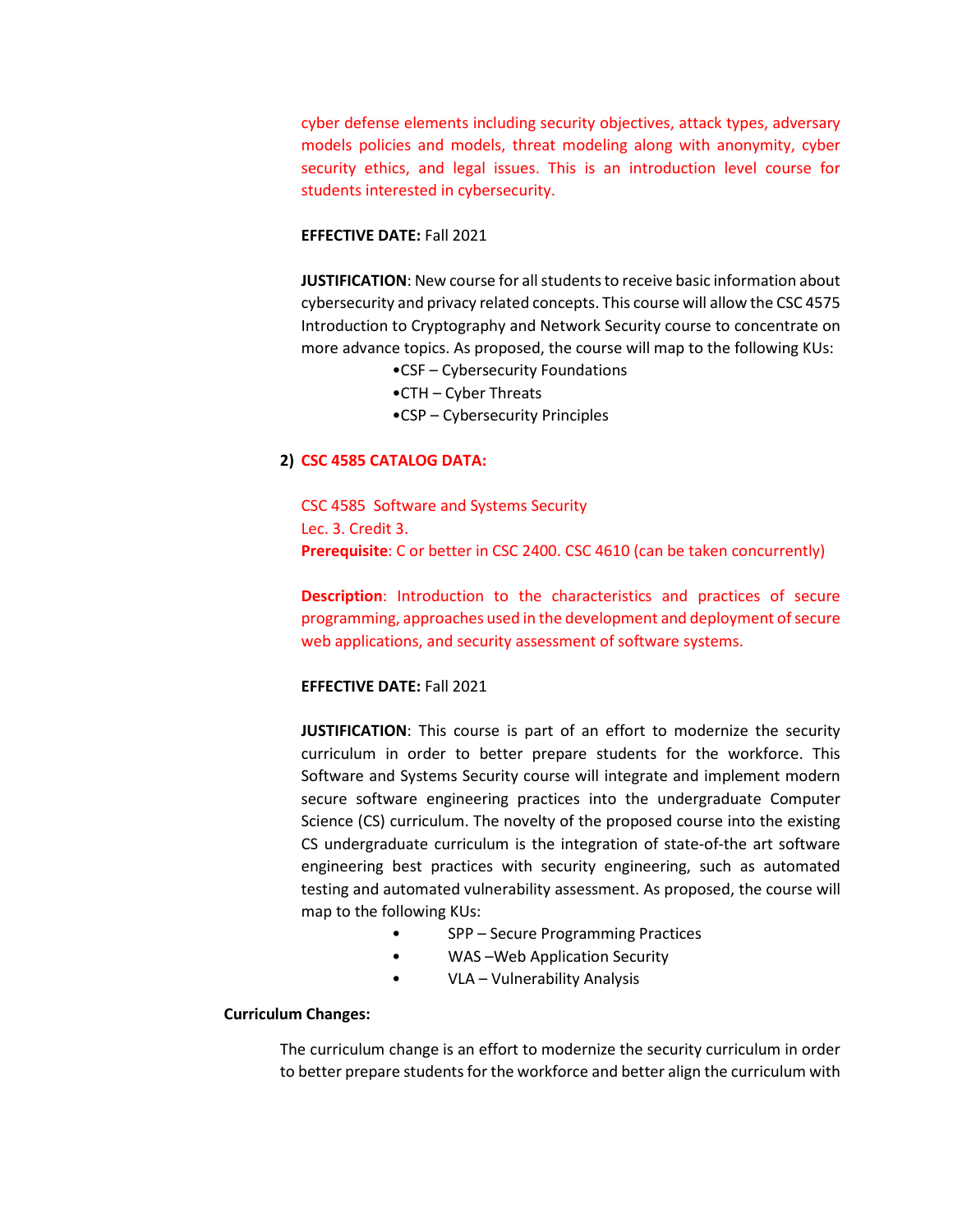the CAE KUs needed for CAE designation. With the proposed introduction of the following new courses in the CS curriculum,

- CSC 2570: Introduction to Cybersecurity and Privacy
- CSC 2510: Introduction to DevOps with Unix
- CSC 2770: Introduction to Systems and Networking
- CSC 4585: Introduction to Software and Systems Security

And the proposed elimination of CSC 2560, recent elimination of CSC 3550, and use of elective hours, allows the cyber concentration changes to have no impact on faculty or total credit hour requirements for students.

#### **Freshman Year**

#### **First Semester**

ENGL 1010 - English Composition I Credit: 3.

HIST 2010 - Early United States History Credit: 3.

MATH 1910 - Calculus I Credit: 4.

Social/Behavioral Science Elective Credit: 3.

 CSC 1300 - Introduction to Problem Solving and Computer Programming Credit: 4.

 CSC 1020 - Connections to Computing Credit: 1. ENGR 1020 – Connections to Engineering and Technology. Credit: 1 Total: **18-15** 

#### **Second Semester**

 ENGL 1020 - English Composition II Credit: 3. COMM 2025 - Fundamentals of Communication Credit: 3. OR PC 2500 - Communicating in the Professions Credit: 3. HIST 2020 - Modern United States History Credit: 3. MATH 1920 - Calculus II Credit: 4. CSC 1310 - Data Structures and Algorithms Credit: 4. Total: **14-17** 

#### **Sophomore Year**

#### **First Semester**

 CSC 2510 – Introduction to DevOps with Unix Credit: 3. First Science Sequence Credit: 4.

-Math 2010 – Introduction to Linear Algebra Credit: 3.

CSC 2400 - Design of Algorithms Credit: 3.

CSC 2700 - Discrete Structures for Computer Science Credit: 3.

 ENGL 2130 - Topics in American Literature Credit: 3. OR ENGL 2235 - Topics in British Literature Credit: 3. OR ENGL 2330 - Topics in World Literature Credit: 3. CSC 2310 - Object-Oriented Programming and Design Credit: 4.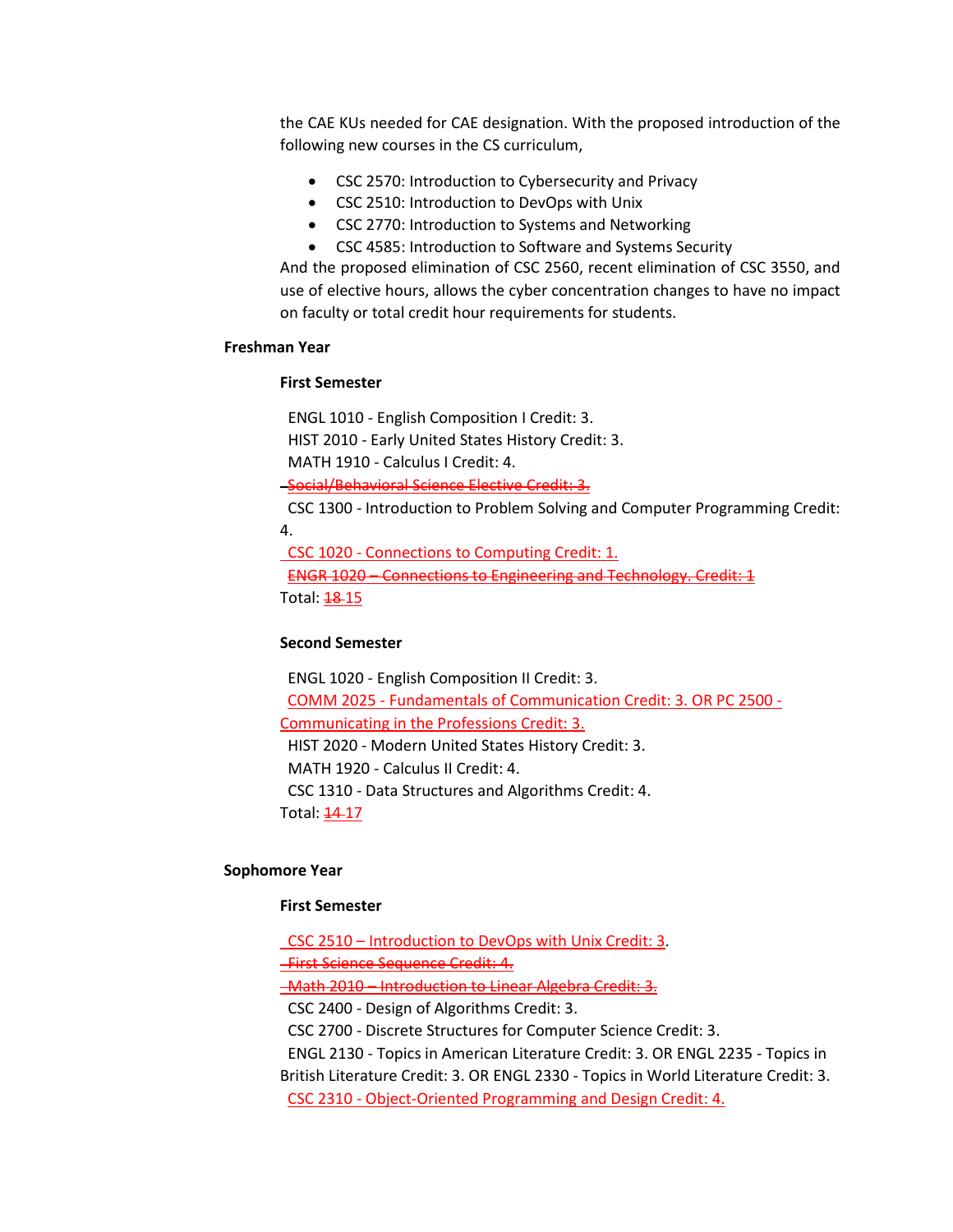Total: 16

# **Second Semester**

Science Sequence Credit: 4.

Comm 2025 – Fundamentals of Communication Credit: 3. OR Pc 2500 –

Communicating in the Professions Credit: 3.

CSC 2310 – Object-Oriented Programming and Design Credit: 4.

CSC 2500 – Unix Lab Credit: 1.

 CSC 2560 – Networks for Information Technologists Credit: 3. Social/Behavioral Science Elective Credit: 3.

CSC 2570 - Introduction to Cybersecurity and Privacy Credit: 3.

CSC 2770 - Introduction to Systems and Networking Credit: 3.

CSC 3710 - Foundations of Computer Science Credit: 3.

Total: 18 16

# **Junior Year**

**First Semester**

 Math 3070 – Statistical Methods I Credit: 3. OR Math 3470 – Introductory Probability and Statistics Credit: 3.

Humanities/Fine Arts Elective Credit: 3.

 CSC 3410 - Computer Organization and Assembly Language Programming Credit: 3.

CSC 3570 - IT Security Credit: 3.

CSC 3300 - Database Management Systems Credit: 3.

MATH 2010 - Introduction to Linear Algebra Credit: 3.

CSC 4575 (5575) – Information Assurance and Cryptography Credit: 3.

**CSC or Cyber-Security Elective Credit: 3.** 

Total: 15

# **Second Semester**

Humanities/Fine Arts Elective Credit: 3.

 CSC 3040 - Professionalism, Communication and Research in Computing Credit: 3.

CSC 3300 – Database Management Systems Credit: 3.

CSC 4320 (5320) - Computer Architecture Credit: 3.

CSC 4575 (5575) - Information Assurance and Cryptography and Network

Security Credit: 3.

Elective Credit: 2.

Natural Science Credit: 4.

Total: **16-14**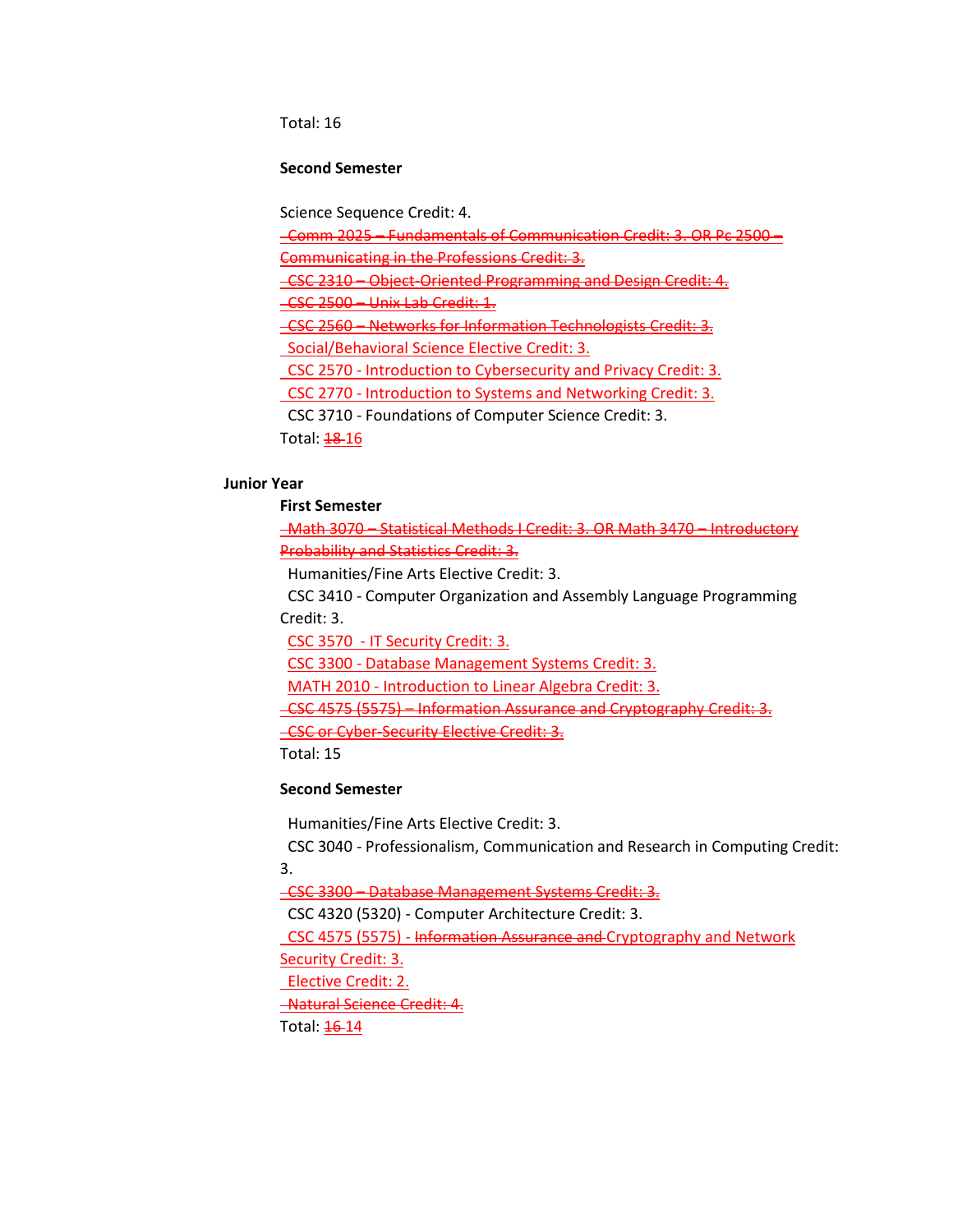#### **Senior Year**

#### **First Semester**

 MATH 3070 - Statistical Methods I Credit: 3. Or MATH 3470 - Introductory Probability and Statistics Credit: 3. Social/Behavioral Science Elective Credit: 3. CSC 4610 - Software Engineering I Credit: 3. CSC 4570 (5570) – IT Security Credit : 3. CSC 4200 (5200) - Computer Networks Credit: 3. CSC 4585 (5585) Software and Systems Security Credit: 3. **CSC Elective Credit: 3.** Total: 12 15

# **Second Semester**

 Science Credit: 4. CSC 4100 (5100) - Operating Systems Credit: 3. CSC 4200 (5200) – Computer Networks Credit: 3. CSC 4620 Software Engineering II Credit: 32. CSC Elective Credit: 3. Total: 12

Note:

1. Not required for transfer students with more than 12 hours; transfer students take 1 credit hour free elective.

2. See TTU General Education Core Requirements.

3. Take at least one science sequence from BIOL 1113-BIOL 1123, BIOL 1113- BIOL 2310, CHEM 1110-CHEM 1120, GEOL 1040-GEOL 1045, PHYS 2010-PHYS 2020 or PHYS 2110-PHYS 2120. The remaining 4-hour science elective must be in a different discipline from the science sequence.

4 Must be a different discipline than the required science sequence.

# **C. Course Additions**.

#### **1) CSC 2220 – Data Science and AI for Everyone**

#### **Catalog Data:**

Lec. 3. Credit: 3.

Prerequisites: None. Introduction to how data science and artificial intelligence are used in industry and academia. Students will be introduced to what data science is all about; how statistics, machine learning, and software engineering play a role in data science; and be introduced to some of the terms and tools used by data scientists. Students will learn about the structure of a data science project, what makes for successful and unsuccessful projects, and take part in a data science project. Students will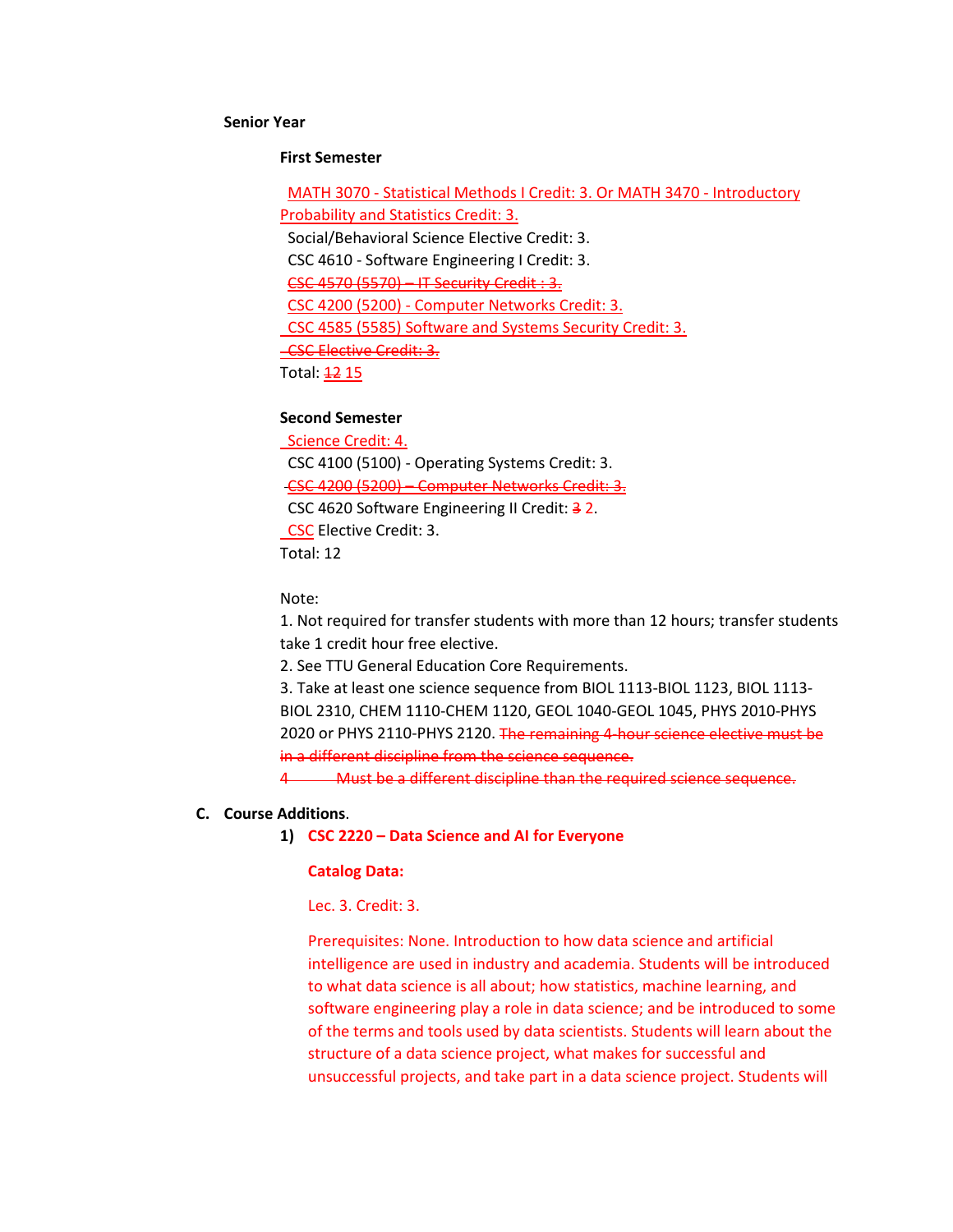also be introduced to artificial intelligence and its application to real-world problems.

#### **EFFECTIVE DATE:** Fall 2021

**JUSTIFICATION**: Data Science has become pervasive, and this course will provide an accessible introduction to that field. Additionally, this course allows us to move some of the introductory material from the existing CSC 3220 course, which we allow us to improve the depth of coverage for the remaining material in CSC 3220.

# **2) CSC 4260 – Advanced Data Science and Applications Catalog Data:**

Lec. 3. Credit: 3.

Prerequisites: CSC 3220 and CSC 4220. Project-oriented course that exposes the students to advanced data science topics and the real-world application of data science. Students will learn MapReduce/Hadoop, advanced visualization techniques, and a variety of data acquisition tools. Students will also explore issues surrounding data management and data privacy. In addition, students will complete a data science capstone project connected by a theme selected by the instructor, immersing students in the data science exploration of topics in areas such as healthcare, sports, cybersecurity. The course requires students to put into practice advanced data science techniques that address the full data science life-cycle.

#### **EFFECTIVE DATE:** Fall 2021

**JUSTIFICATION:** The old real-world experience requirement (CSC 4040/CSC 4990) has been a problematic part of the existing Data Science curriculum. This course will replace that requirement and ensure that our students get the comprehensive project experience that they need, and it will allow us to address some data science topics in more depth that we have been able to do in CSC 3220.

#### **Course Changes.**

**1) From:** 

CSC 3220 – Fundamentals of Data Science Lec. 3. Credit 3.

Prerequisite: MATH 2010, MATH 3070 or MATH 3470 or MATH 4470 (5470), CSC 3300, and C or better in CSC 1310 or both of CSC 2110 and CSC 2111. CSC 3300 may be taken concurrently. Introduction to the tools and techniques for developing data science applications and to the basics of Data Science including programming for data management, data manipulation, data analytics, and data visualization. Students will be introduced to various machine learning algorithms, and learn to formulate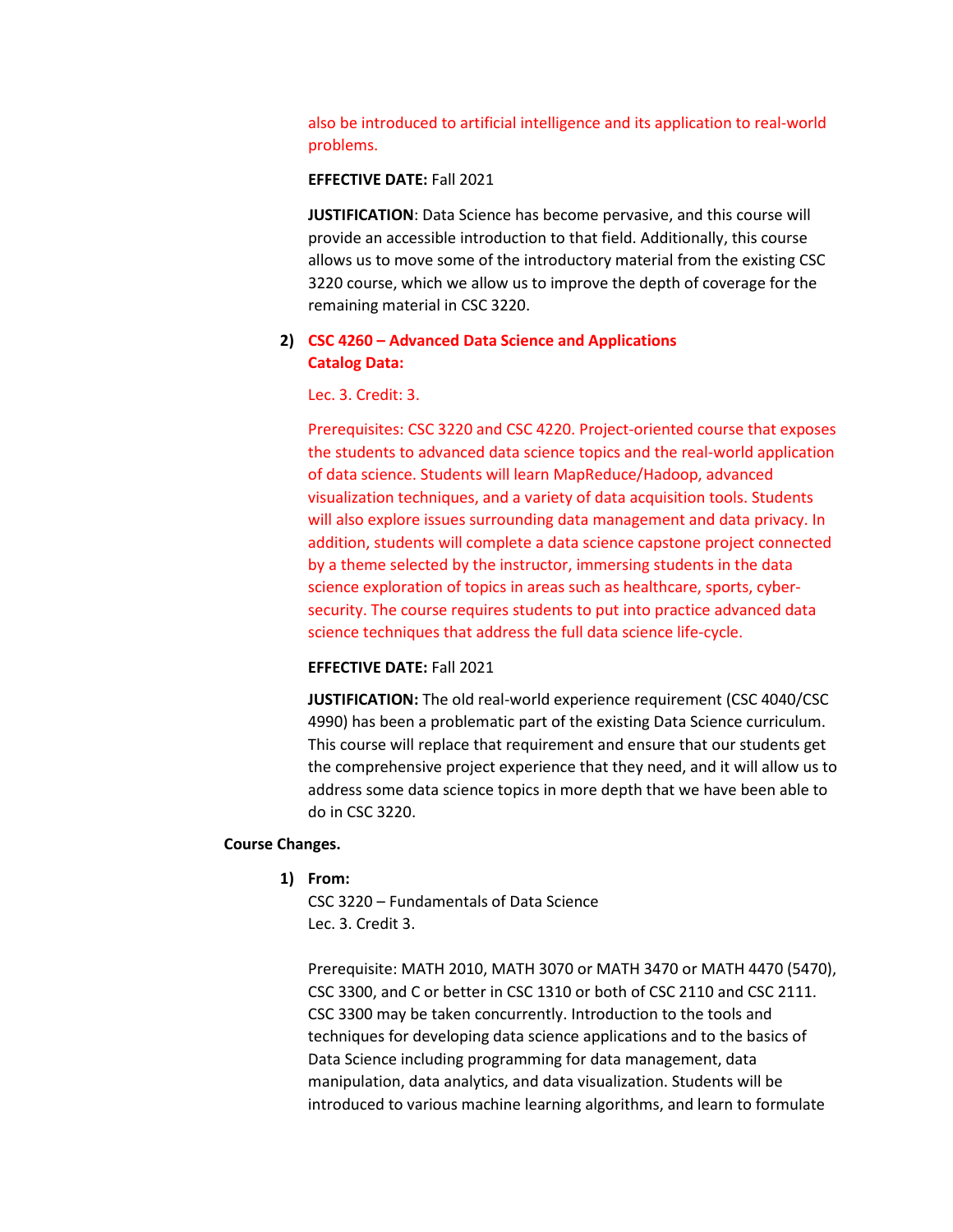context-relevant questions and hypothesis to drive scientific research and understand statistical inference. Students will be introduced to Python and R, and will be expected to create tools using these programming languages. The foundation is laid for big data applications ranging from fraud detection to healthcare informatics.

#### **To:**

Lec. 3. Credit 3.

Prerequisite: MATH 2010, MATH 3070 or MATH 3470 or MATH 4470 (5470), **CSC 2220,** CSC 3300, and C or better in CSC 1310 or both of CSC 2110 and CSC 2111. CSC 3300 **and MATH 2010** may be taken concurrently. Introduction to the tools and techniques for developing data science applications and to the basics of Data Science including programming for data management, data manipulation, data analytics, and data visualization. Students will be introduced to various machine learning algorithms, and learn to formulate context-relevant questions and hypothesis to drive scientific research and understand statistical inference. Students will be introduced to Python and R, and will be expected to create tools using these programming languages. The foundation is laid for big data applications ranging from fraud detection to healthcare informatics.

#### **EFFECTIVE DATE**: Fall 2021

**JUSTIFICATION**: Since CSC 2220 will contain the introductory Data Science material that was in CSC 3220, it will be necessary for students to complete that course first.

#### **Curriculum Changes:**

The new CSC 2220 (Data Science and AI for Everyone) now serves as an introduction to the concentration, and the other course (CSC 4260) serves as project course replacing the old real-world experience requirement (CSC 4040 or CSC 4990). CSC 4240 (Artificial Intelligence) replaces the old Data Science Technical Elective and reflects the proposed concentration name change (see Item D below). CSC 3220 and CSC 4220 to provide more consistent exposure to concentration curriculum. MATH 2010 and the statistics courses have been swapped because statistics is important to have before CSC 3220, and MATH 2010 is more foundational to CSC 4220. Other courses were moved to accommodate those changes.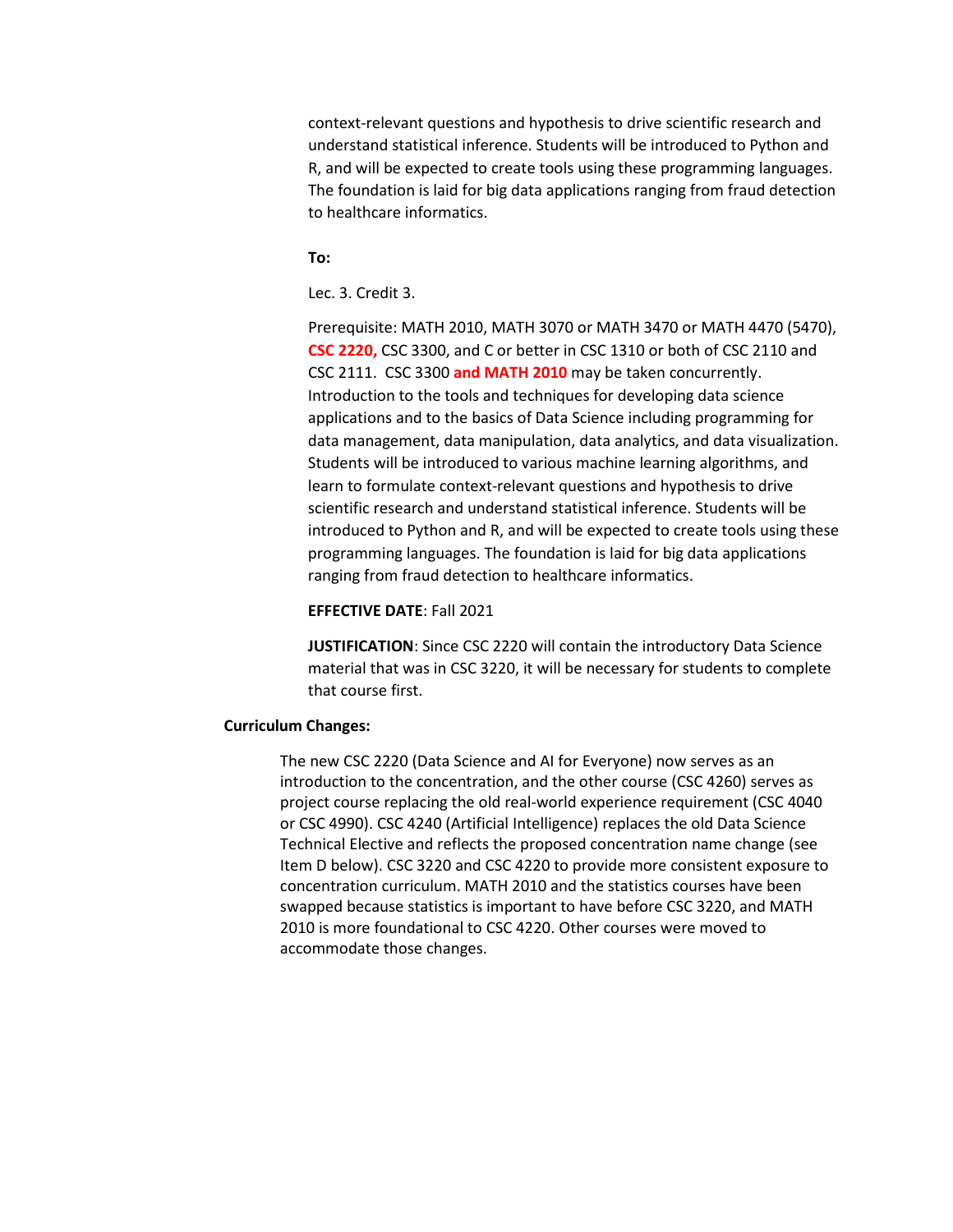#### **Data Science Concentration Curriculum**

#### **Freshman Year**

#### **First Semester**

CSC 1300 - Introduction to Problem Solving and Computer Programming Credit: 4.

ENGL 1010 - English Composition I Credit: 3. **CSC 1020 - Connections to Computing Credit: 1.1** HIST 2010 - Early United States History Credit: 3.

MATH 1910 - Calculus I Credit: 4.

Total: 15

#### **Second Semester**

CSC 1310 - Data Structures and Algorithms Credit: 4. ENGL 1020 - English Composition II Credit: 3. HIST 2020 - Modern United States History Credit: 3. MATH 1920 - Calculus II Credit: 4. Social/Behavioral Science Elective Credit: 3.<sup>2</sup> (ECON 2010 or ECON 2020 recommended) Total: 17

#### **Sophomore Year**

#### **First Semester**

COMM 2025 - Fundamentals of Communication Credit: 3. or PC 2500 - Communicating in the Professions Credit: 3. CSC 2310 - Object-Oriented Programming and Design Credit: 4. **CSC 2510 – Introduction to DevOps and Unix: 3.**

CSC 2700 - Discrete Structures for Computer Science Credit: 3. Science Sequence Credit: 4.3

Total: 17

# **Second Semester**

#### **CSC 2220 - Data Science and AI for Everyone Credit: 3**

CSC 2400 - Design of Algorithms Credit: 3.

ENGL 2130 - Topics in American Literature Credit: 3. or

ENGL 2235 - Topics in British Literature Credit: 3. or

ENGL 2330 - Topics in World Literature Credit: 3.

MATH 3070 - Statistical Methods I Credit: 3. or

MATH 3470 - Introductory Probability and Statistics Credit: 3.

Science Sequence Credit: 4.<sup>3</sup>

Total: 16

#### **Junior Year**

#### **First Semester**

MATH 2010 - Introduction to Linear Algebra Credit: 3. CSC 3220 - Fundamentals of Data Science Credit: 3. CSC 3300 - Database Management Systems Credit: 3. CSC 3410 - Computer Organization and Assembly Language Programming Credit: 3.

Humanities/Fine Arts Elective Credit: 3.<sup>2</sup>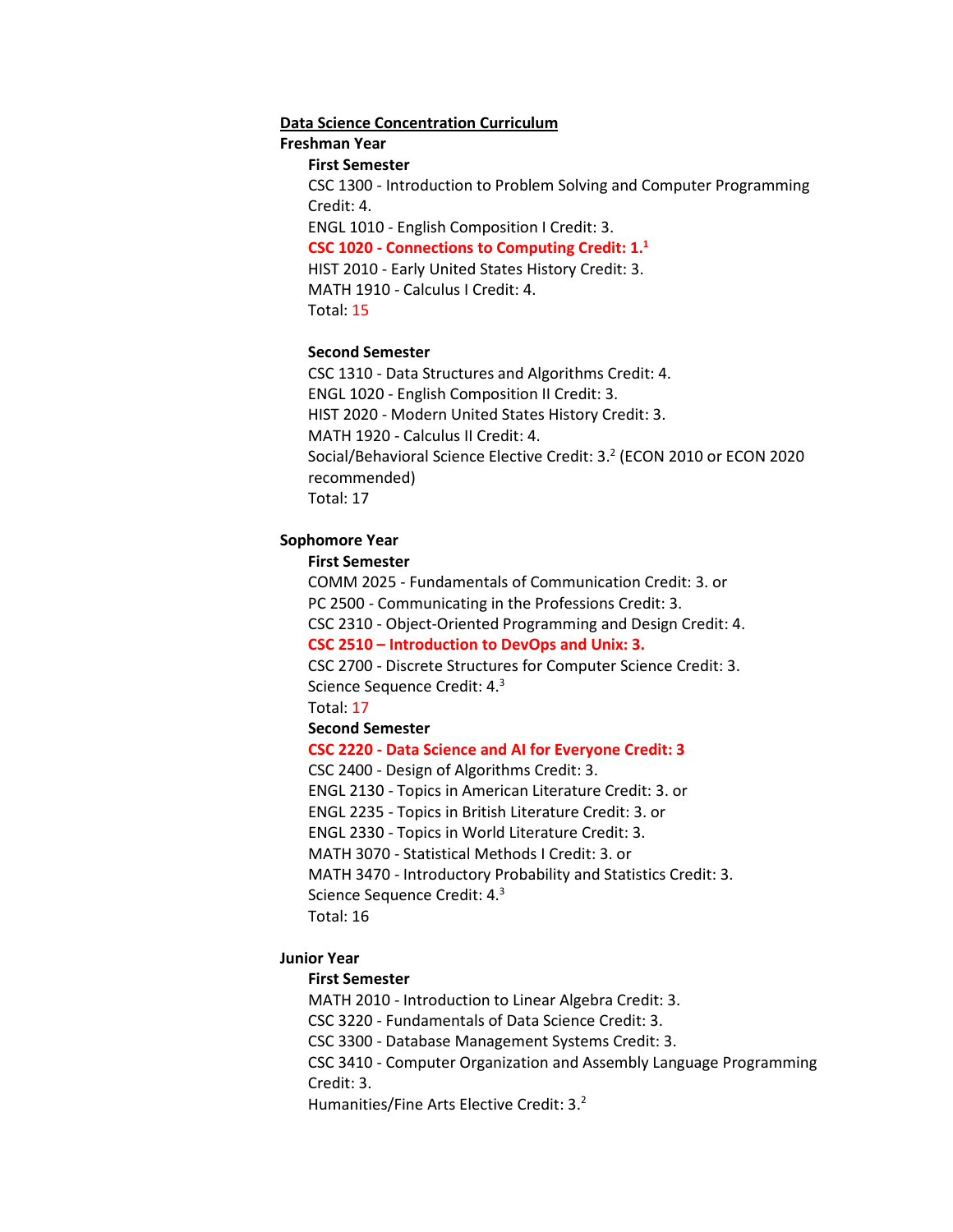Total: 15

**Second Semester**

CSC 3040 - Professionalism, Communication and Research in Computing Credit: 3. CSC 4320 (5320) - Computer Architecture Credit: 3. CSC 3710 - Foundations of Computer Science Credit: 3.

CSC 4220 - Data Mining and Machine Learning Credit: 3.

Humanities/Fine Arts Elective Credit: 3.2

Total: 15

# **Senior Year**

First Semester

CSC 4610 - Software Engineering I Credit: 3.

CSC 4100 (5100) - Operating Systems Credit: 3.

**CSC 4240 – Artificial Intelligence Credit: 3.**

Social/Behavioral Science Elective Credit: 3.2 Total: 12

# **Second Semester**

CSC 4200 (5200) - Computer Networks Credit: 3.

CSC 4620 - Software Engineering II Credit: 2.

# **CSC 4260 - Advanced Data Science and Applications Credit: 3**.

Data Science Technical Elective Credit: 3.<sup>5</sup>

CSC Elective Credit: 5.

Total: 13

# **Note:**

<sup>1</sup>Not required for transfer students with more than 12 hours; transfer students take 1 credit hour free elective.

<sup>2</sup>See TTU General Education Core Requirements.

3 Take at least one science sequence from BIOL 1113-BIOL 1123, BIOL 1113-BIOL 2310, CHEM 1110-CHEM 1120, GEOL 1040-GEOL 1045, PHYS 2010-PHYS 2020 or PHYS 2110-PHYS 2120. The remaining 4 hour science elective must be in a different discipline from the science sequence.

#### **Concentration Name Change:**

Change the concentration name from **Data Science** to **Data Science and Artificial Intelligence**.

**Updated description of the concentration**: The Data Science and Artificial Intelligence concentration (DSAI) equips students to solve real world problems by combining data analysis skills with computational techniques that enable computers to behave intelligently. Students in the DSAI concentration will learn the full data science lifecycle through classes and real-world projects that cover data management, statistical inference, data mining and machine learning algorithms, and data visualization. They will also learn advanced techniques for working with the large, diverse data that companies now rely on to improve decision making and automate business processes. Additionally, DSAI students will be equipped with a strong foundation in AI, the technology driving many of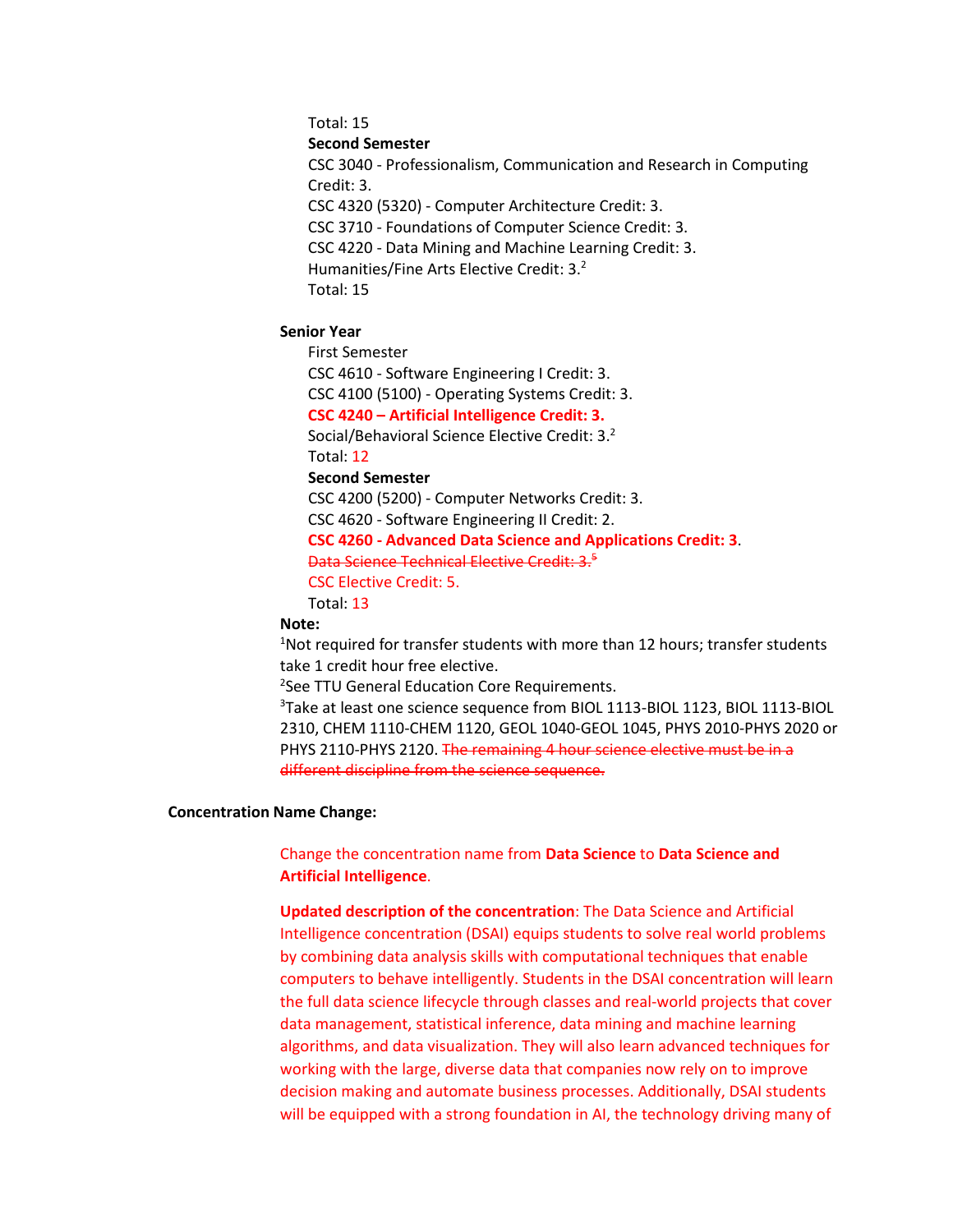today's scientific and business innovations. The concentration should be of interest to students who have an appreciation for the practical use of mathematical and scientific thinking and the power of computing to understand and solve problems for business, research, and societal impact.

# **EFFECTIVE DATE**: Fall 2021

**JUSTIFICATION**: The name change reflects the new broader focus of the concentration. This broader focus is a response to the increased application of artificial intelligence in industry.